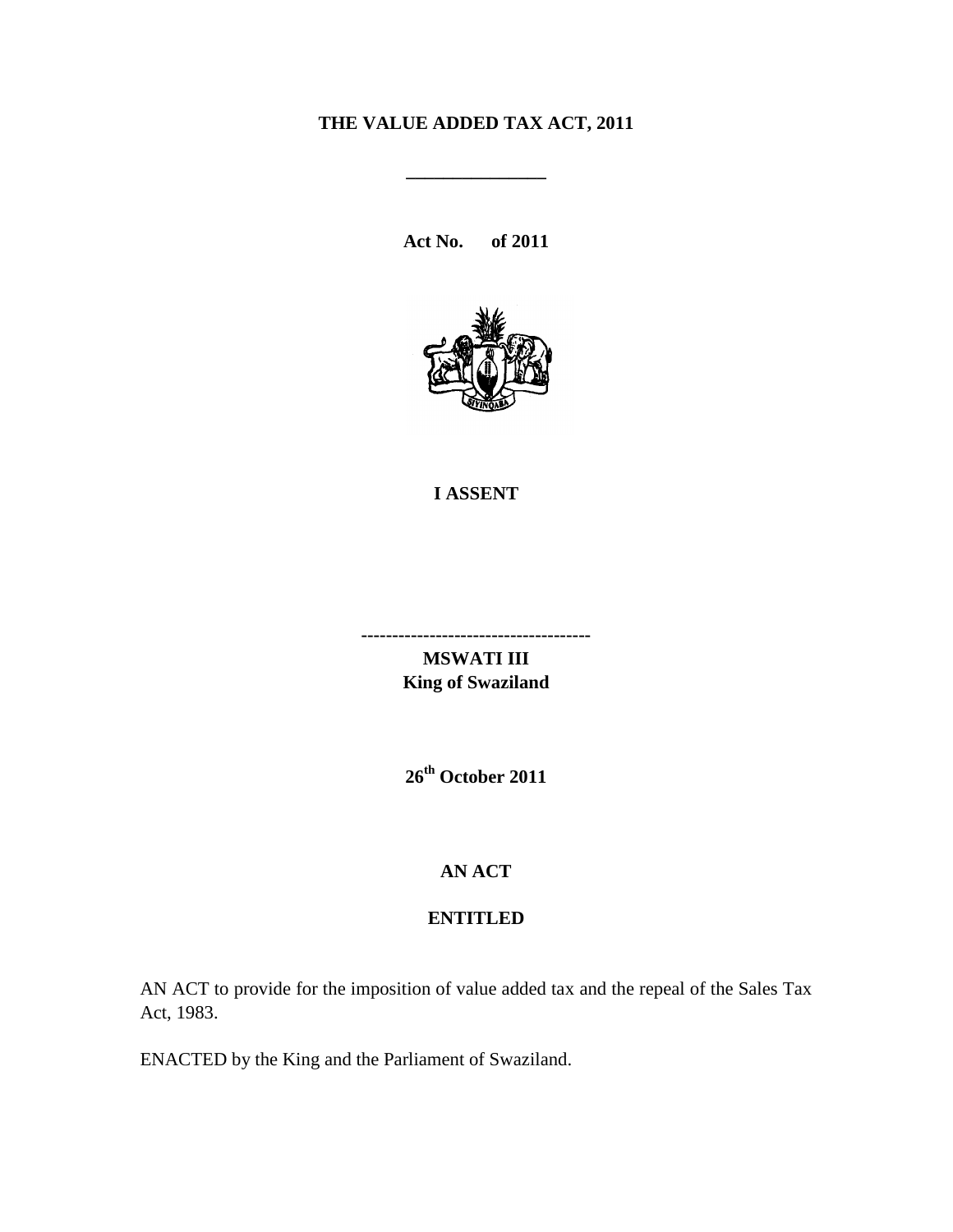### ARRANGEMENT OF SECTIONS

### PART I

### PRELIMINARY

- 1. Short title and commencement
- 2. Interpretation

### PART II

### CHARGE TO TAX

- 3. Charge to tax
- 4. Persons liable to pay tax

### PART III

### TAXABLE PERSONS

- 5. Taxable person
- 6. Registration
- 7. Requirements for registration
- 8. Cancellation of Registration
- 9. Taxpayer Identification Number

### PART IV

### SUPPLIES OF GOODS AND SERVICES

- 10. Supply of goods
- 11. Supply of services
- 12. Mixed supplies
- 13. Supply by agent
- 14. Time of supply
- 15. Place of supply of goods
- 16. Place of supply of services
- 17. Imports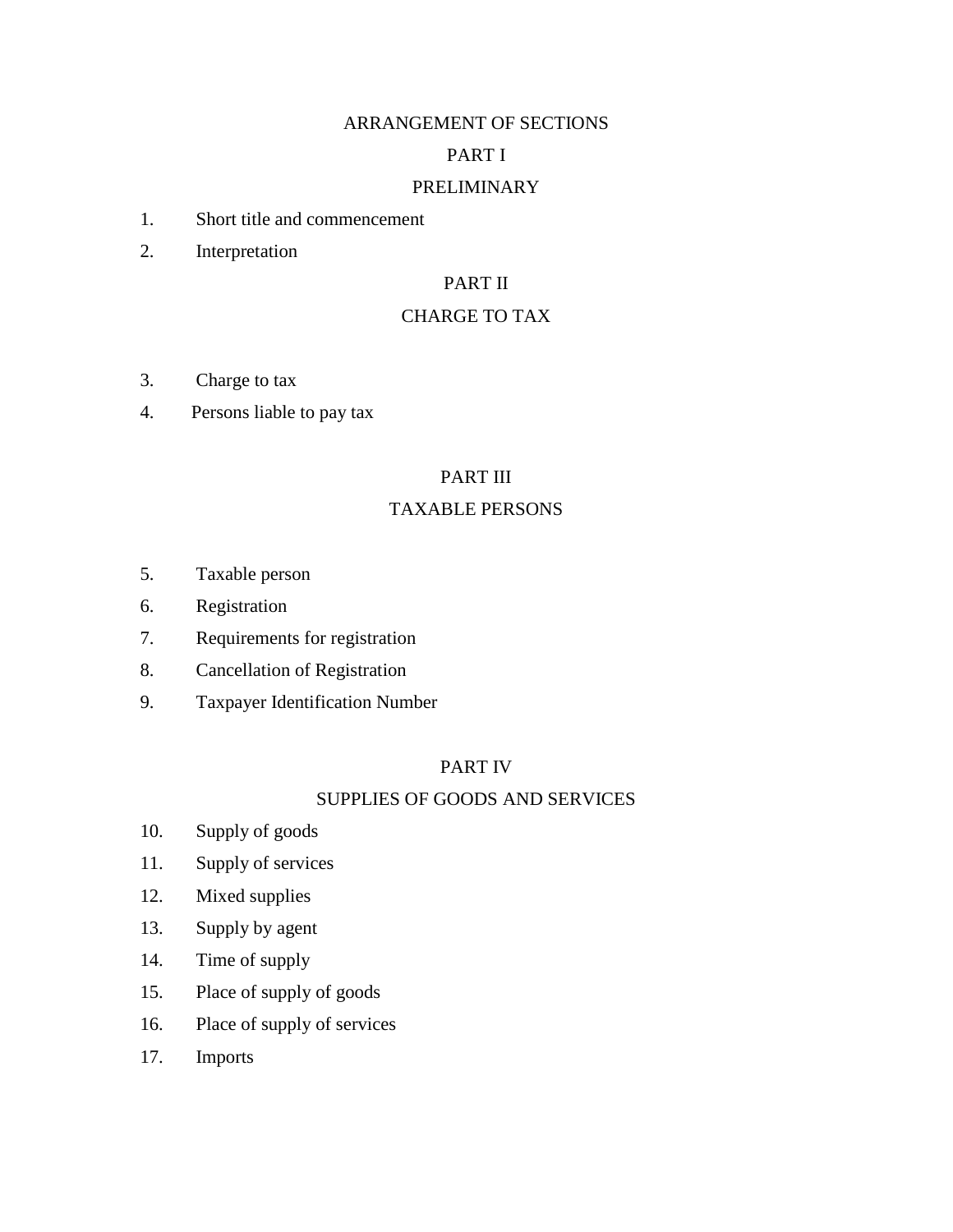### PART V

### TAXABLE SUPPLIES

- 18. Taxable supply
- 19. Exempt supply
- 20. Exempt import

### PART VI

#### TAXABLE VALUE

- 21. Taxable value of a taxable supply
- 22. Adjustments
- 23. Taxable value of an import of goods

### PART VII

### CALCULATION OF TAX PAYABLE

- 24. Calculation of tax payable on a taxable transaction
- 25. Calculation of tax payable by taxable persons by for a tax period
- 26. Cash basis accounting
- 27. Consequences of a change in accounting basis
- 28. Credit for input tax
- 29. Tax invoices
- 30. Credit and debit notes

### PART VIII

### RETURNS AND ASSESSMENTS

- 31. Tax period
- 32. Returns
- 33. Assessments
- 34. General provisions relating to assessments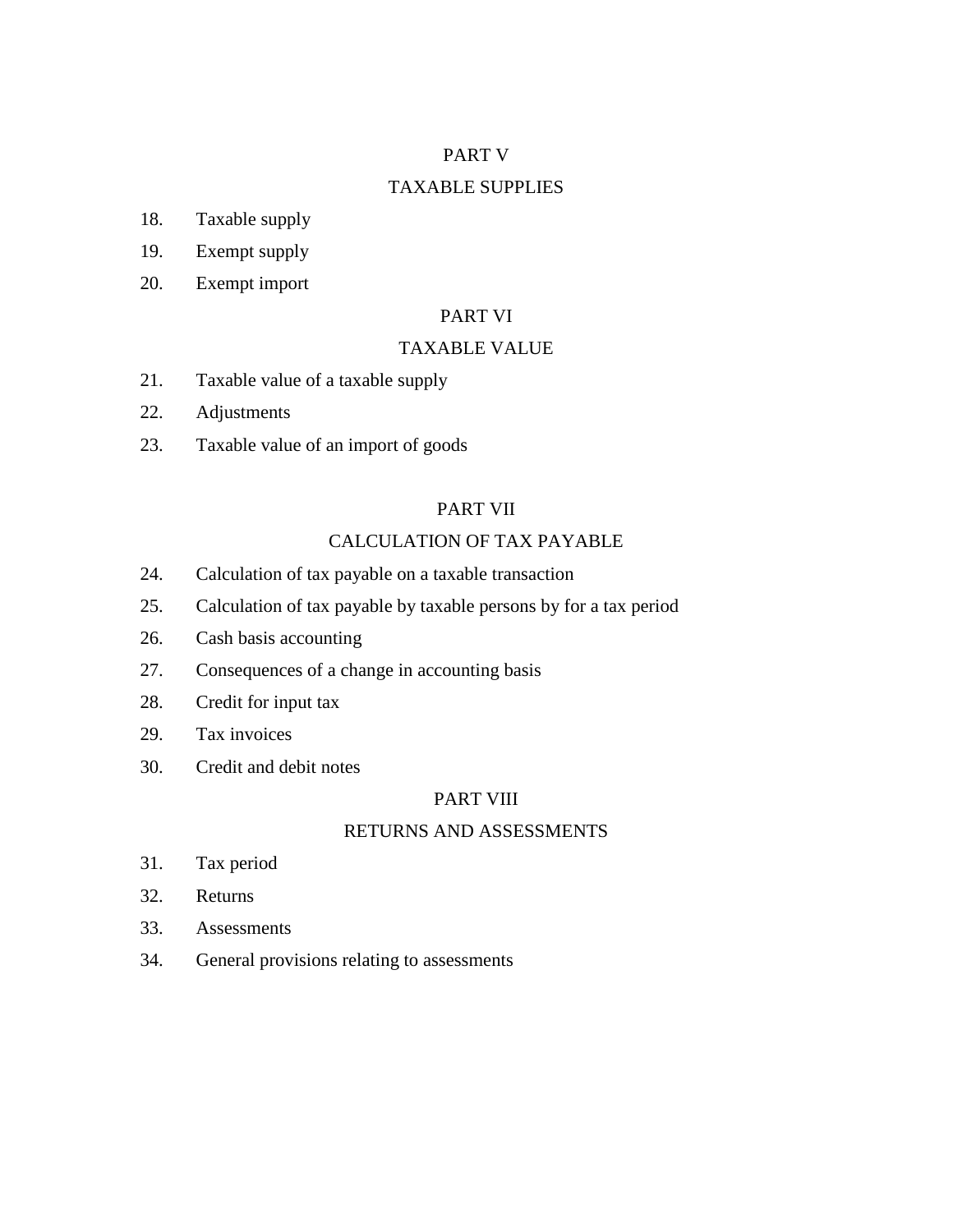### PART IX

### OBJECTIONS AND APPEALS

- 35. Objection to decision
- 36. Appeal to the Tax Tribunal
- 37. Appeal to High Court
- 38. Burden of proof
- 39. Due date for payment of tax
- 40. Tax as a debt due of the Kingdom of Swaziland
- 41. Security
- 42. Preferential claim to assets
- 43. Seizure of goods
- 44. Closure of business and distress proceedings
- 45. Recovery of tax from third parties
- 46. Duties of receivers

### PART X

#### REFUND OF TAX

- 47. Refund of tax
- 48. Refund of tax on bad debts
- 49. Interest on overpayments and late refunds
- 50. Refund of tax to Diplomats, Diplomatic and Consular Mission and International **Organizations**

### PART XI

#### RECORDS AND INVESTIGATION POWER

- 51. Records
- 52. Access to books, records and computers
- 53. Notice to obtain information or evidence
- 54. Books and records not in English or SiSwati language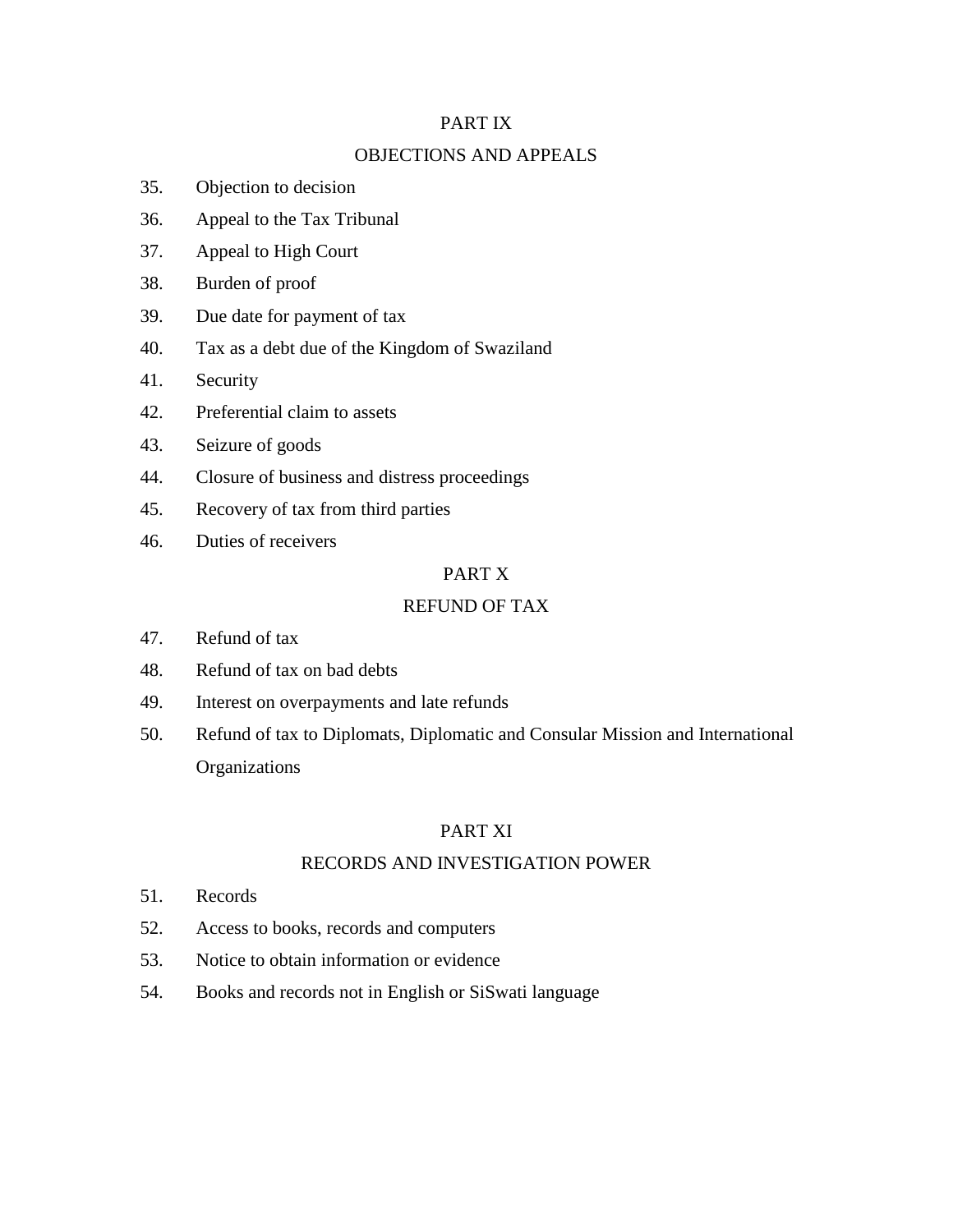### PART XII

### OFFENCES AND PENALTIES

- 55. Offences related to registration
- 56. Offences related to tax invoices, credit notes, and debit notes
- 57. Failure to submit a return or a document
- 58. Failure to pay tax when due
- 59. Failure to comply with recovery provisions
- 60. Failure to maintain proper records
- 61. Failure to provide reasonable assistance
- 62. Failure to comply with a section 41, 53 of 54 Notice
- 63. Improper use of Taxpayer Identification Number
- 64. False or misleading statements
- 65. Obstructing an officer or the Swaziland Revenue Authority
- 66. Offences by officers and persons
- 67. Breach of section 82
- 68. Payment of tax on bad debts
- 69. Offences by companies
- 70. Officer may appear on behalf of Commissioner-General
- 71. Compounding of offences
- 72. Additional tax
- 73. Recovery of additional tax
- 74. Remission of tax

#### PART XIII

### MISCELLANEOUS PROVISIONS

- 75. Forms and notices, authentication of documents
- 76. Service of notices and other documents
- 77. Nominated person
- 78. Application of Act to Partnerships and Unincorporated Associations
- 79. Trustee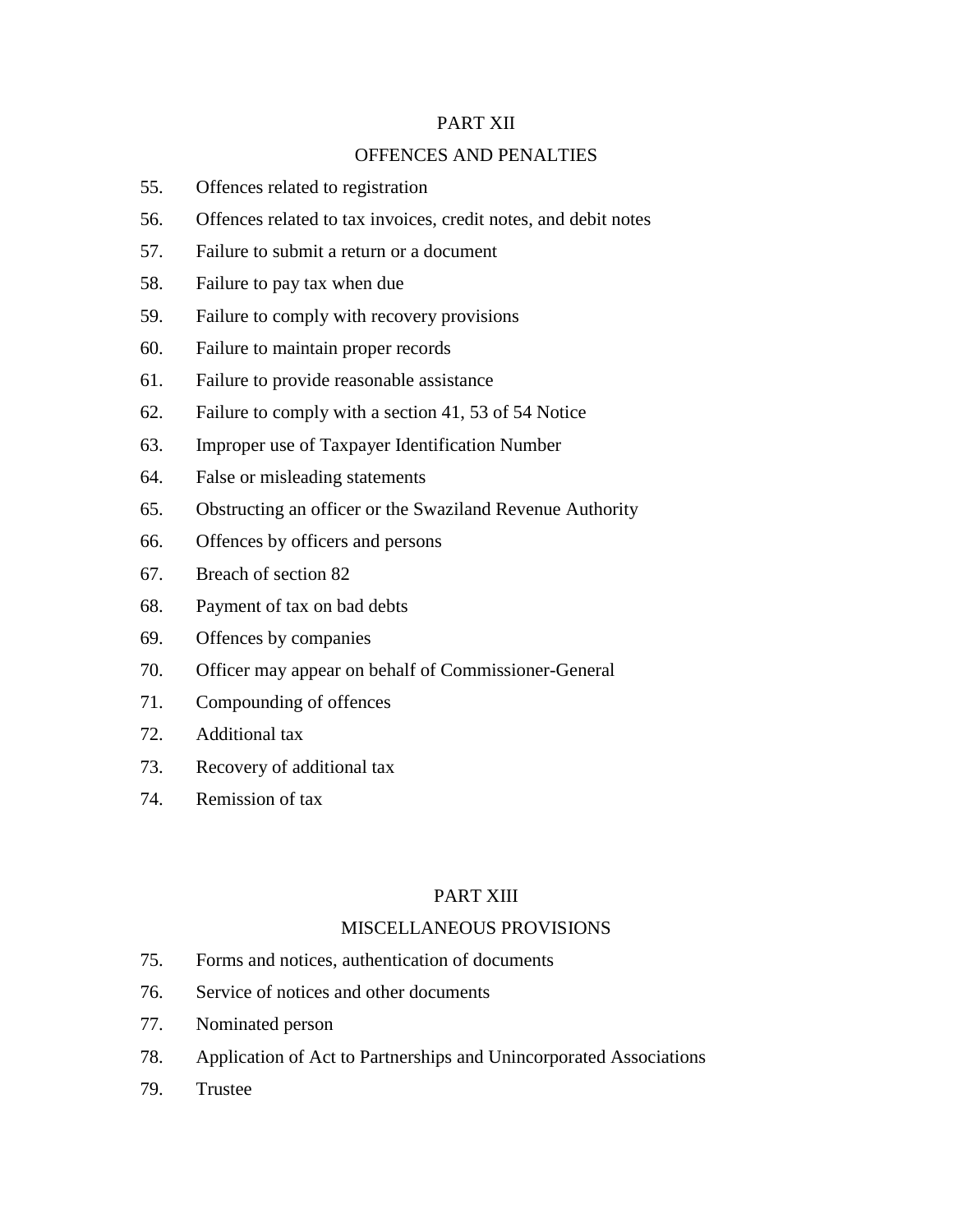- 80. Currency conversion
- 81. Prices quoted to include tax
- 82. Schemes for obtaining undue tax benefits
- 83. International Agreements
- 84. Regulations and amendment of schedules
- 85. Transitional provisions
- 86. Repeal
- 87. Supremacy of Act
- First Schedule: Exempt Supplies
- Second Schedule: Zero-rated supplies
- Third Schedule: Tax invoices, Credit notes and debit notes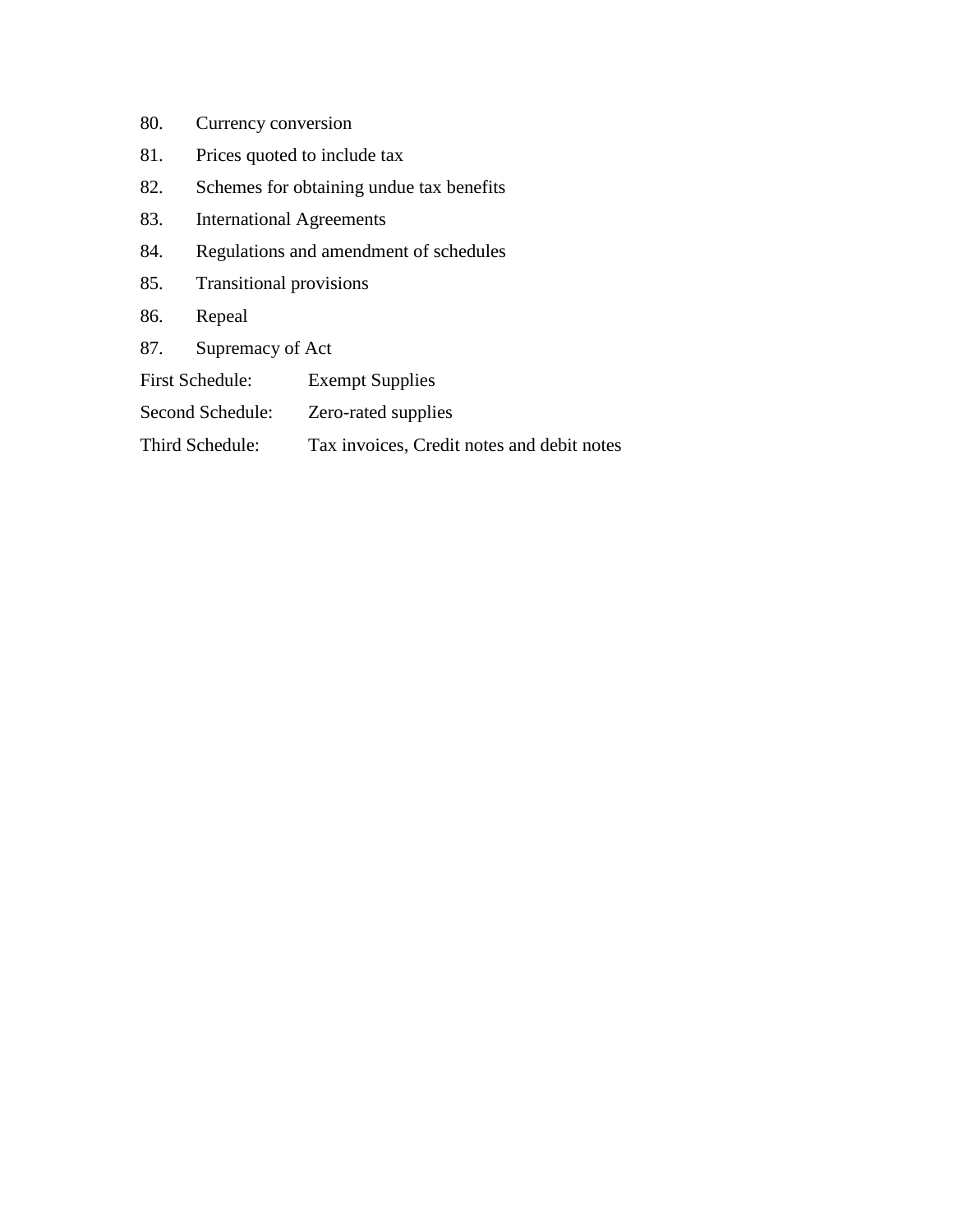# PART I PRELIMINARY

#### *Short Title and Commencement*

1. (1) This Act may be cited as the Value Added Tax Act, 2011, and shall come into force on a date that the Minister may, by notice published in the Gazette, determine.

(2) The Minister may appoint different dates of coming into operation in respect of different sections of this Act.

#### *Interpretation*

2. In this Act, unless the context otherwise requires-

"application to own use", in relation to goods, means applying the goods to personal use, including personal use by a relative, or any other non-business use;

"associate", for the purposes of this Act, means, in relation to a person, any other person who acts or is likely to act in accordance with the directions, requests, suggestions, or wishes of the person whether or not they are communicated to that other person. Without limiting the generality of the above the following are treated as an associate of a person-

- (a) a relative;
- (b) a partner, an associate of a partner under another application of this section, or a partnership in which the person is a partner;
- (c) the trustee of a trust under which the person, or an associate under another application of this section, benefits or is capable of benefiting; or,
- (d) a company in which the person either alone, or together with an associate or associates under another application of this section, controls directly or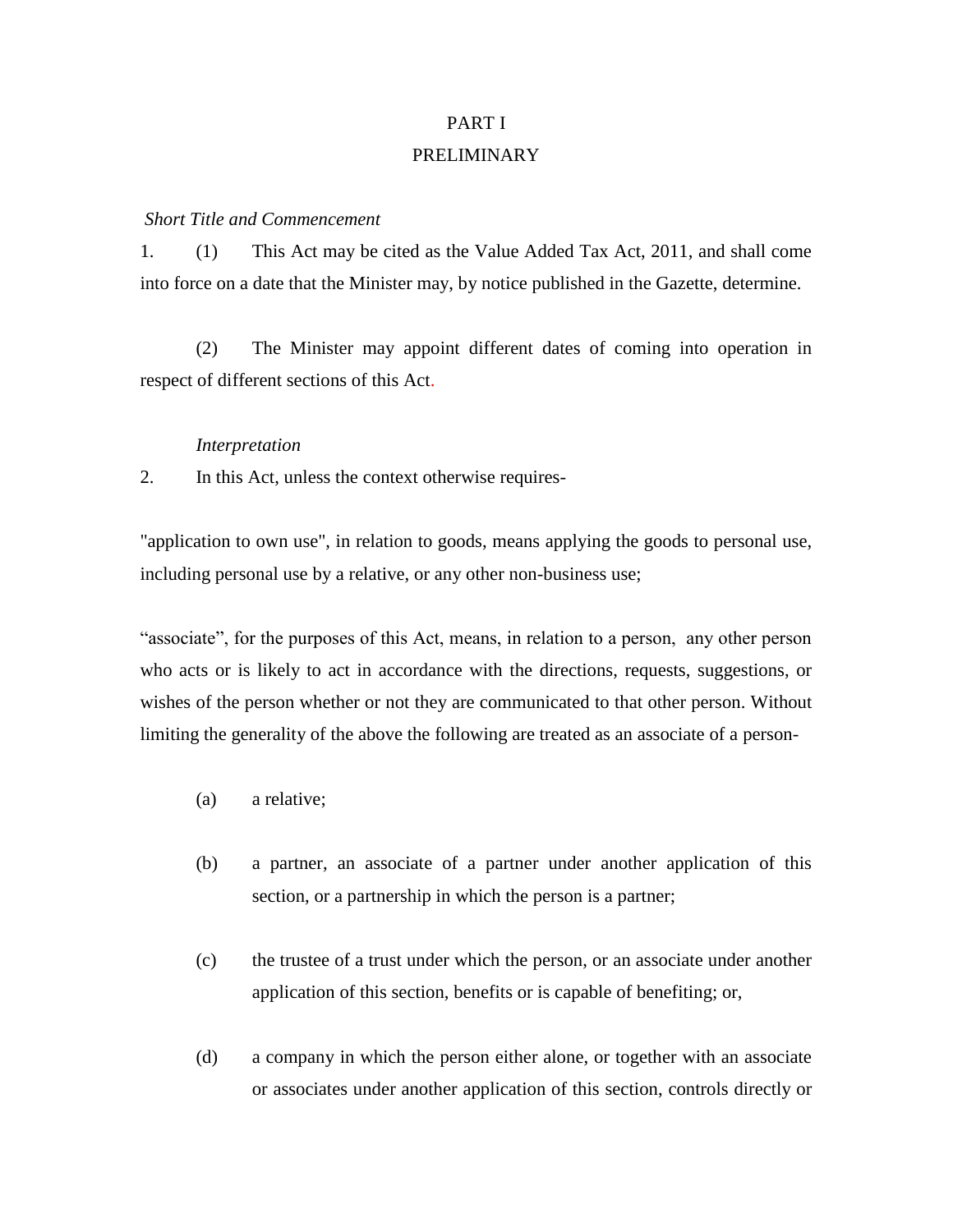indirectly 50% or more of the share capital or voting power in the company, or which is accustomed or may reasonably be expected to act in accordance with the directions or wishes of the person or an associate of the person;

"Commissioner General" means the Commissioner General of the Swaziland Revenue Authority;

"company" means a body corporate or unincorporated, whether created or recognised under a law in force in Swaziland or elsewhere, but does not include a partnership or trust;

"consideration", in relation to a supply of goods or services, means the total amount in money or in kind paid or payable for the supply by any person, directly or indirectly, including any duties, levies, fees, and charges paid or payable on, or by reason of, the supply other than tax, reduced by any discounts or rebates allowed and accounted for at the time of the supply;

"exempt import" has the meaning in section 21;

"exempt supply" means a supply of goods or services to which section 20 applies;

"finance lease", in relation to goods, means the lease of goods where-

- (a) the lease term exceeds 75% of the expected economic life time of the goods;
- (b) the lessee has an option to purchase the goods for a fixed or determinable price at the expiration of the lease; and,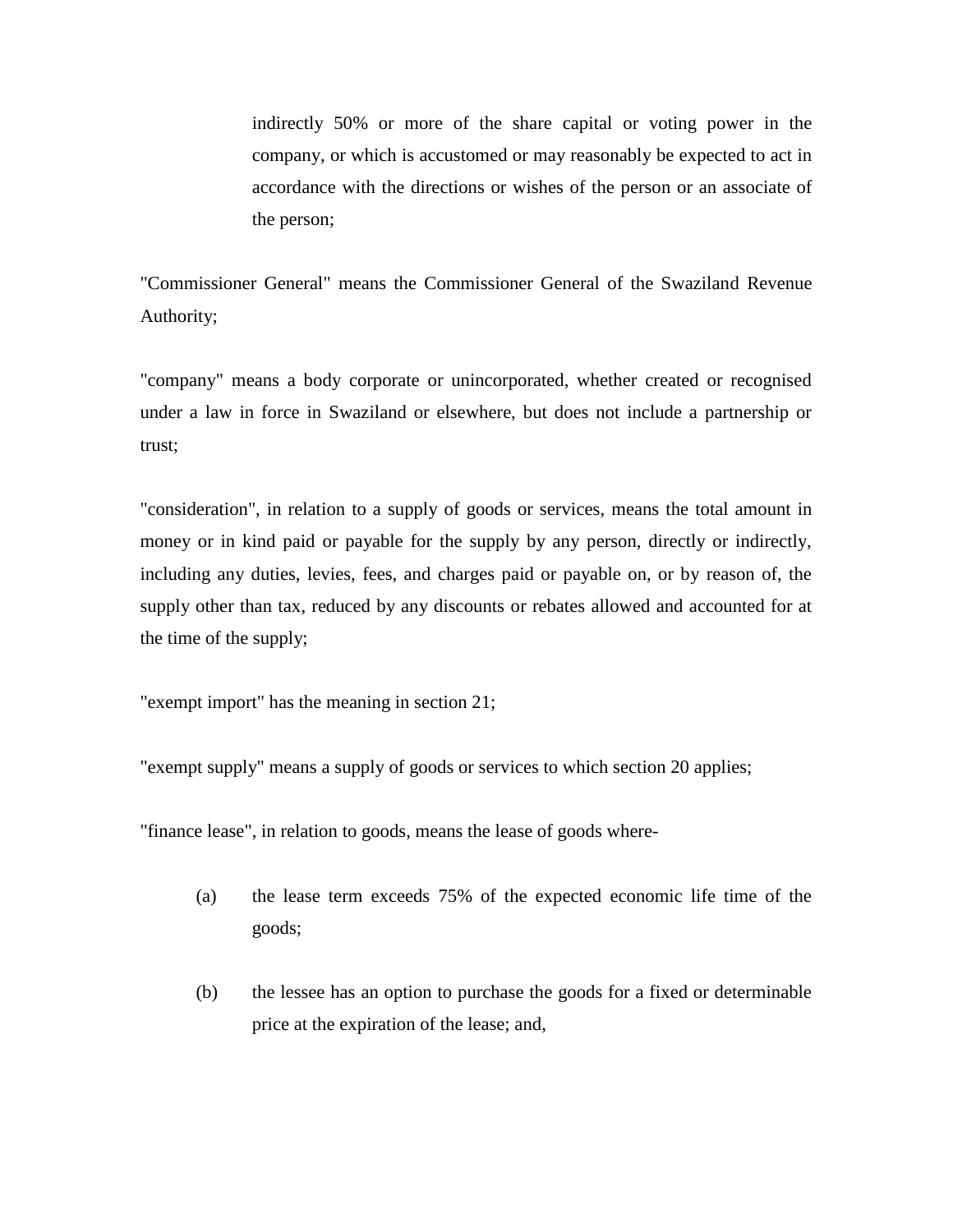(c) the estimated residual value of the goods to the lessor at the expiration of the lease term (including the period of any option to renew) is less than 20% of its fair market value at the commencement of the lease;

"goods" means all kinds of movable and immovable property, thermal and electrical energy, heating, gas, refrigeration, air conditioning, and water, but does not include money;

"fair market value", for the purposes of this Act, is the consideration in money which a similar supply would generally fetch if supplied in similar circumstances at that date in Swaziland, being a supply freely offered and made between persons who are not associates. Where the fair market value of a taxable supply cannot be determined according to the above, the fair market value of the supply shall be such amount that, in the opinion of the Commissioner-General having regard to all the circumstances of the supply, is the fair market value of the supply.

"hire purchase agreement" means an agreement that is a hire purchase agreement in terms of hire purchase law in Swaziland;

"import" means to bring, or to cause to be brought goods or services, into Swaziland from a foreign country or place;

"importer", in relation to an import of goods, includes the person who owns the goods, or any other person for the time being possessed of or beneficially interested in the goods and, in relation to goods imported by means of a pipeline, includes the person who owns the pipeline;

"input tax" means tax paid or payable in respect of a taxable supply to, or an import of goods or services by, a taxable person;

"Minister" means the Minister responsible for Finance;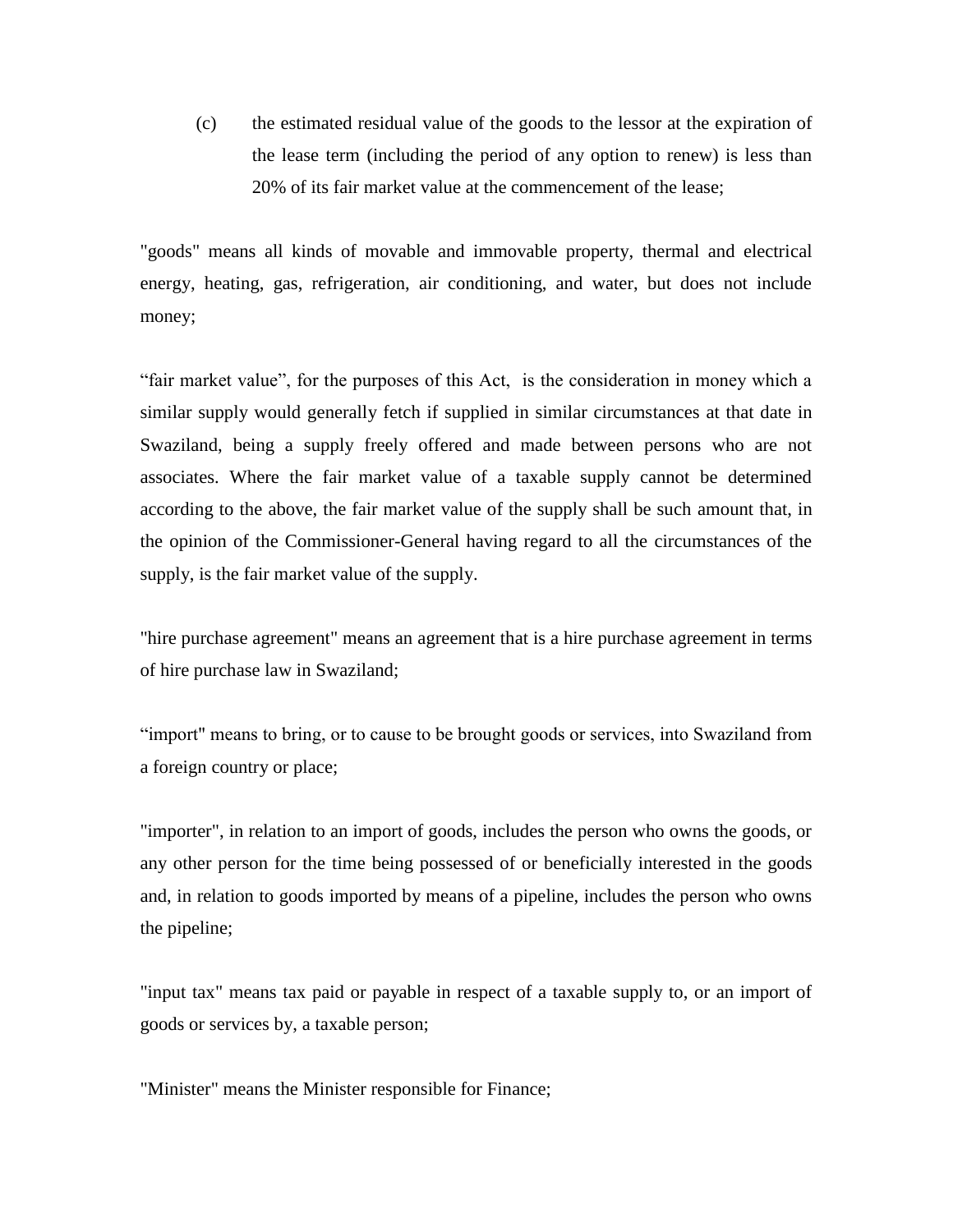### "money" means-

- (a) coins or paper currency that the Central Bank of Swaziland has issued as legal tender;
- (b) coins or paper currency of a foreign country which is used or circulated as currency; or,
- (c) a bill of exchange, promissory note, bank draft, postal order, or money order, other than coins or paper currency that are collector's pieces, investment articles, or items of numismatic interest;

"officer" means an officer employed or appointed by the Swaziland Revenue Authority;

"output tax" means the tax chargeable under section 5 in respect of a taxable supply;

"person" includes a partnership, company, trust, government, and any public or local authority;

"reduced consideration" has the meaning in section 19(7);

"relative", in relation to an individual, includes an ancestor of the individual, a descendant of the individual's grandparents, or the spouse of the individual or of any of the foregoing;

"services" means anything done for a consideration, which is not goods or money;

"similar supply" means, in relation to a taxable supply, a supply that is identical to, or closely or substantially resembles, the taxable supply, having regard to the characteristics, quality, quantity supplied, functional components, reputation of, and materials comprising the goods and services which are the subject of the taxable supply;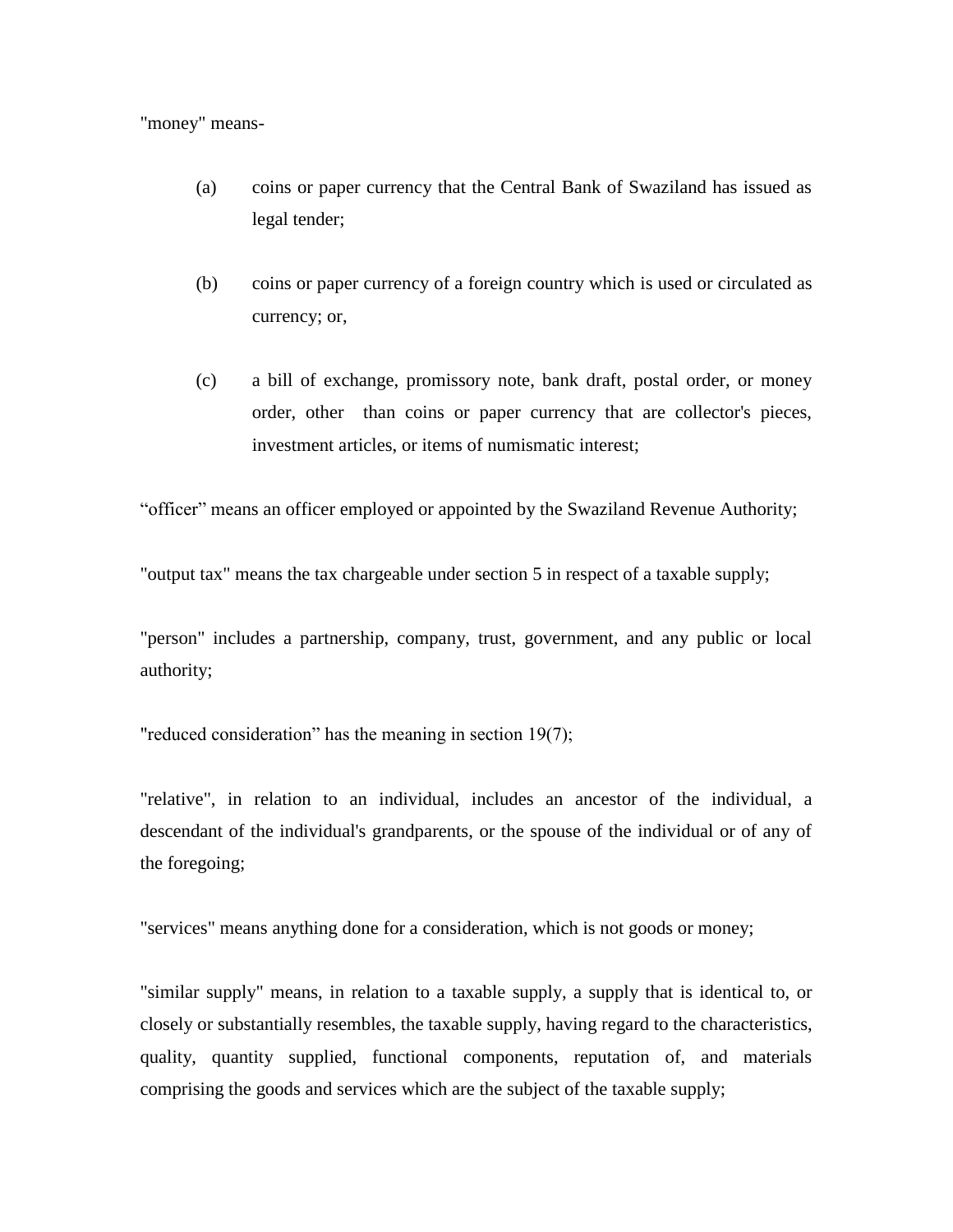"tax" means value added tax chargeable under this Act;

"taxable person" has the meaning ascribed in section 5;

"taxable supply" has the meaning in section 18;

"tax fraction" means the fraction calculated in accordance with the following formula-  $(r)/(r + 100)$  in which "r" is the rate of tax applicable to the taxable supply;

"taxable transaction" means a taxable supply or an import of goods or services that is subject to tax under this Act;

"taxable value", in relation to a taxable supply or an import of goods or services is determined under Part VI of this Act;

"tax period" means the period described in section 32(1);

"trust" means any relationship where property is under the control or management of a trustee;

"trustee" includes-

- (a) an executor, administrator, tutor, or curator;
- (b) a liquidator or judicial manager;
- (c) a person having or taking on the administration or control of property subject to another person having a beneficial interest in the property;
- (d) a person acting in a fiduciary capacity; and,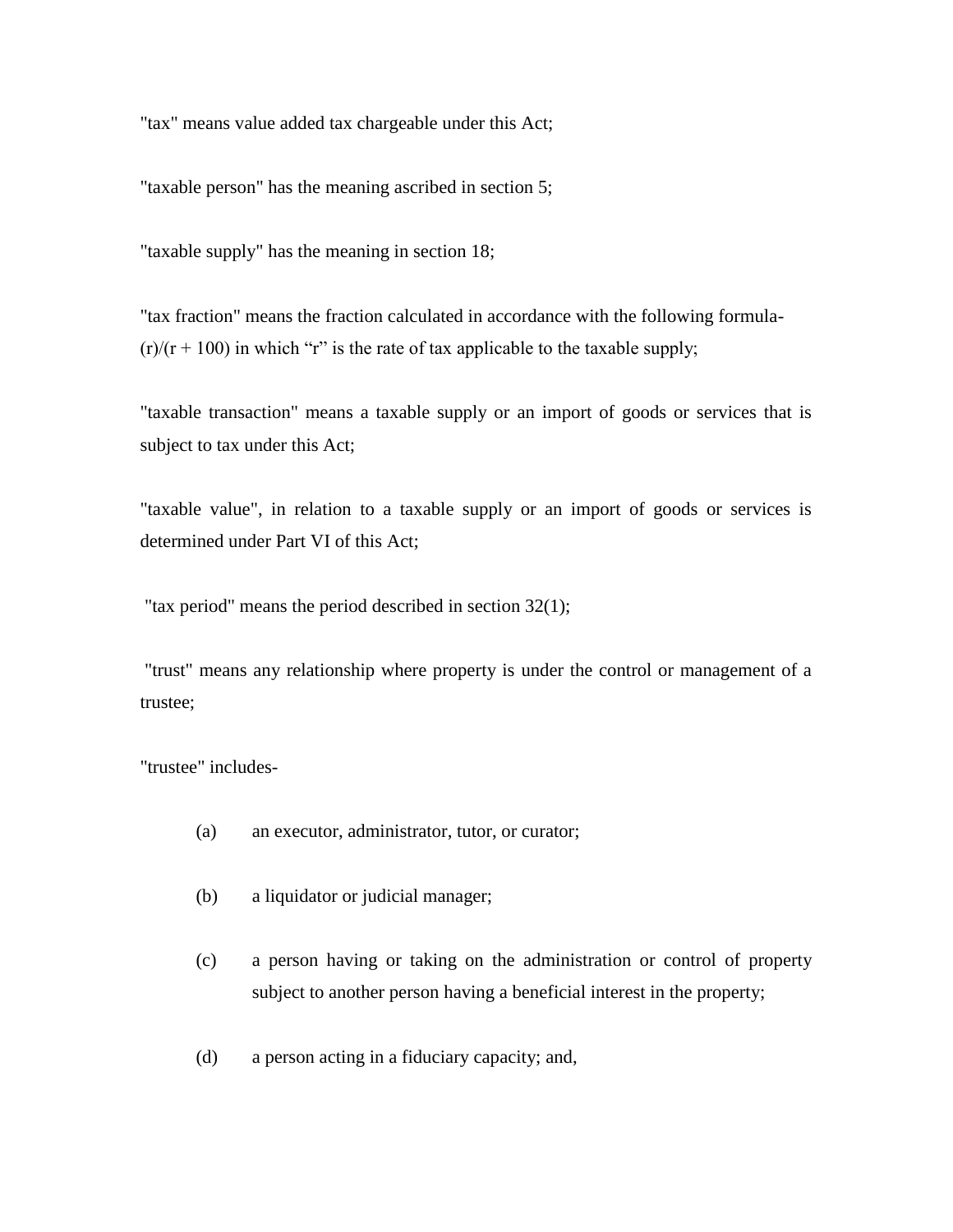(e) a person having possession, control, or management of the property of a person under a legal disability.

# PART II CHARGE TO TAX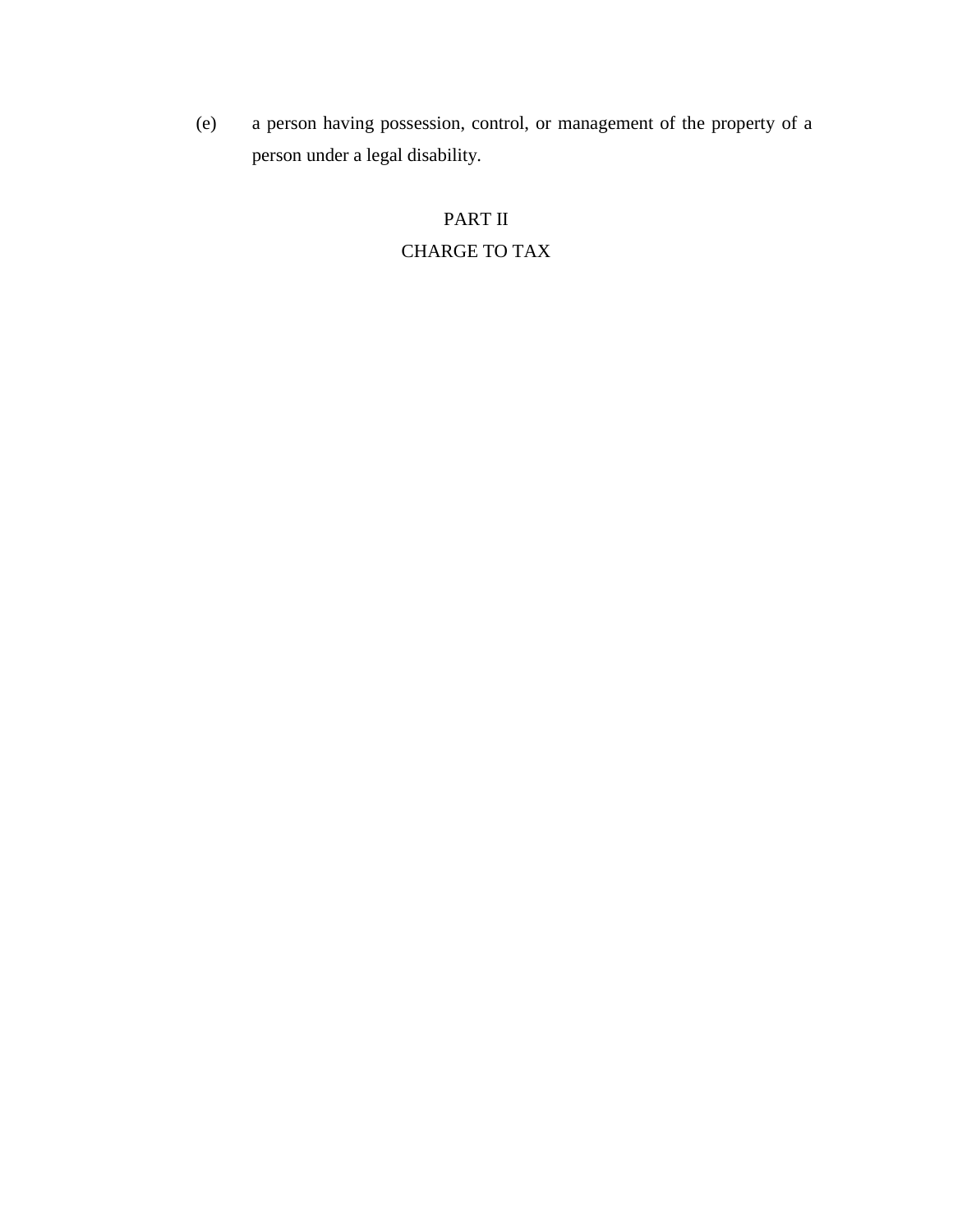### *Charge to Tax*

3. A tax, to be known as valued added tax, shall be charged in accordance with the provisions of this Act on-

- (a) every taxable supply in Swaziland made by a taxable person;
- (b) every import of goods other than an exempt import; and,
- (c) the supply of any imported services other than an exempted import by any person.

### *Persons liable to pay Tax*

- 4. Except as otherwise provided in this Act, the tax payable in the case of-
	- (a) a taxable supply, is to be collected and paid by the taxable person making the supply;
	- (b) an import of goods, is to be paid by the importer; and,
	- (c) an import of services, is to be paid by the recipient of the imported services.

### PART III

### TAXABLE PERSONS

### *Taxable Person*

5. (1) A person registered under section 6 is a taxable person from the time the registration takes effect.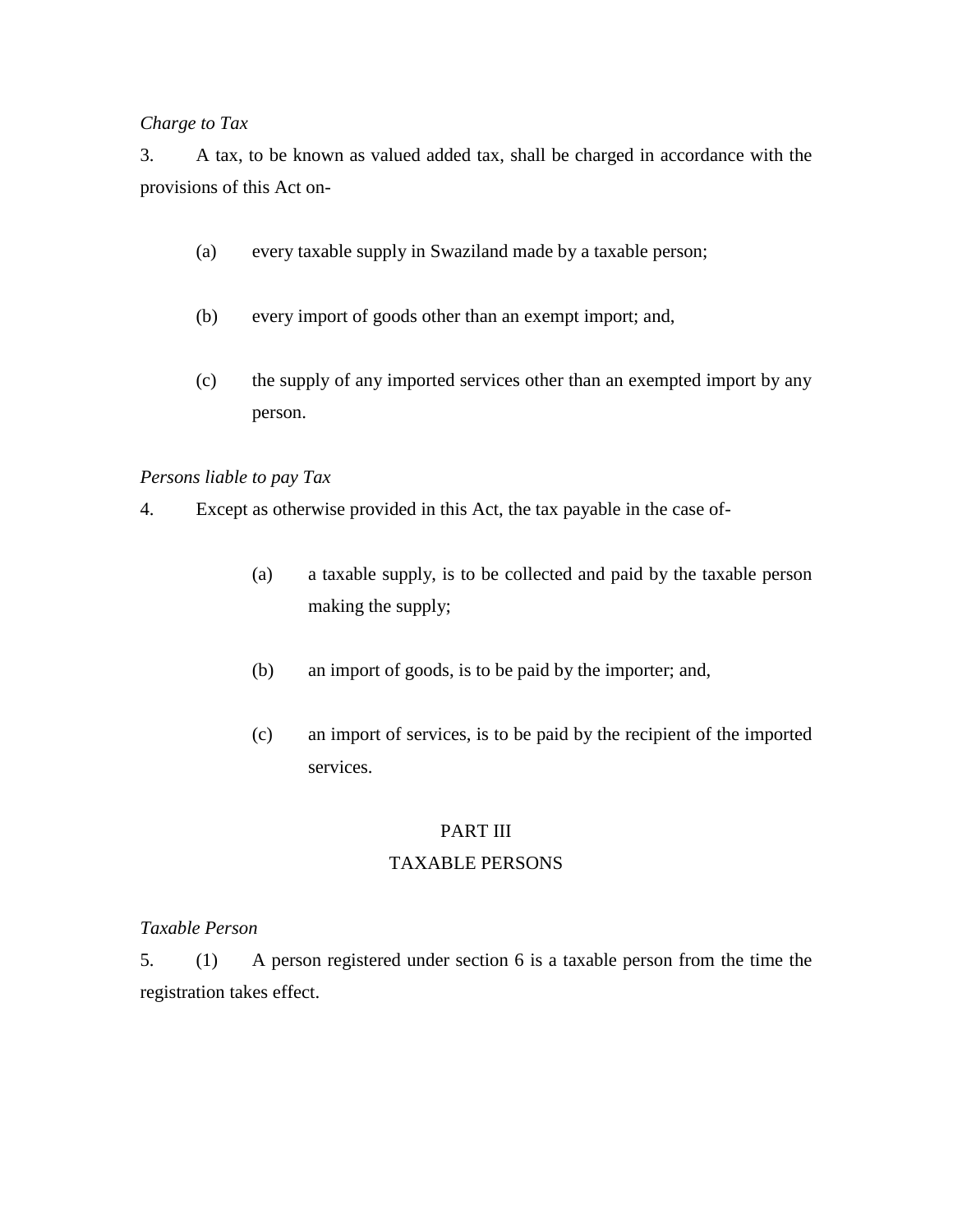(2) A person who is not registered, but who is required to apply to be registered under section 8, is a taxable person from the first day of the month immediately following the period in which the duty to apply for registration arose.

#### *Registration*

6. (1) A person who is not already a registered under this Act shall apply to be registered in accordance with section 7-

- (a) within twenty days of the end of any period of three calendar months if during that period the person made taxable supplies, the value of which, exclusive of any tax, exceeded one-quarter of the annual registration threshold determined in terms of subsection (2); or,
- (b) at the beginning of any period of three calendar months where there are reasonable grounds to expect that the total taxable value, exclusive of any tax, of taxable supplies to be made by the person during that period will exceed one-quarter of the annual registration threshold set out in subsection (2).

(2) The Minister shall by notice published in the Gazette determine the annual registration threshold

(3) In determining whether the registration threshold has been exceeded for the period specified in subsection (1), it is to be assumed that the person is a taxable person during that period.

(4) A person supplying goods or services for consideration as part of that person's business activities, but who is not required by subsection (1) or (5) to apply for registration may apply to the Commissioner-General to be registered under this Act in accordance with section 7.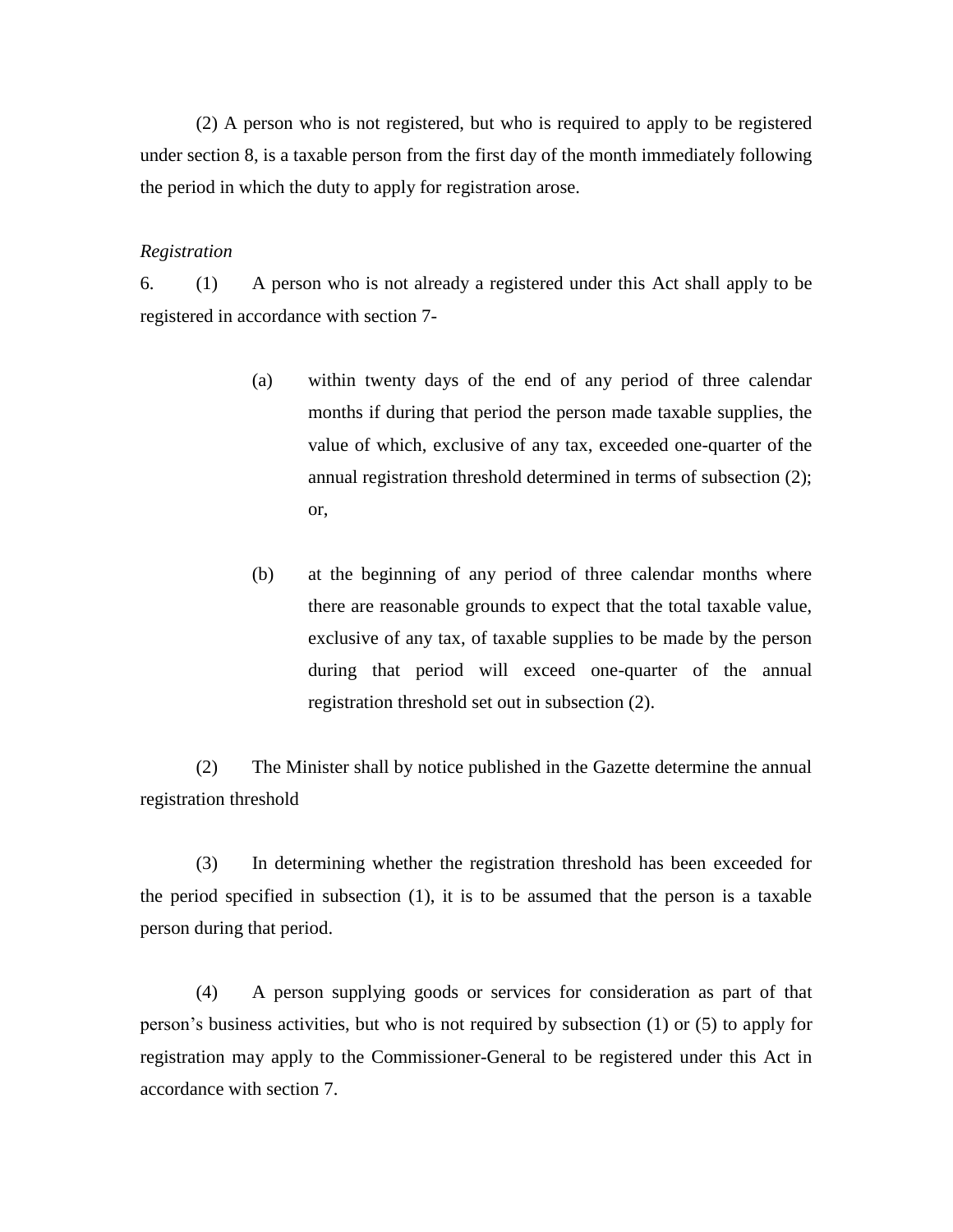(5) Notwithstanding subsection (1), a person being a national, regional, or local public authority or body which carries on business activities shall apply for registration at the date of commencement of those activities.

#### *Requirements for Registration*

7. (1) An application under section 6 for registration shall be in the form and manner prescribed by the Commissioner-General and the applicant shall provide the Commissioner-General with such information as the Commissioner-General may require.

(2) The Commissioner-General shall register a person who applies for registration under section 6 and issue to the person a certificate of registration, including the VAT registration number, unless the Commissioner-General is satisfied that the person is not eligible to apply for registration for the purposes of this Act or, in the case of an application under section 6(4)-

- (a) the person has no fixed place of abode or business; or
- (b) the Commissioner-General has reasonable grounds to believe that the person-
	- (i) will not keep proper accounting records relating to any business activity carried on by that person;
	- (ii) will not submit regular and reliable tax returns as required by section 32; or,
	- (iii) is not a fit and proper person to be registered.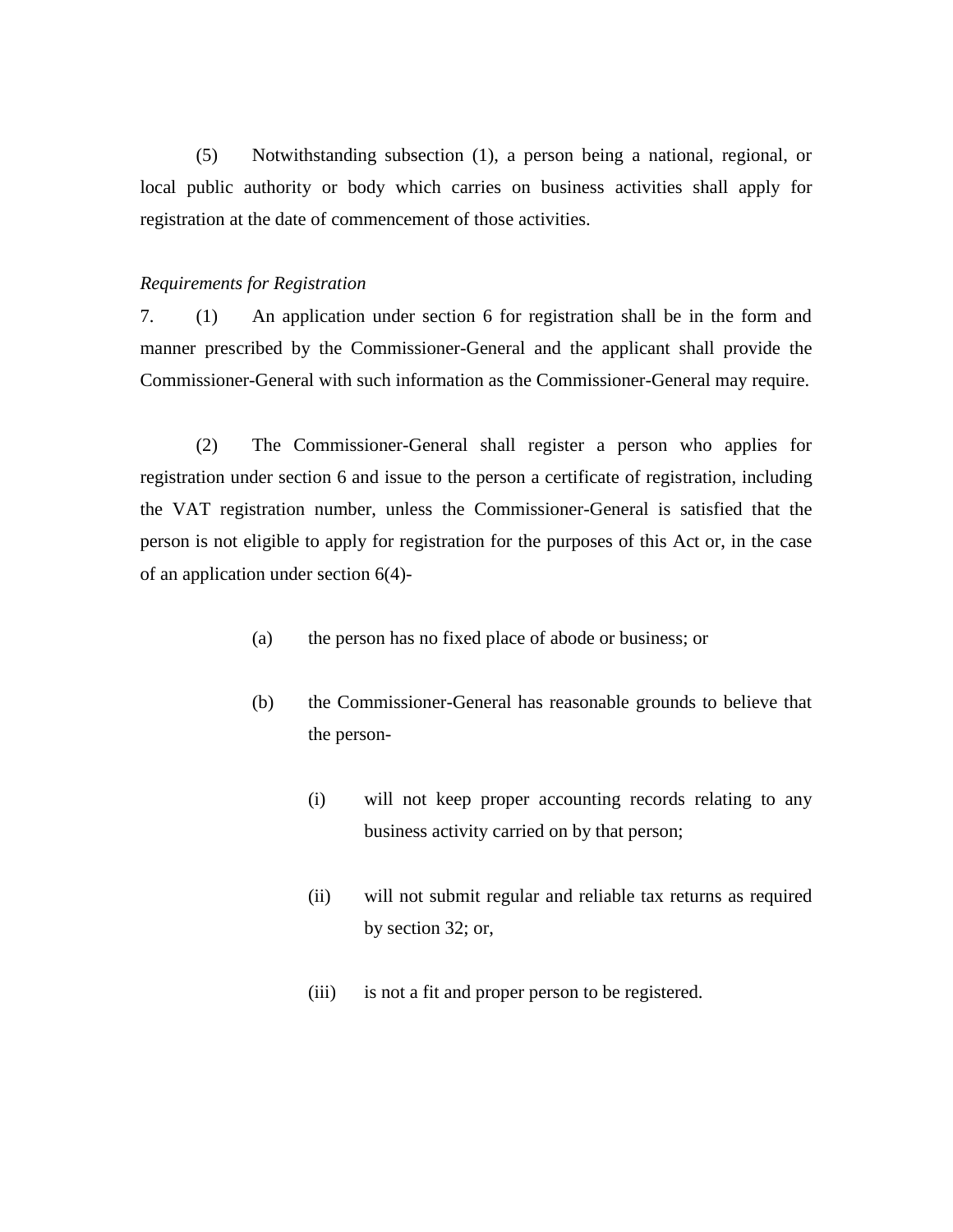- (3) Registration under this section takes effect-
	- (a) in the case of an application under subsection  $(1)$  or  $(5)$  of section 6, from the beginning of the tax period immediately following the period in which the duty to apply for registration arose; or,
	- (b) in the case of an application under section  $6(4)$ , from the beginning of the tax period immediately following the period in which the person applied for registration.

(4) A certificate of registration shall state the name and other relevant details of the taxable person, the date on which the registration takes effect, and the taxpayer identification number.

(5) The Commissioner-General shall establish and maintain a register containing the relevant details of all taxable persons.

(6) The Commissioner-General may register a person if there are reasonable grounds for believing that the person is required to apply for registration under section 8 but has failed to do so and that registration shall take effect from the date specified in the certificate of registration.

(7) The Commissioner-General shall serve a notice in writing on a person of a decision to refuse to register a person under subsection (2) within one month of receiving the application.

(8) The Commissioner-General shall serve a notice in writing on a person of a decision to register the person under subsection (6) within one month of making the decision.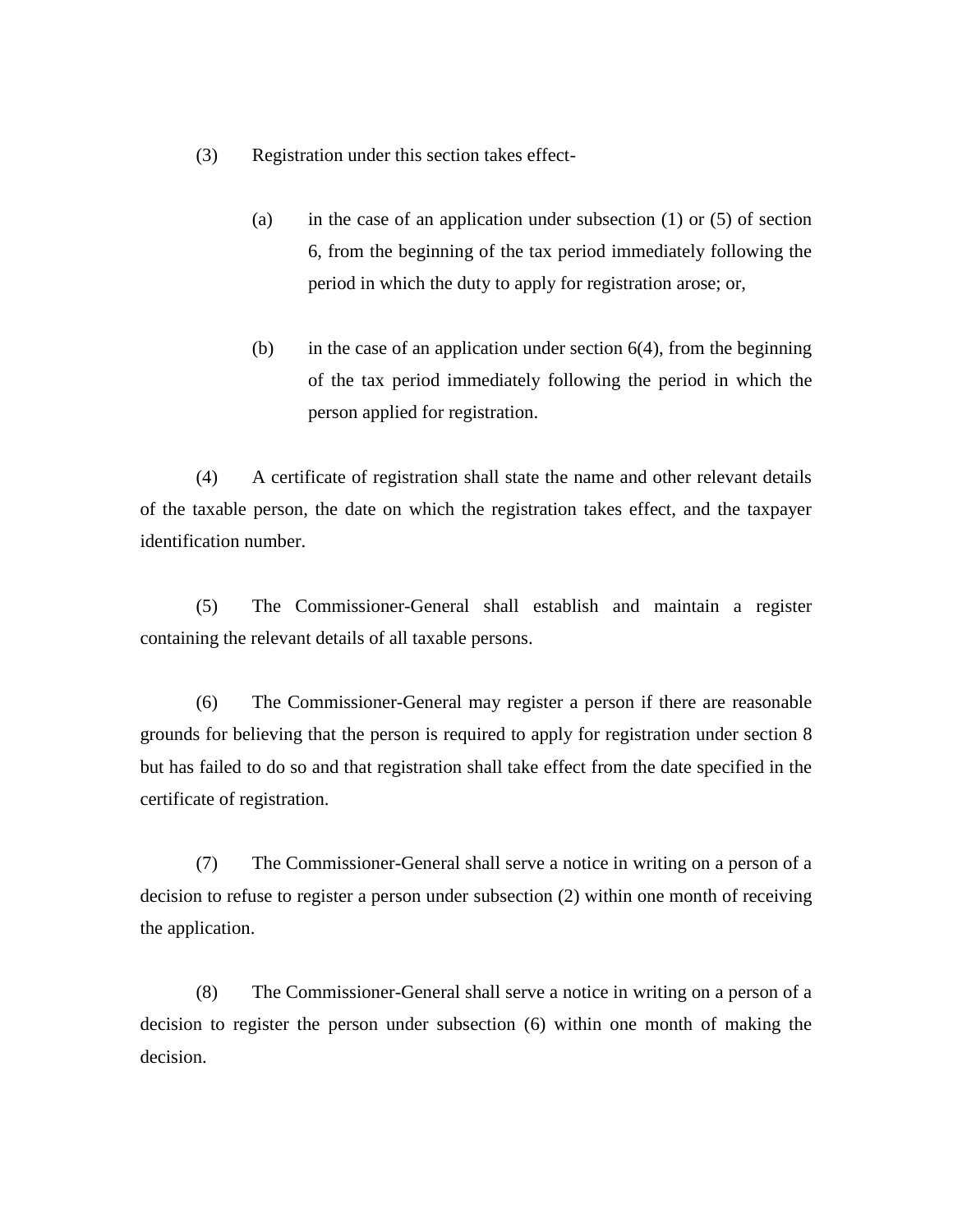(9) A person dissatisfied with a decision made under subsection (6) may only challenge the decision under Part VIII of this Act on the basis that the decision also includes an assessment.

(10) A taxable person shall notify the Commissioner-General in writing of any change-

- (a) in the name, address, telephone number, email address and bank account number of the person;
- (b) in circumstances where the person no longer satisfies the grounds for registration, or,
- (c) of a material nature in business activities or in the nature of taxable supplies being made, and such notification shall be made within fourteen days after the change has occurred.

#### *Cancellation of Registration*

8. (1) A taxable person shall apply in writing for cancellation of registration if that person has ceased to make supplies of goods or services for consideration as part of the business activities of the person.

(2) Subject to subsection (3), a taxable person may apply in writing to have registration cancelled if, with respect to the most recent period of three calendar months, the value of that person's supplies, exclusive of tax, does not exceed one-quarter of the annual registration threshold specified under section 8 (2) and if the value of taxable supplies, exclusive of tax, for the previous 12 calendar months does not exceed 75 per cent of the annual registration threshold.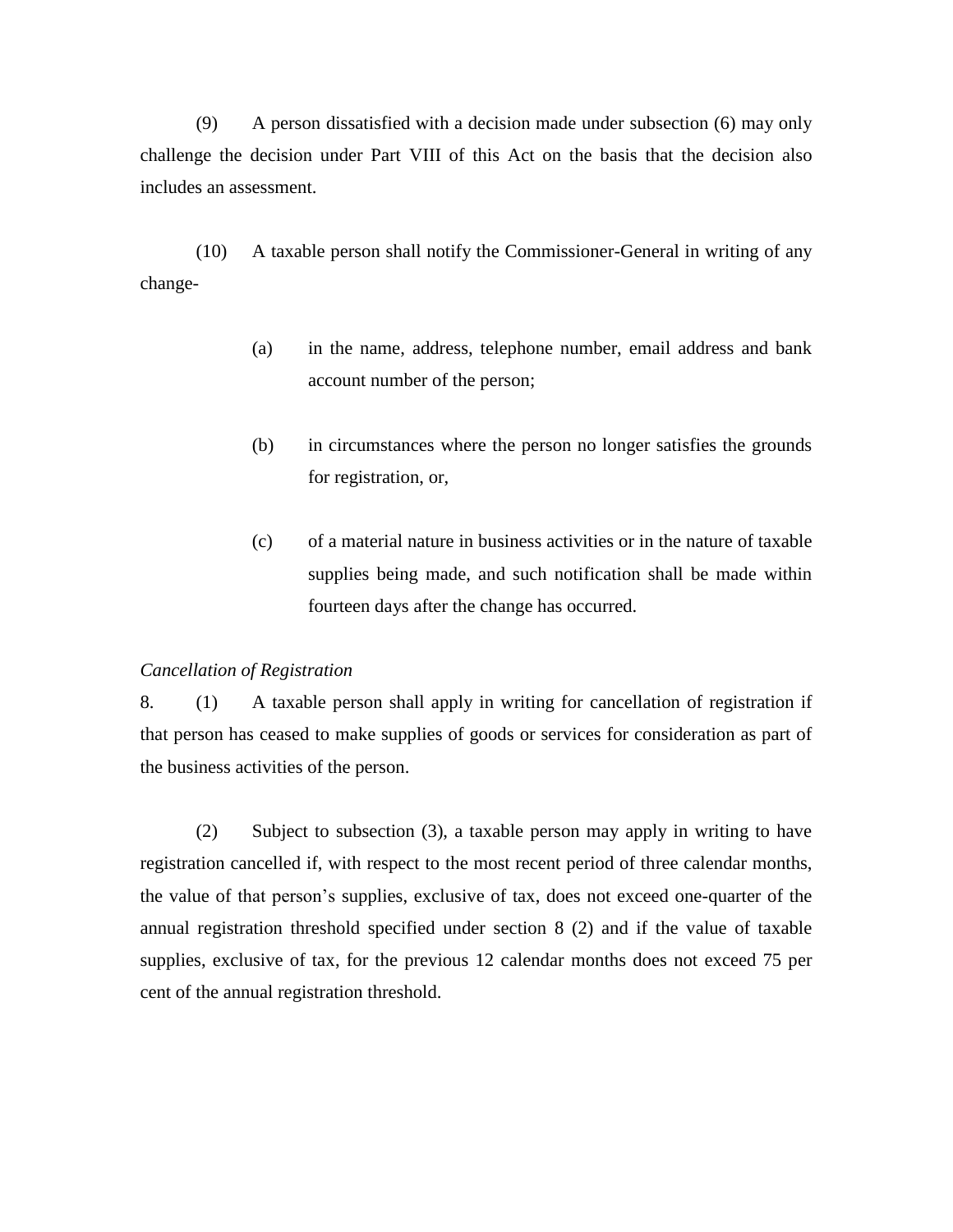(3) In the case of a taxable person who applied for registration under section 8(4), an application under subsection (2) may only be made after the expiration of two years from the date of registration.

- (4) The Commissioner-General may cancel the registration of-
	- (a) a person who has applied for cancellation under subsection (1) or (2); or,
	- (b) a person who has not applied for cancellation of registration but, in respect of whom the Commissioner-General is satisfied that the person not entitled under section 8 to apply for registration.

(5) The Commissioner-General may cancel the registration of a person who is not required to apply for registration under section 8 where the person-

- (a) has no fixed place of abode or business;
- (b) has not kept proper accounting records relating to any business activity carried on by that person;
- (c) has not submitted regular and reliable tax returns as required by section 32; or,
- (d) is not, in the opinion of the Commissioner-General, a fit and proper person to be registered.

(6) The Commissioner-General shall serve a notice in writing on a taxable person of a decision to cancel or to refuse to cancel the registration under this section within fourteen days of making the decision.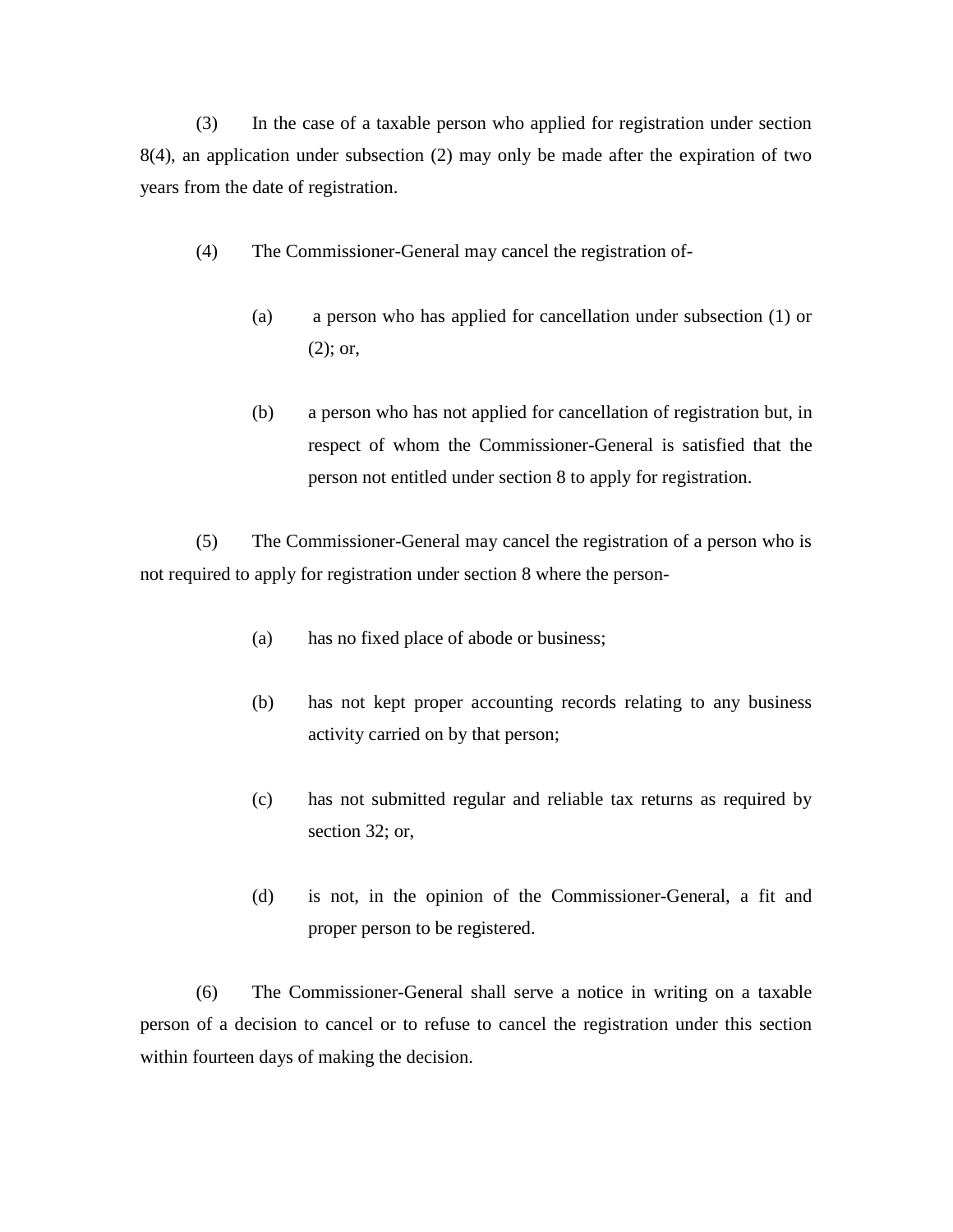(7) The cancellation of registration shall take effect from the end of the tax period in which the registration is cancelled.

(8) Where the registration of a person is cancelled, the Commissioner-General shall remove the person's name and the details described in section 7 from the register.

(9) A taxable person whose registration has been cancelled under this section shall be regarded as having made a taxable supply of all goods on hand (including capital goods) and shall be liable to adjustment of previous deducted input tax on all these goods, at the time the registration is cancelled. The adjustment shall be done as specified in the VAT Regulations.

(10) The obligations and liabilities of a person under this Act, including the lodging of returns required by section 32, of any person in respect of anything done or omitted to be done by that person while a taxable person shall not be affected by cancellation of the person's registration.

#### *Taxpayer Identification Number*

9. (1) For the purpose of identification of taxpayers, the Commissioner-General shall issue a number, to be known as Taxpayer Identification Number, to every taxpayer.

(2) A taxpayer shall be required to show his Taxpayer Identification Number in any return, notice or other document used for the purposes of this Act.

## PART IV SUPPLIES OF GOODS AND SERVICES

#### *Supply of Goods*

10. (1) Except as otherwise provided under this Act, a supply of goods means any arrangement under which the owner of the goods parts, or will part, with possession of the goods, including an agreement of sale and purchase.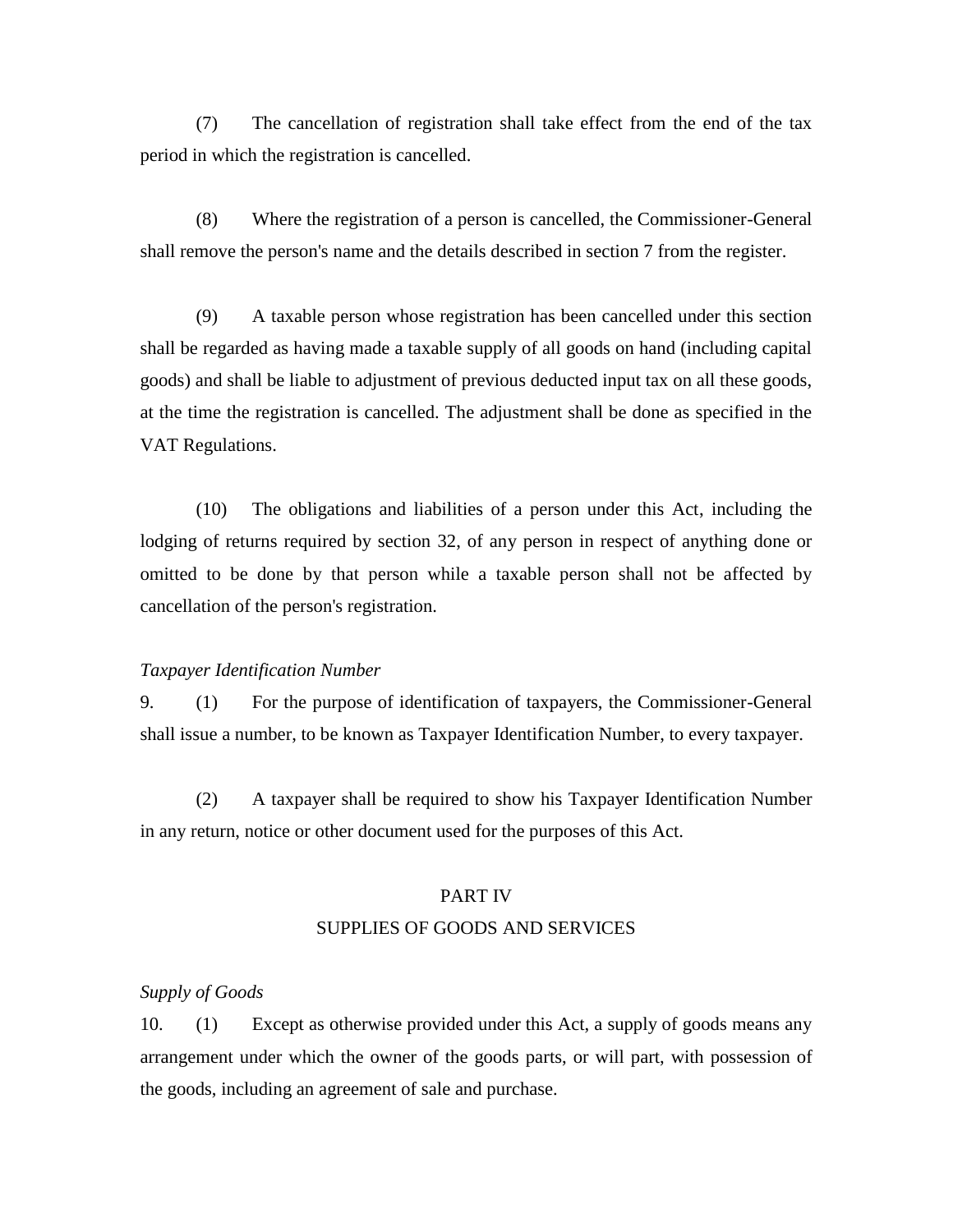(2) A supply of electrical or thermal energy, heating, gas, refrigeration, air conditioning or water is a supply of goods.

(3) The application of goods to own use is considered similar to a supply of the goods.

#### *Supply of Services*

11. (1) Except as otherwise provided under this Act, a supply of services means any supply which is not a supply of goods or money including the-

- (a) performance of services for another person;
- (b) making available of any facility or advantage, or,
- (c) toleration of any situation or the refraining from the doing of any activity.

(2) A supply of services made by an employee to an employer by reason of employment is not a supply made by the employee.

#### *Mixed Supplies*

12. (1) A supply of services incidental to the supply of goods is part of the supply of goods.

(2) A supply of goods incidental to the supply of services is part of the supply of services.

(3) A supply of services incidental to the import of goods is part of the import of goods.

(4) A supply of goods incidental to the import of services is part of the import of services.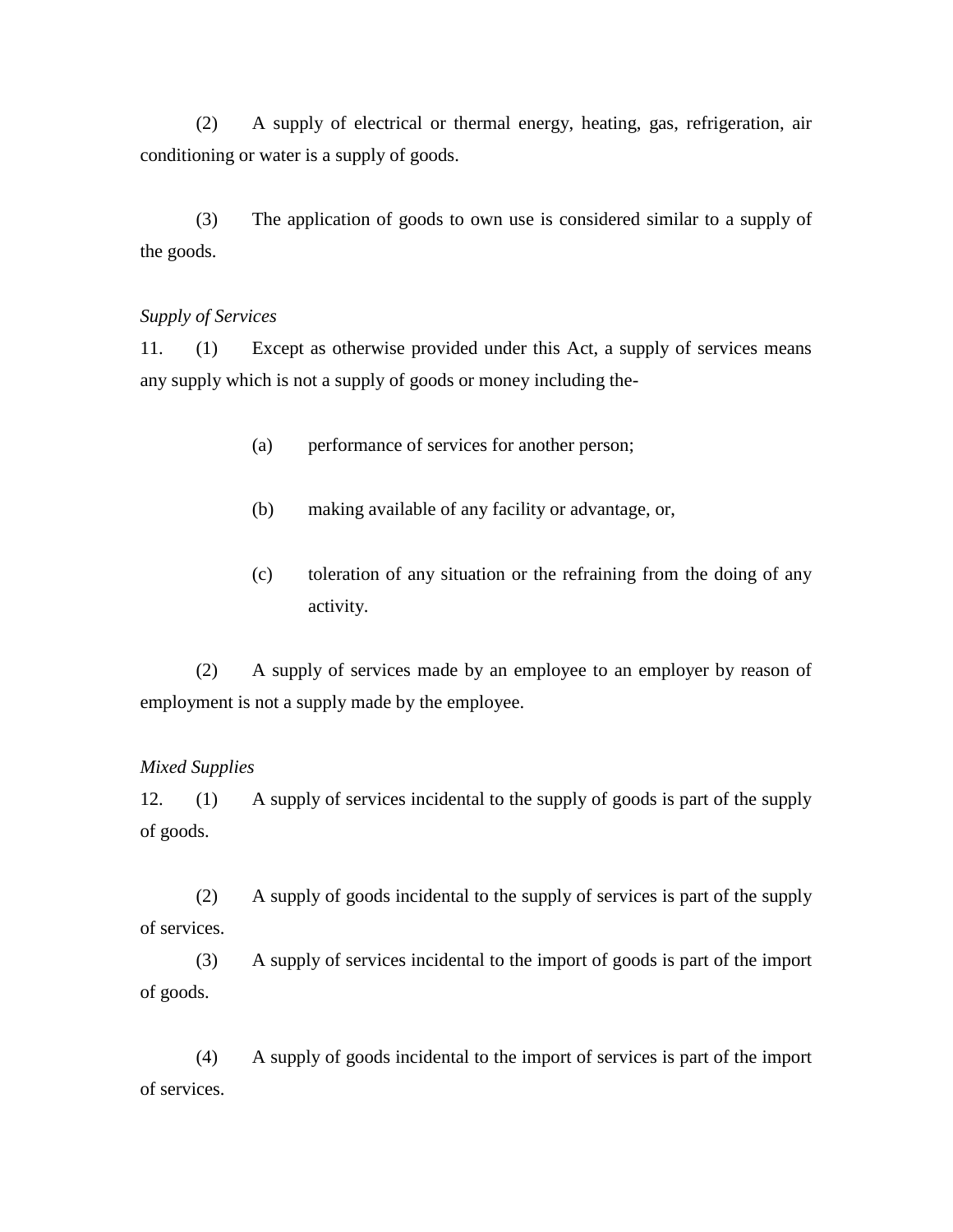(5) Regulations made under section 84, may provide that a supply is a supply of goods or services.

#### *Supply by Agent*

13. (1) A supply of goods or services made by a person as agent for another person, being the principal, is a supply by the principal.

(2) Subsection (1) does not apply to an agent's supply of services as agent to the principal.

### *Time of Supply*

14. (1) Except as otherwise provided under this Act, a supply of goods or services occurs-

- (a) where the goods or services on which input tax has been deducted, are applied to own use, on the date on which the goods or services are first applied to own use;
- (b) where the goods or services are supplied by way of gift, on the date on which ownership in the goods passes or the performance of the services is completed; or,
- (c) in any other case, on the earlier of the date on which-
	- (i) the goods are delivered or made available, or the performance of the service is completed;
	- (ii) payment for the goods or services is made, or,
	- (iii) a tax invoice is issued.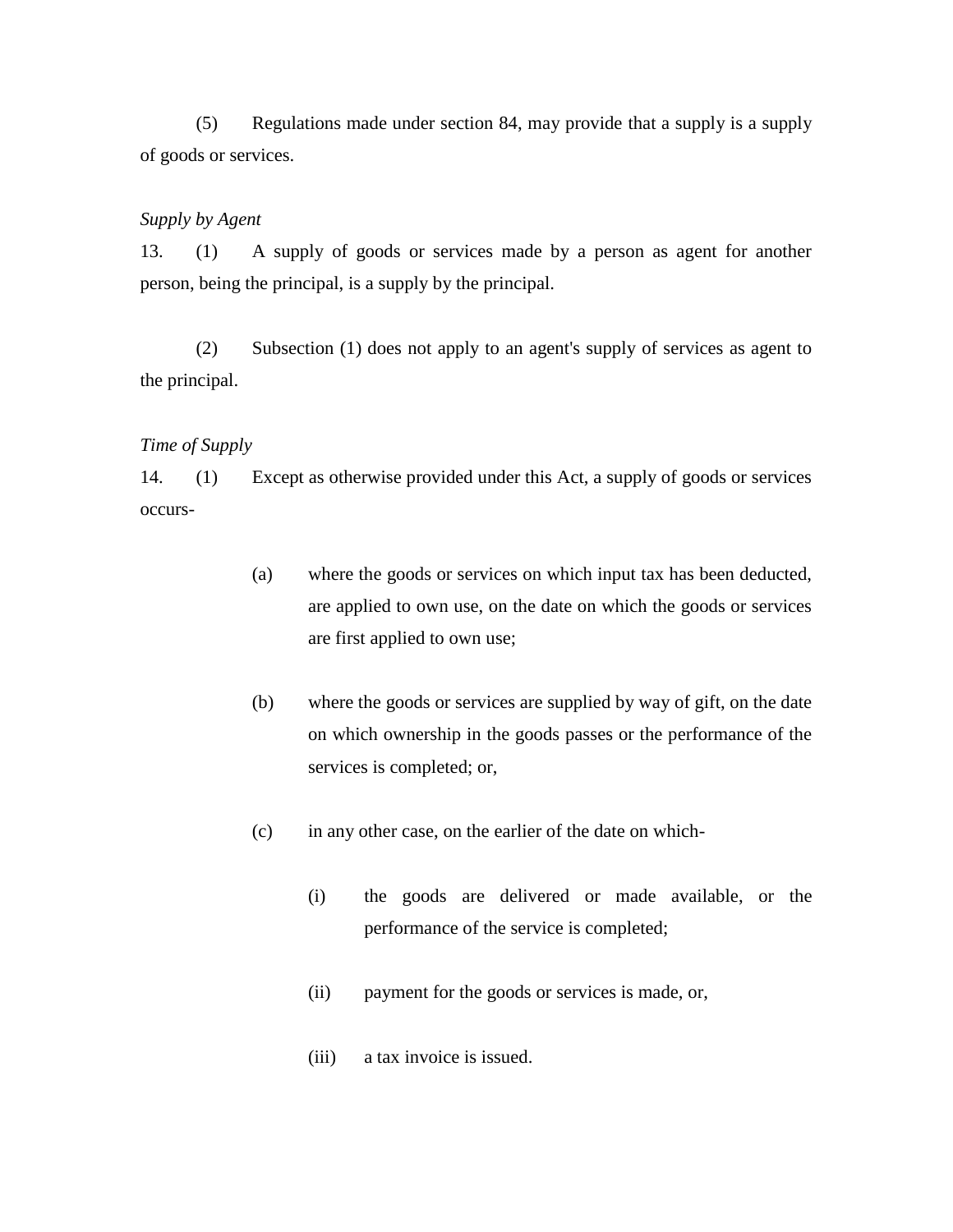(2) The supply of goods under a hire purchase agreement or finance lease occurs on the date the goods are made available under the agreement or lease.

- (3) Where-
	- (a) goods are supplied under a rental agreement; or,
	- (b) goods or services are supplied under an agreement or law which provides for periodic payments, the goods or services are treated as successively supplied for successive parts of the period of the agreement or as determined by that law, and each successive supply occurs on the earlier of the date on which payment is due or received.

(4) For the purposes of this section, where two or more payments are made or are to be made for a supply of goods or services other than a supply to which subsection (2) or (3) applies, each payment shall be regarded as made for a separate supply to the extent of the amount of the payment on the earlier of the date the payment is due or received.

(5) A person making a supply to which subsection  $(1)(a)$  or (b) applies, shall keep a record of the date on which the supply occurred as determined under this section.

(6) In this section, "rental agreement" means any agreement for the letting of goods other than a hire purchase agreement or finance lease.

#### *Place of Supply of Goods*

15. (1) Except as otherwise provided under this Act, a supply of goods takes place where the goods are delivered or made available by the supplier.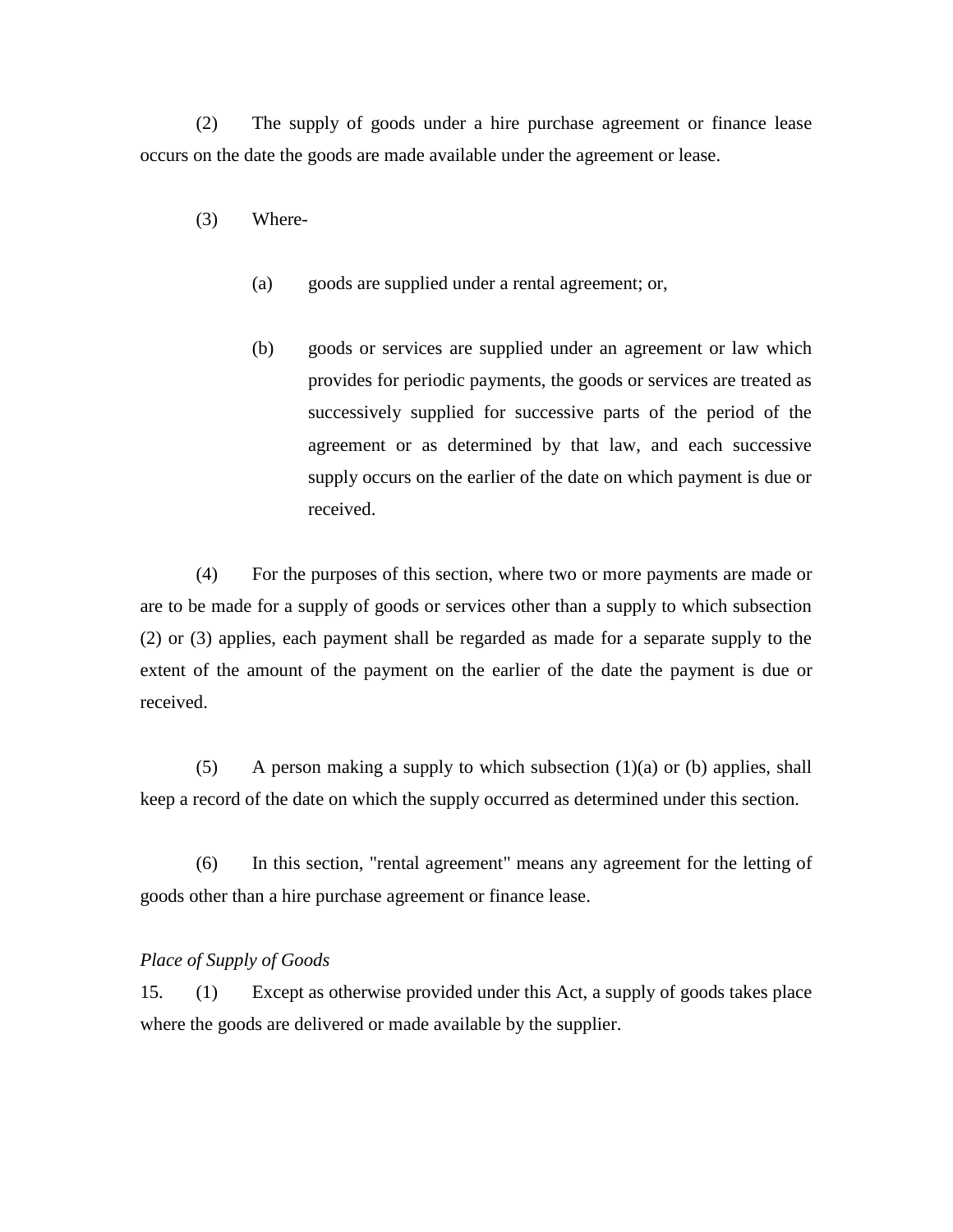(2) A supply of thermal or electrical, heating, gas, refrigeration, air conditioning, or water takes place where the supply is received.

#### *Place of supply of services*

16. (1) Except as otherwise provided under this Act, a supply of services takes place where the services are rendered.

(2) The supply of the following services takes place where the recipient uses or obtains the advantage of the services-

- (a) transfers and assignments of copyrights, patents, licenses, trademarks and similar rights;
- (b) advertising services;
- (c) the services of consultants, engineers, consultancy bureaus, lawyers, accountants and other similar services, as well as data processing and the provision of information;
- (d) obligations to refrain from pursuing or exercising, in whole or in part, a business activity or a right referred to in this paragraph;
- (e) banking, financial and insurance transactions, including reinsurance, with the exception of the hire of safes;
- (f) the supply of staff;
- (g) the hiring out of movable tangible property, with the exception of all means of transport;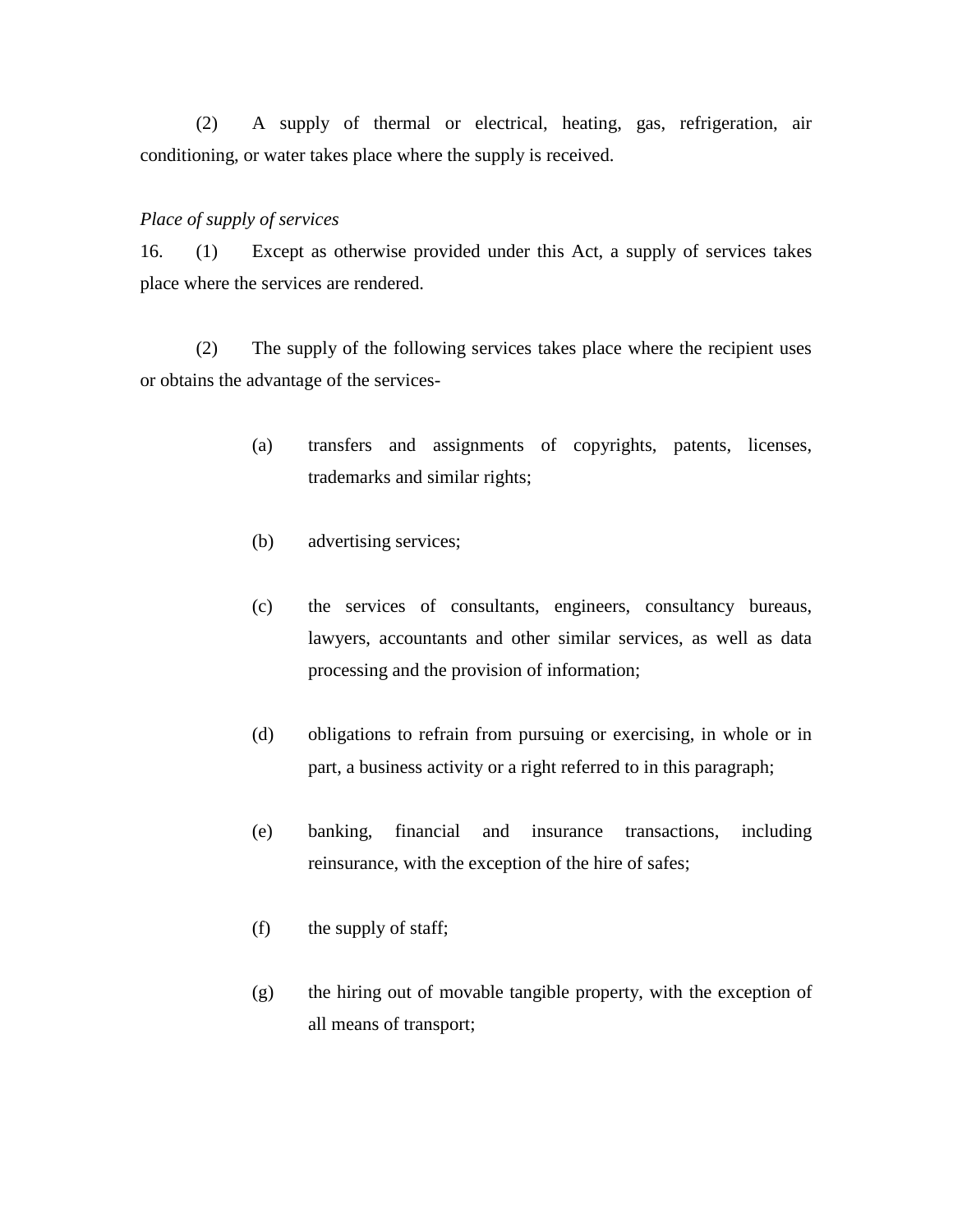- (h) the provision of access to, and of transport or transmission through natural gas and electricity distribution systems and the provision of other services directly linked thereto;
- (i) telecommunications services;
- (j) radio and television broadcasting services;
- (k) electronically supplied services, such as-
	- (i) website supply, web-hosting, distance maintenance of programmes and equipment;
	- (ii) supply of software and updating of the software;
	- (iii) supply of images, text and information and making available of databases;
	- (iv) supply of music, films and games, including games of chance and gambling games, and of political, cultural, artistic, sporting, scientific and entertainment broadcasts and events; and,

(v) supply of distance teaching.

(3) Where tax is payable in terms of section 4(c) in respect of imported services mentioned in section 16(2), the recipient of the services shall within 30 days of the date an invoice is issued or payment is made, whichever time is the earliest, submit a declaration to the Commissioner-General (in a form the Commissioner-General may prescribe) containing information as may be required and calculate the tax payable on the value of the imported services and pay the tax to the Commissioner-General.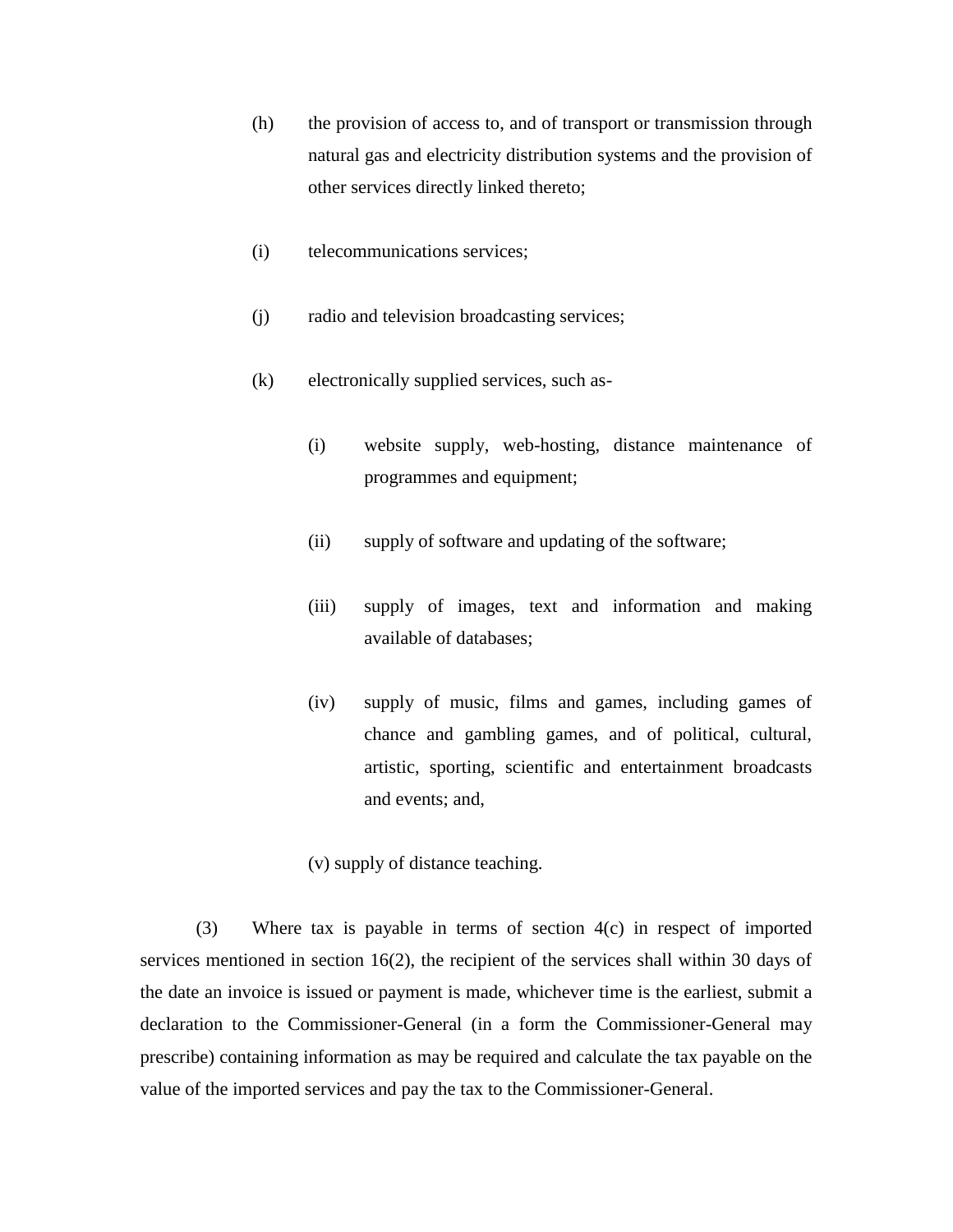(4) The obligation under subsection 3 does not apply to taxable persons (importers) of the mentioned services who have the right to full deduction of input tax on the rendered services.

(5) A supply of services in connection with immovable property takes place where the immovable property is located.

(6) A supply of services of, or incidental to, transport takes place where the transport commences.

### *Imports*

17. An import of goods takes place-

- (a) where customs duty is payable, on the date on which the duty is payable; or,
- (b) in any other case, on the date the goods are brought into Swaziland.

#### PART V

#### TAXABLE SUPPLIES

#### *Taxable Supply*

18. (1) A taxable supply means a supply of goods or services, other than an exempt supply, made by a taxable person for consideration as part of that person's business activities.

(2) A supply is made as part of a person's business activities if the supply is made by that person as part of, or incidental to, any independent economic activity the person conducts, whatever the purposes or results of that activity.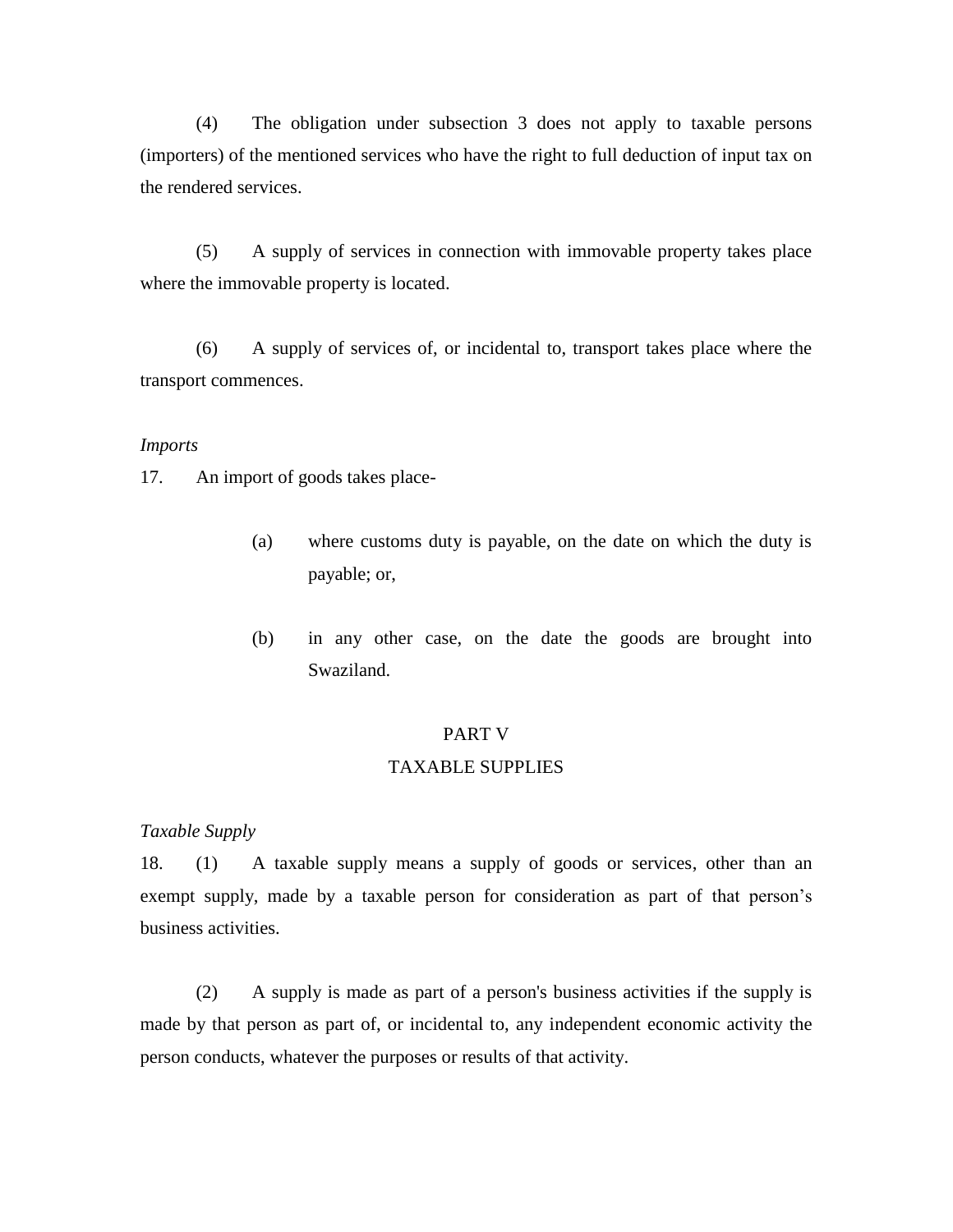(3) The business activities of an individual do not include activities carried on by that person only as part of a hobby or leisure activities.

(4) A supply is made for consideration if the supplier directly or indirectly receives payment for the supply, whether from the person supplied or any other person, including any payment wholly or partly in money or in kind.

(5) The application to own use by a taxable person of goods supplied to that person for the purposes of business activities shall be regarded as a supply of those goods for consideration as part of the business activities of that person.

(6) For the purpose of subsection (5), a supply of business goods for no consideration, on which input tax has been deducted, is an application to own use.

(7) Where goods have been supplied to a taxable person for the purposes of the business activities of that person, the supply of those goods for reduced consideration shall be regarded as a supply for consideration unless the goods are supplied or used only as trade samples.

(8) A supply is made for reduced consideration if the supply is made between associates for no consideration or between associates for a consideration that is less than the fair market value of the supply.

#### *Exempt Supply*

19. (1) A supply of goods or services is an exempt supply if it is specified in the First Schedule.

(2) Where a supply is an exempt supply under clause 1(j) of the First Schedule, both the transferor and transferee shall, within 21 days of transfer, notify the Commissioner-General in writing, of the details of the transfer.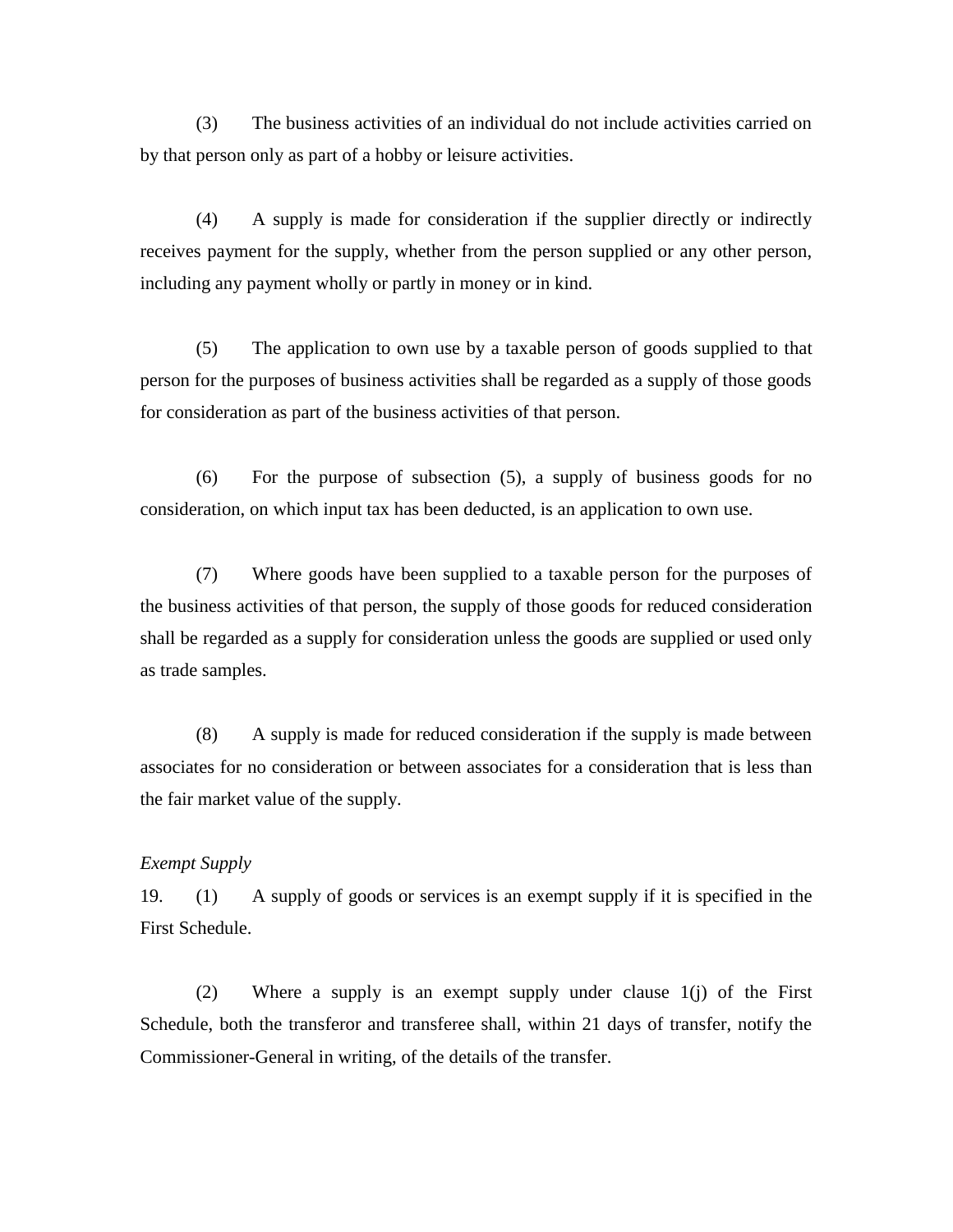### *Exempt import*

20. An import of goods or services is an exempt import if the goods or services-

- (a) are exempt from customs duty under the Customs and Excise Act 1971, unless the Minister provides otherwise by regulation; or,
- (b) would be exempt had they been supplied in Swaziland.

### PART VI

### TAXABLE VALUE

### *Taxable value of a taxable supply*

21. (1) Except as otherwise provided under this Act, the taxable value of a taxable supply is the total consideration paid in money or in kind by all persons for that supply.

- (2) The taxable value of a taxable supply-
	- (a) of goods under a hire purchase agreement or finance lease;
	- (b) for reduced consideration, or
	- (c) described in section 8 (9),

is the fair market value of the supply inclusive VAT at the time the supply is made, excluding, in the case of a hire purchase agreement or finance lease, any interest or finance charges.

(3) The taxable value of a taxable supply of goods by way of an application to own use is the cost price of the goods.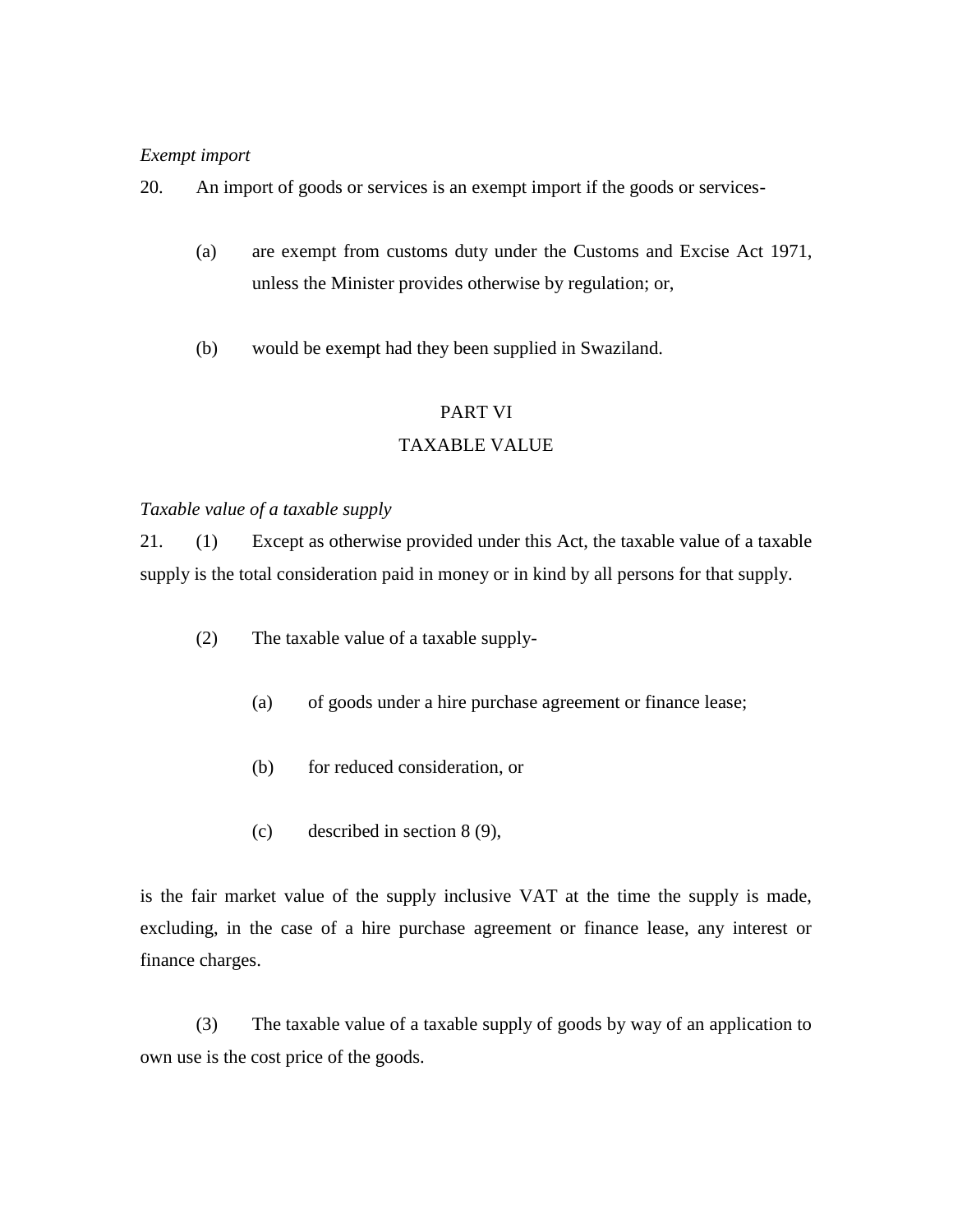(4) Where a taxable supply is made without a separate amount of the consideration being identified as a payment of tax, the taxable value of that supply is the total amount of the consideration paid excluding tax.

(5) The taxable value of a taxable supply of goods under a rental agreement, as defined in section 14, is the amount of the rental payments due or received.

#### *Adjustments*

22. (1) This section applies where, in relation to a taxable supply by a taxable person, the-

- (a) supply is cancelled;
- (b) nature of the supply has been fundamentally varied or altered;
- (c) previously agreed consideration for the supply has been altered by agreement with the recipient of the supply, whether due to an offer of a discount or for any other reason; or
- (d) goods or services or part of goods or services have been returned to the supplier, and,

the taxable person making the supply has-

- (e) provided a tax invoice in relation to the supply and the amount shown in the tax invoice as the tax charged on the supply is incorrect as a result of the occurrence of any one or more of the above-mentioned events; or,
- (f) filed a return for the tax period in which the supply occurred and has accounted for an incorrect amount of output tax on that supply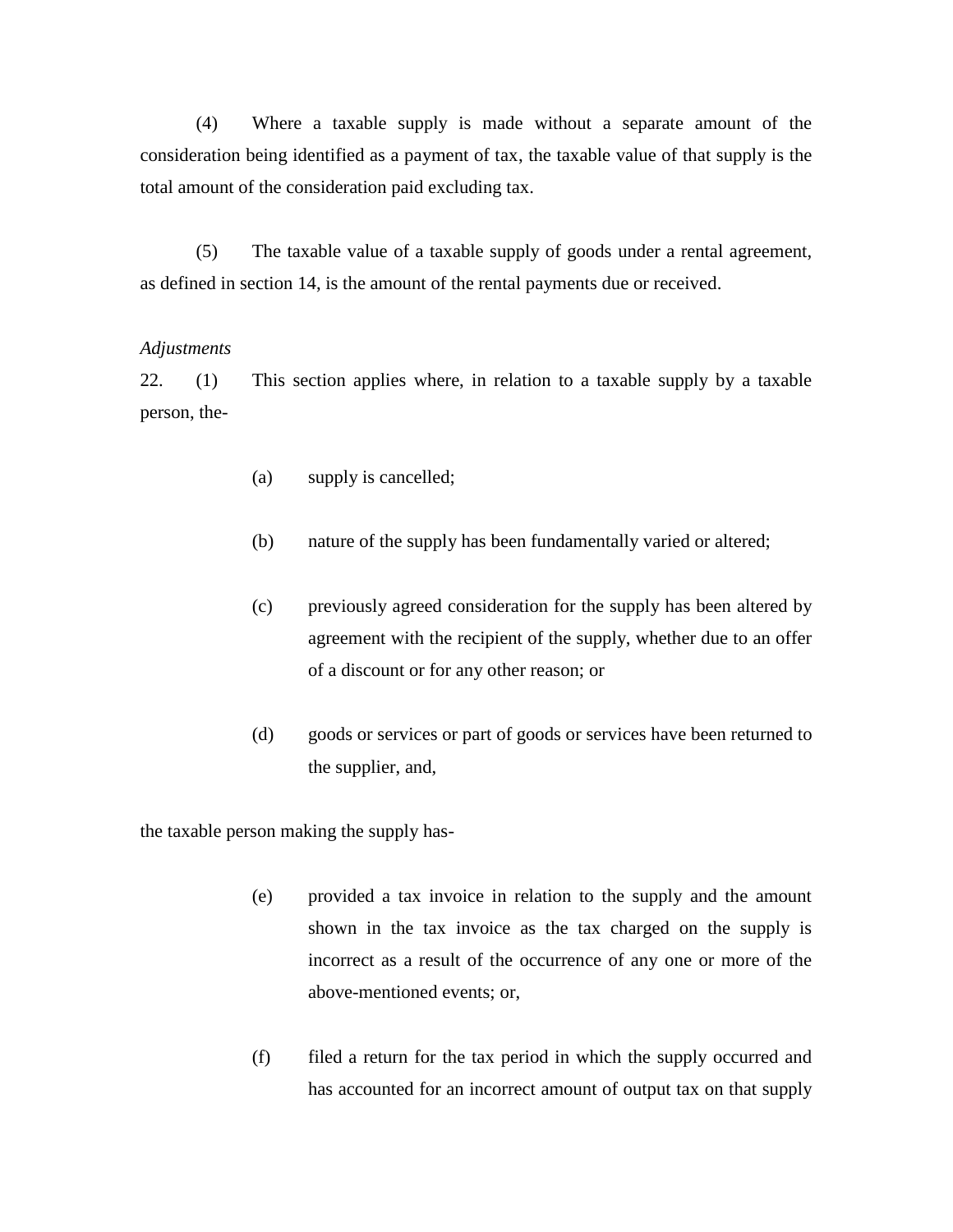as a result of the occurrence of any one or more of the abovementioned events.

(2) Where subsection (1) applies, the taxable person making the supply shall make an adjustment as specified in subsection (3) or (4).

(3) Where the output tax properly chargeable in respect of the supply exceeds the output tax actually accounted for by the taxable person making the supply, the amount of the excess shall be regarded as tax charged by the person in relation to a taxable supply made in the tax period in which the event referred to in subsection (1) occurred and the taxable person shall issue a debit note in connection with the adjustment.

(4) Subject to subsection (6), where the output tax actually accounted for exceeds the output tax properly chargeable in relation to that supply, the taxable person making the supply shall be allowed a credit for the amount of the excess in the tax period in which the event referred to in subsection (1) occurred. The taxable person shall issue a credit note in connection with the adjustment.

(5) The debit required under subsection (3) and the credit allowed under subsection (4) shall, for the purposes of this Act, be treated as an increase and reduction of output tax respectively.

(6) No credit is allowed under subsection (4) where the supply has been made to a person who is not a taxable person, unless the amount of the excess tax has been repaid by the taxable person to the recipient, whether in cash or as a credit against any amount owing to the taxable person by the recipient and a credit note has been issued by the supplier.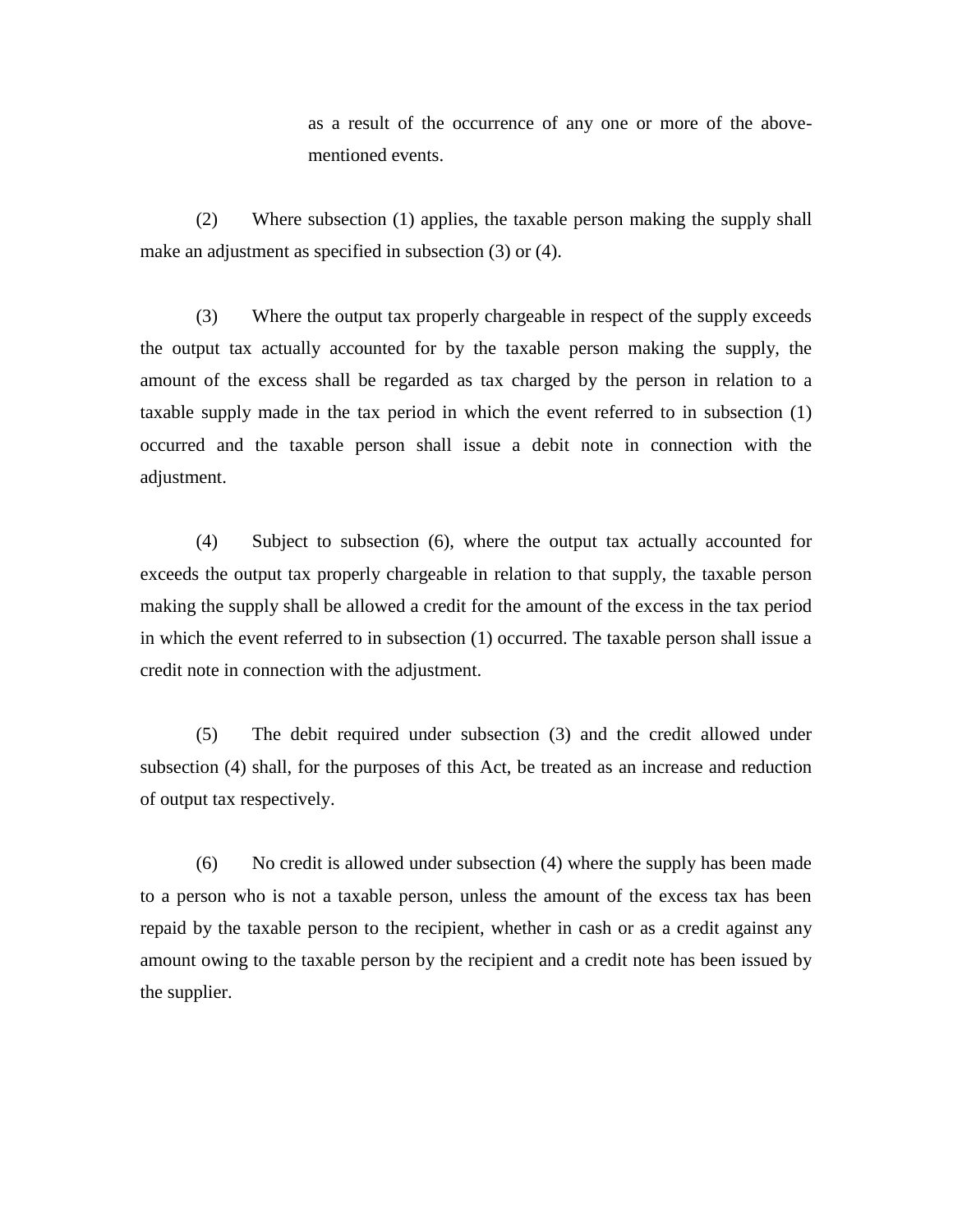#### *Taxable value of an import of goods*

- 23. The taxable value of an import of goods is the sum of-
	- (a) the value of the goods ascertained for the purposes of customs duty under the laws relating to customs;
	- (b) the amount of customs duty, excise tax, and any other fiscal charge other than tax payable on those goods; and,
	- (c) the value of any services to which section  $12(3)$  applies which is not otherwise included in the customs value under paragraph (a).

# PART VII CALCULATION OF TAX PAYABLE

#### *Calculation of tax payable on a taxable transaction*

24. (1) Subject to subsection (2), the tax payable on a taxable transaction is calculated by applying the rate of tax to the taxable value of the transaction.

(2) Where the taxable value is determined under subsections (2) or (3) of section 21, the tax payable is calculated by the following formula-

> A x B, where: A is the taxable value as determined under subsection (2) or (3) of section 21; and, B is the tax rate.

(3) Subject to subsection (4), the rate of tax shall be as specified in the VAT Regulations.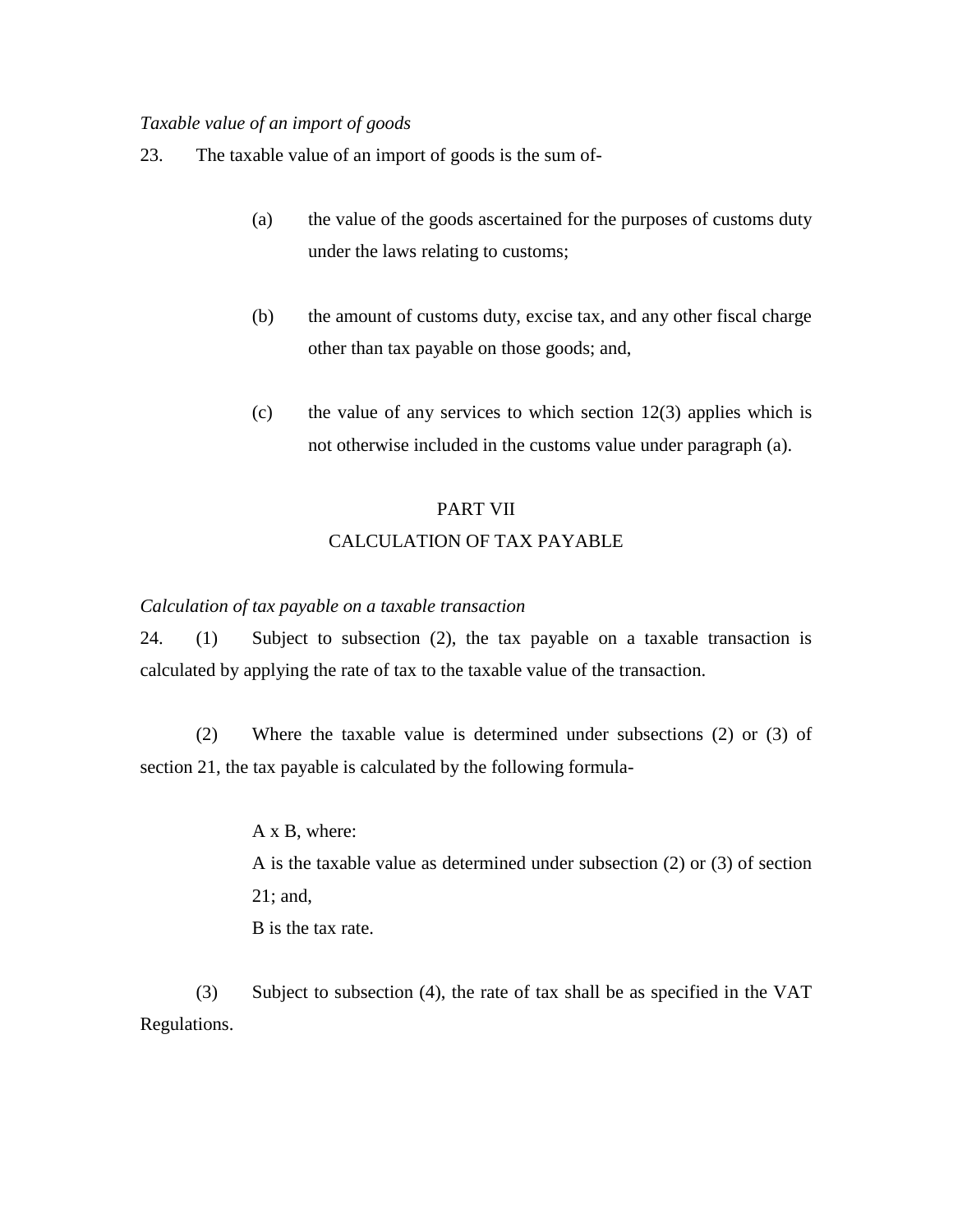(4) A supply of goods or services is zero-rated supply if it is specified in the Second Schedule.

#### *Calculation of tax payable by taxable person for a tax period*

25. Subject to section 26, the tax payable by a taxable person for a tax period is calculated according to the following formula-

#### $C - D$ , where:

C is the total output tax charged by the taxable person during the tax period in respect of taxable supplies made by the person; and, D is the total input tax credit allowed to the taxable person in terms of section 28 of this Act.

#### *Cash basis accounting*

26. (1) This section applies to a taxable person, the annual value of whose taxable supplies does not exceed E 3 million.

(2) A taxable person to whom this section applies may elect to account for tax purposes on a cash basis.

(3) An election under subsection (2) shall be made in writing to the Commissioner-General by the due date for the first return in which the taxable person seeks to use the method of accounting specified in subsection (2).

(4) Where a taxable person makes an election under subsection (2), that person shall account for both the output tax payable and the input tax credited on a cash basis.

(5) A taxable person who has made an election under subsection (2) shall determine the tax payable for a tax period according to the following formula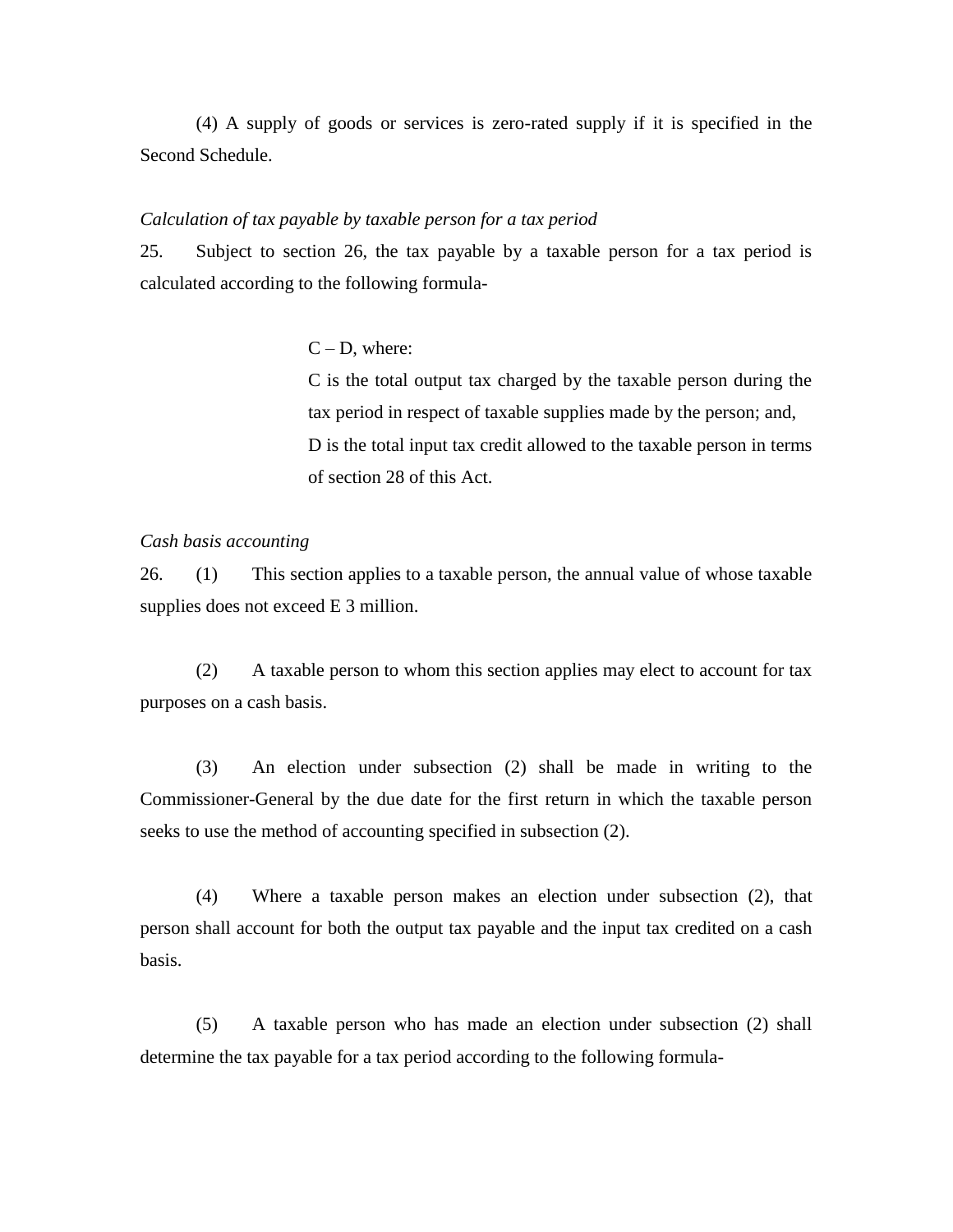$E - F$ , where:

E is the total output tax received by the taxable person during the tax period in respect of taxable supplies made by the person; and, F is the total input tax credit paid and allowed to the taxable person in the tax period under the Act.

- (6) An election made under subsection (2) remains in force until-
	- (a) withdrawn by the taxable person by notice in writing to the Commissioner-General; or,
	- (b) the Commissioner-General, by notice in writing to the taxable person, requires the person to determine the tax payable for a tax period in accordance with section 25.

(7) A taxable person who has made an election under subsection (2) may not withdraw the election within two years after making the election unless the person is no longer a person to whom this section applies.

#### *Consequences of a change in accounting basis*

27. (1) Every taxable person whose accounting basis is changed is liable for tax, if any, as determined under this section in the tax period in which the change occurred.

(2) Where a taxable person changes from the method of accounting provided under section 25 (referred to as the "invoice basis") to the method of accounting provided under section 26 (referred to as the "cash basis"), the tax payable under subsection (1) is determined in accordance with the following formula-

### $G - H$ , where:

G is the total amount of input tax credited in relation to amounts due by the taxable person at the time of change in accounting basis; and,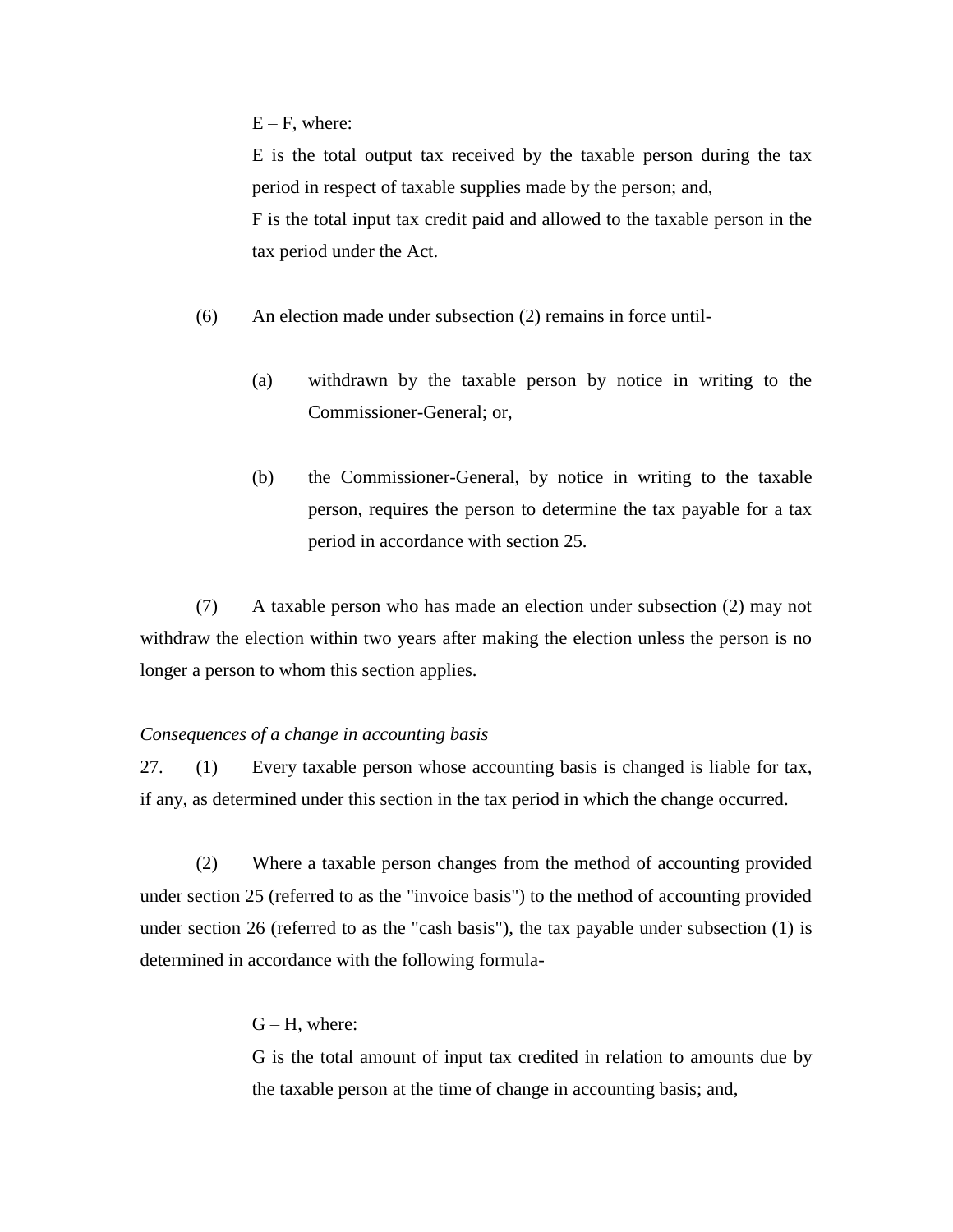H is the total amount of output tax accounted for in relation to amounts due to the taxable person at the time of change in accounting basis.

(3) Where a taxable person changes from a cash basis to an invoice basis of accounting, the tax payable under subsection (1) is determined in accordance with the following formula-

#### $I - J$ , where:

I is the total amount of output tax that would have been accounted for on amounts due to the taxable person at the time of change in accounting basis if the taxable person had been accounting for tax on an invoice basis, and,

J is the total amount of input tax that would have been credited on amounts due by the taxable person at the time of change in accounting basis if the taxable person had been accounting for tax on an invoice basis.

(4) If the amount determined in accordance with subsection (2) or (3) is negative, it shall be refunded to the taxable person in accordance with section 47(1).

#### *Credit for input tax*

28. (1) Where section 25 applies for the purposes of calculating the tax payable by a taxable person for a tax period, credits are allowed to the taxable person for the following-

- (a) tax payable in respect of all taxable supplies made to that person during the tax period;
- (b) tax paid in respect of all imports of goods made by that person during the tax period; and,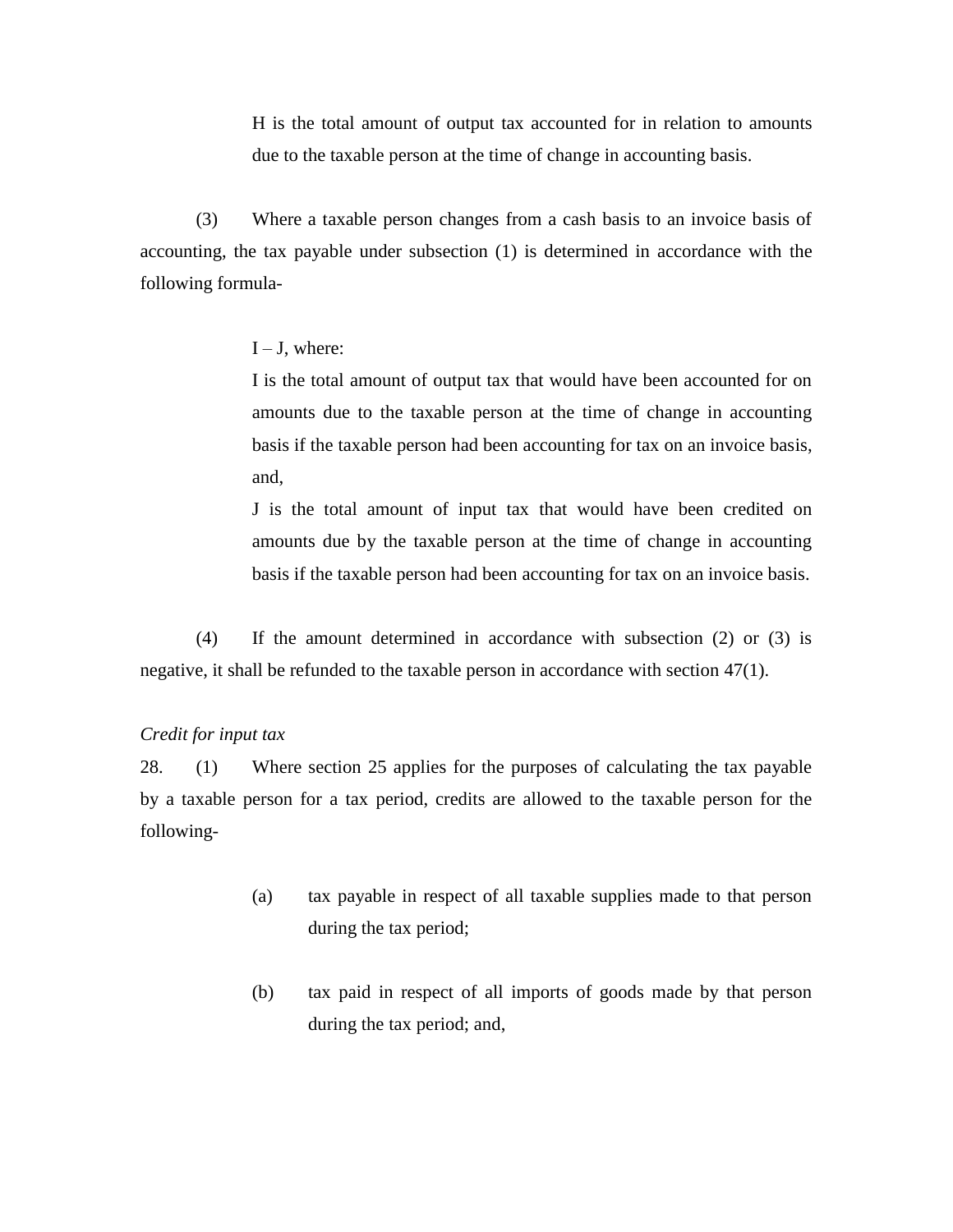- (c) an amount equal to the tax fraction of the lesser of-
	- (i) the amount paid, or,
	- (ii) the fair market value, including tax, of second-hand goods acquired in Swaziland during the tax period by a registered person from a person, registered or not registered, in a transaction not subject to tax if the goods are taxable at a positive rate under this Act, if the goods supplied or imported are for use in the business of the taxable person.

(2) Where section 26 applies for the purposes of calculating the tax payable by a taxable person for a tax period, a credit is allowed to the taxable person for any tax paid in respect of taxable supplies to, or imports by, the taxable person where the supply or import is for use in the business of the taxable person.

(3) A credit is allowed to a taxable person, on becoming registered, for input tax paid or payable in respect of all-

- (a) taxable supplies of goods, including capital assets, made to the person prior to the person becoming registered; or,
- (b) imports of goods, including capital assets, made by the person prior to becoming registered,

where the supply or import was for use in the business of the taxable person, provided the goods are on hand at the date of registration and provided that the supply or import occurred not more than four months prior to the date of registration, or, in the case of capital goods, not more than 6 months before the date of registration.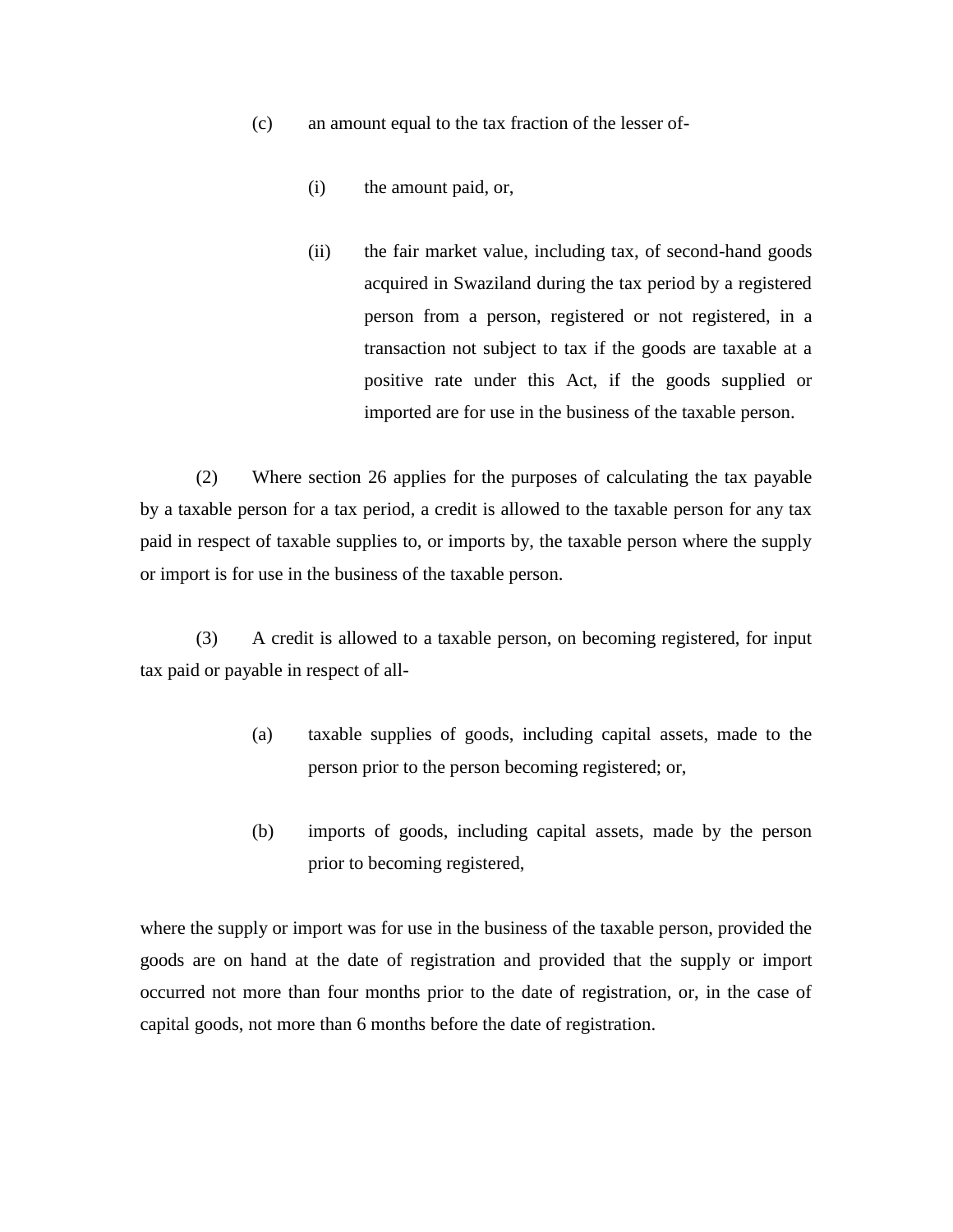- (4) An input tax credit-
	- (a) under subsection (1) arises on the date the goods or services are supplied to, or imported by, the taxable person;
	- (b) under subsection (2) arises on the date the tax is paid; or,
	- (c) under subsection (3) arises on the date of registration.

(5) A taxable person under this section shall not qualify for input tax credit in respect of a taxable supply or import of-

- (a) a passenger automobile, including spare parts for and repairs and maintenance of that automobile, unless the automobile is acquired by the taxpayer exclusively for the purpose of making a taxable supply of that automobile in the ordinary course of a continuous and regular business of dealing in or hiring passenger automobiles;
- (b) entertainment, unless the taxable person is in the business of providing entertainment; or
- (c) mobile telephone services up to a limit to be decided by the Minister by Regulations.

(6) Subject to subsection (7), where a taxable supply to, or an import of goods by a taxable person is partly for a business use as set out in subsection (1), (2), or (3) and partly for another use, the amount of the input tax allowed as a credit is that part of the input tax that relates to the business use.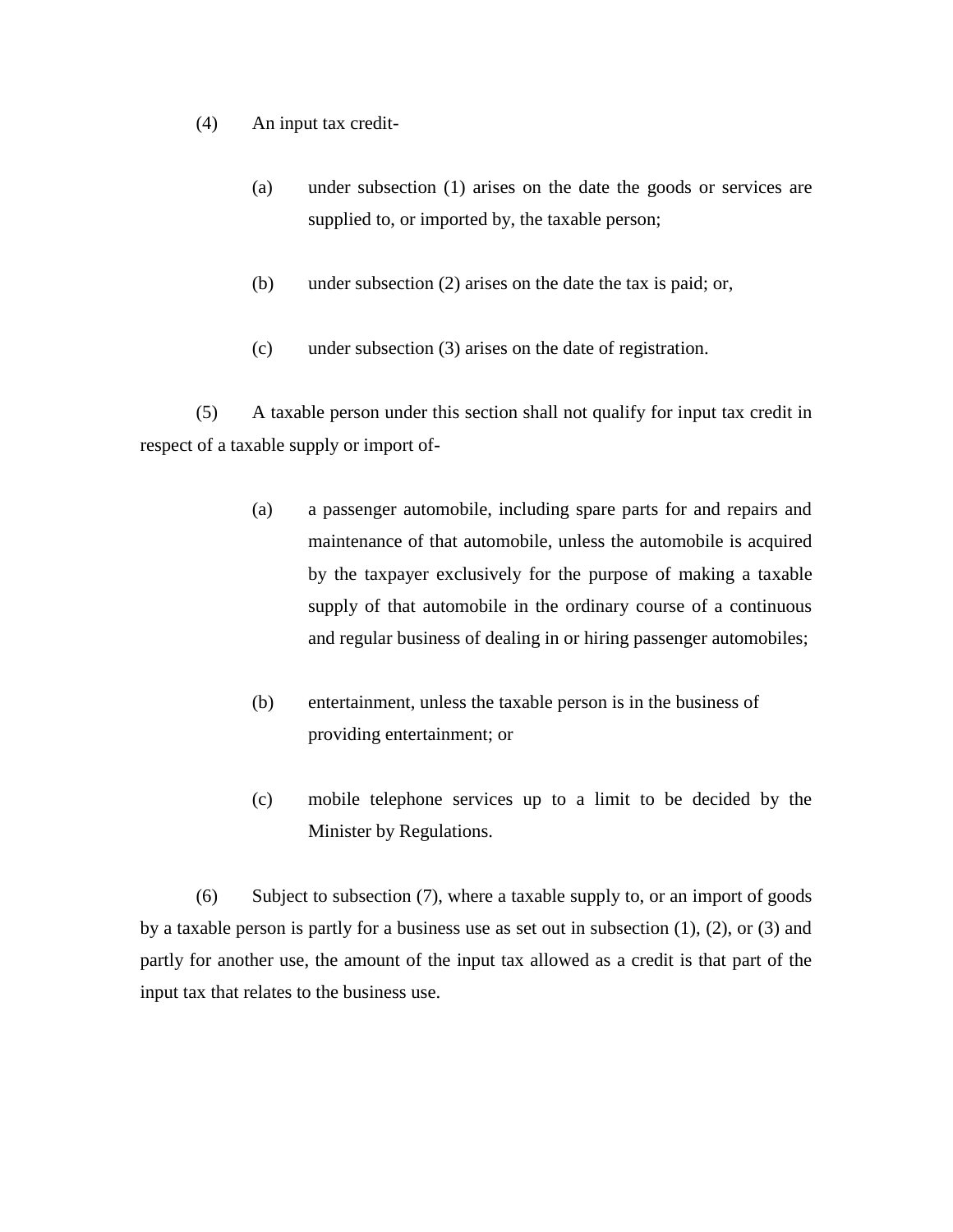(7) Subject to subsections (9) and (10), the input tax that may be credited by a taxable person for a tax period is where-

- (a) all of the taxable person's supplies for that period are taxable supplies, the whole of the input tax specified in subsection (1) or (2); or,
- (b) only part of the taxable person's supplies for that period are taxable supplies, the amount calculated according to the following formula-

A x B/C, where:

A is the total amount of input tax for the period;

B is the total amount of taxable supplies made by the taxable person during the period; and,

C is the total amount of all supplies made by the taxable person during the period other than an exempt supply under clause  $1((k)$ of the First Schedule.

(8) Where the fraction  $B/C$  in subsection (7)(b) is less than 0.05, the taxable person may not credit any input tax for the period.

(9) Where the fraction  $B/C$  in subsection (7)(b) is more than 0.95, the taxable person may credit all input tax for the period.

(10) Notwithstanding subsection (7)(b), the Commissioner-General may approve a proposal by a taxable person for the apportionment of input tax credit where the taxable person makes both taxable and exempt supplies.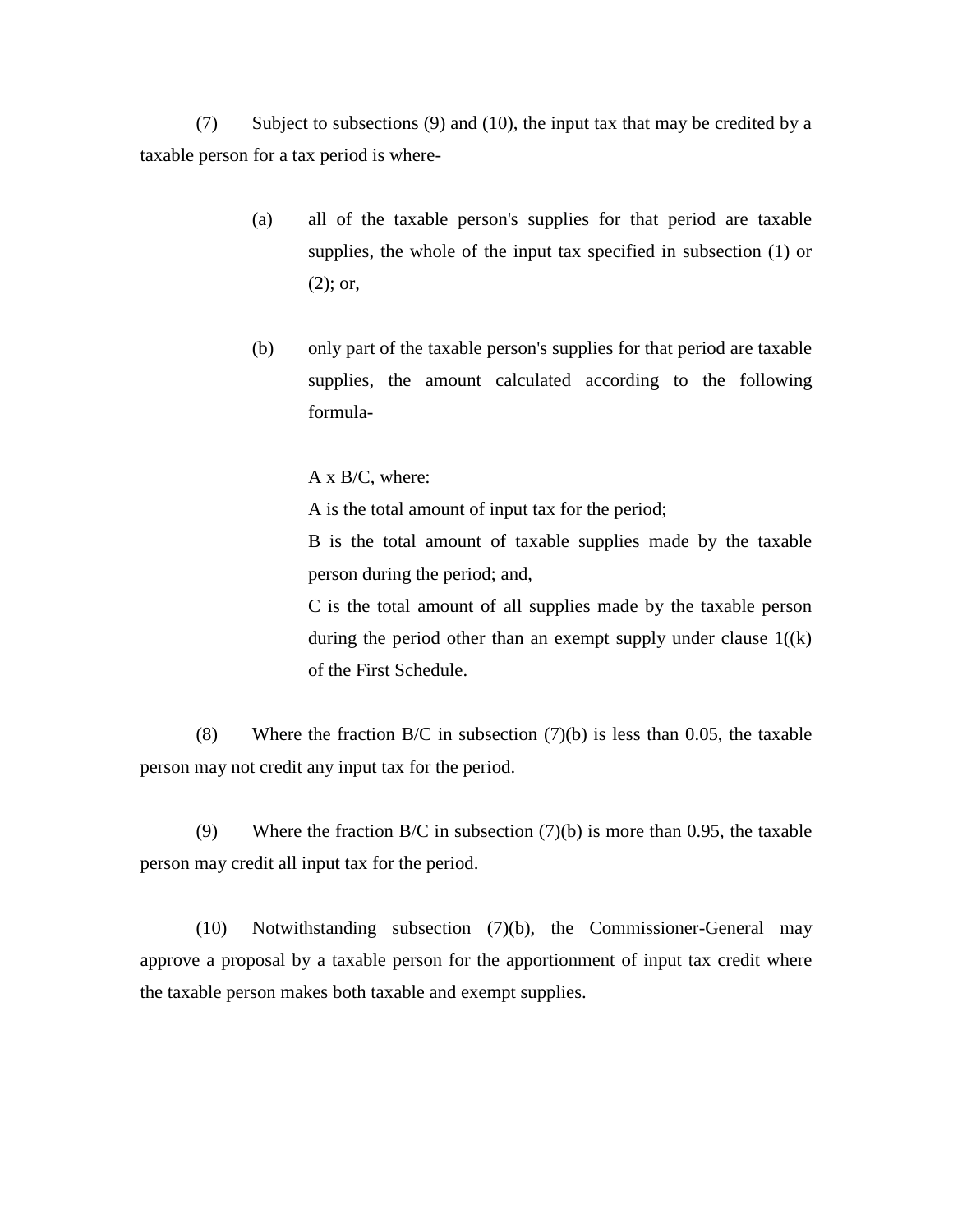(11) Subject to subsection (12), an input tax credit allowed under this section may not be claimed by the taxable person until the tax period in which the taxable person has-

- (a) an original tax invoice for the taxable supply; or,
- (b) a bill of entry or other document prescribed under the customs and excise laws evidencing the amount of import tax paid.

(12) Where a taxable person has made a calculation under subsection (7) for any tax period of a financial year, the person shall, in the first tax period of the following year, make a calculation based on the annual value of taxable and exempt supplies.

- (13) Where-
	- (a) the calendar year credit exceeds the return credit, the excess shall be claimed as a credit in the first tax period of the following financial year; or,
	- (b) the return credit exceeds the calendar year credit, the excess shall be regarded as tax charged by the taxable person in relation to a taxable supply made in the first tax period of the following financial year.
- (14) In this section-

"financial year credit" means the total input tax payable, where section 25 applies, or paid, where section 24 applies, for the financial year;

"entertainment" means the provision of food, beverages, accommodation, amusement, recreation, or hospitality of any kind; and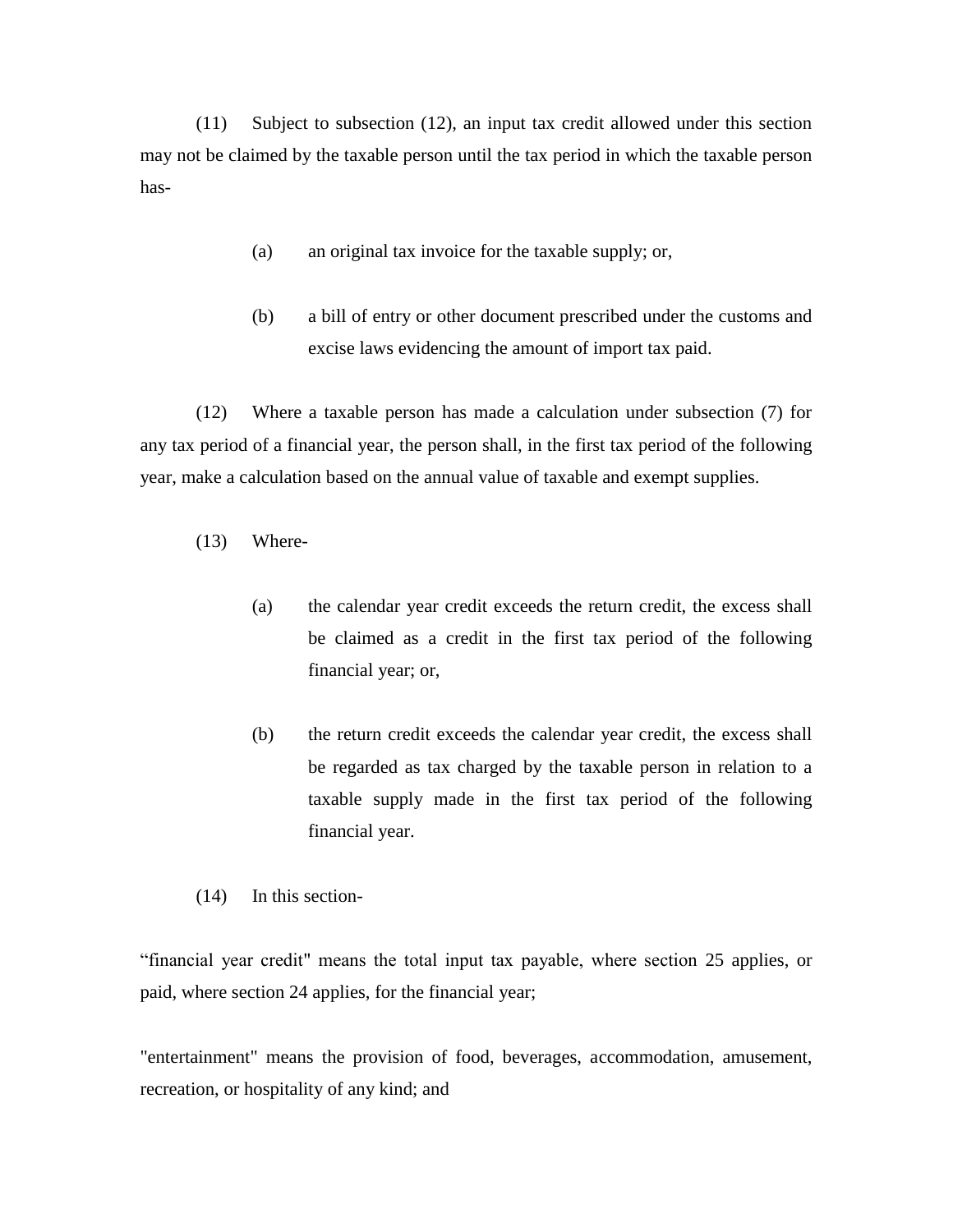"passenger automobile" means a road vehicle designed solely for the transport of less than 10 sitting persons but does not include a safari vehicle;

"return credit" means the total of the input tax claimed as a credit in each tax period of the calendar year; and

"safari vehicle" means a vehicle designed, registered or adapted for use and used to transport tourists in a game reserve, national park, sanctuary, or safari area by a holder of a valid tourism enterprise license.

## *Tax Invoices*

29. (1) A taxable person making a taxable supply to another taxable person shall provide that other person with an original tax invoice for the supply within 30 days after the date of the supply.

(2) A taxable person making a taxable supply shall retain one copy of the tax invoice referred to in subsection (1).

(3) Where a supplied person loses the original tax invoice, the supplier may provide a duplicate copy clearly marked "COPY".

(4) A tax invoice is an invoice containing the particulars specified in section 1 of the Third Schedule.

## *Credit and debit notes*

30. (1) Where a tax invoice has been issued in the circumstances specified in section  $22(1)(e)$  and the amount shown as tax charged in that tax invoice exceeds the tax properly chargeable in respect of the supply, the taxable person making the supply shall provide the recipient of the supply with a credit note containing the particulars specified in section 2 of the Third Schedule.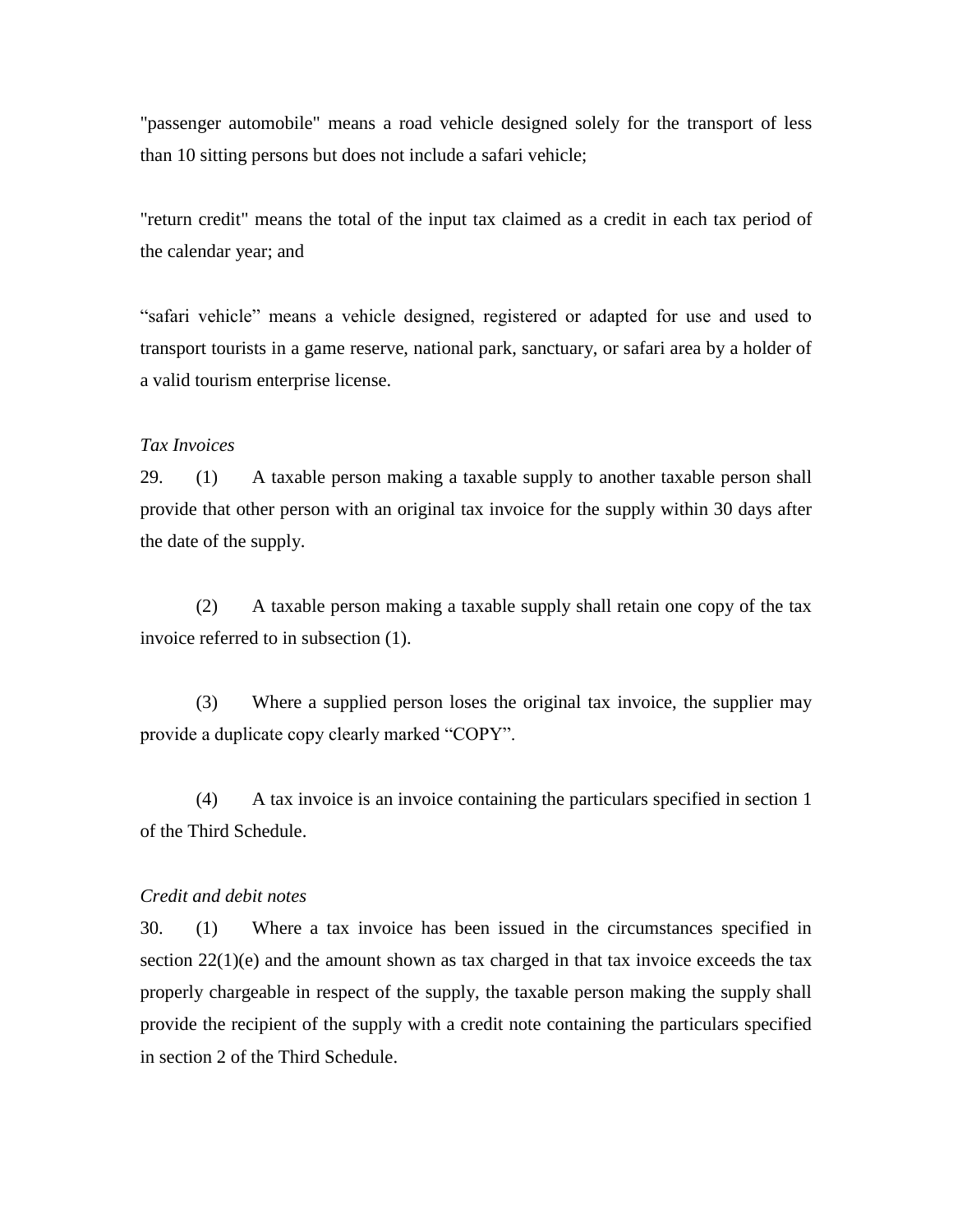(2) Where a tax invoice has been issued in the circumstances specified in section  $22(1)(e)$  and the tax properly chargeable in respect of the supply exceeds the amount shown as tax charged in that tax invoice, the taxable person making the supply shall provide the recipient of the supply with a debit note containing the particulars specified in section 3 of the Third Schedule.

#### PART VIII

#### RETURNS AND ASSESSMENTS

#### *Tax period*

31. (1) Subject to subsection (2), the tax period applicable to registered persons under this Act is the period of one month ending on the last day of each calendar month.

(2) The Minister may, by regulation, authorize a different tax period for specific categories or classes of registered persons.

#### *Returns*

32. (1) A taxable person shall submit a tax return with the Commissioner-General for each tax period within 20 days after the end of the tax period.

(2) A tax return shall be in the form and manner prescribed by the Commissioner-General and shall state the amount of tax payable for the period, the amount of output tax and input tax, and such other matters as may be prescribed.

(3) In addition to any return required under subsection (1), the Commissioner-General may require any person, whether a taxable person or not, to submit (whether on that person's own behalf or as agent or trustee of another person) with the Commissioner-General such further or other return in the prescribed form as and when required by the Commissioner-General for the purposes of this Act.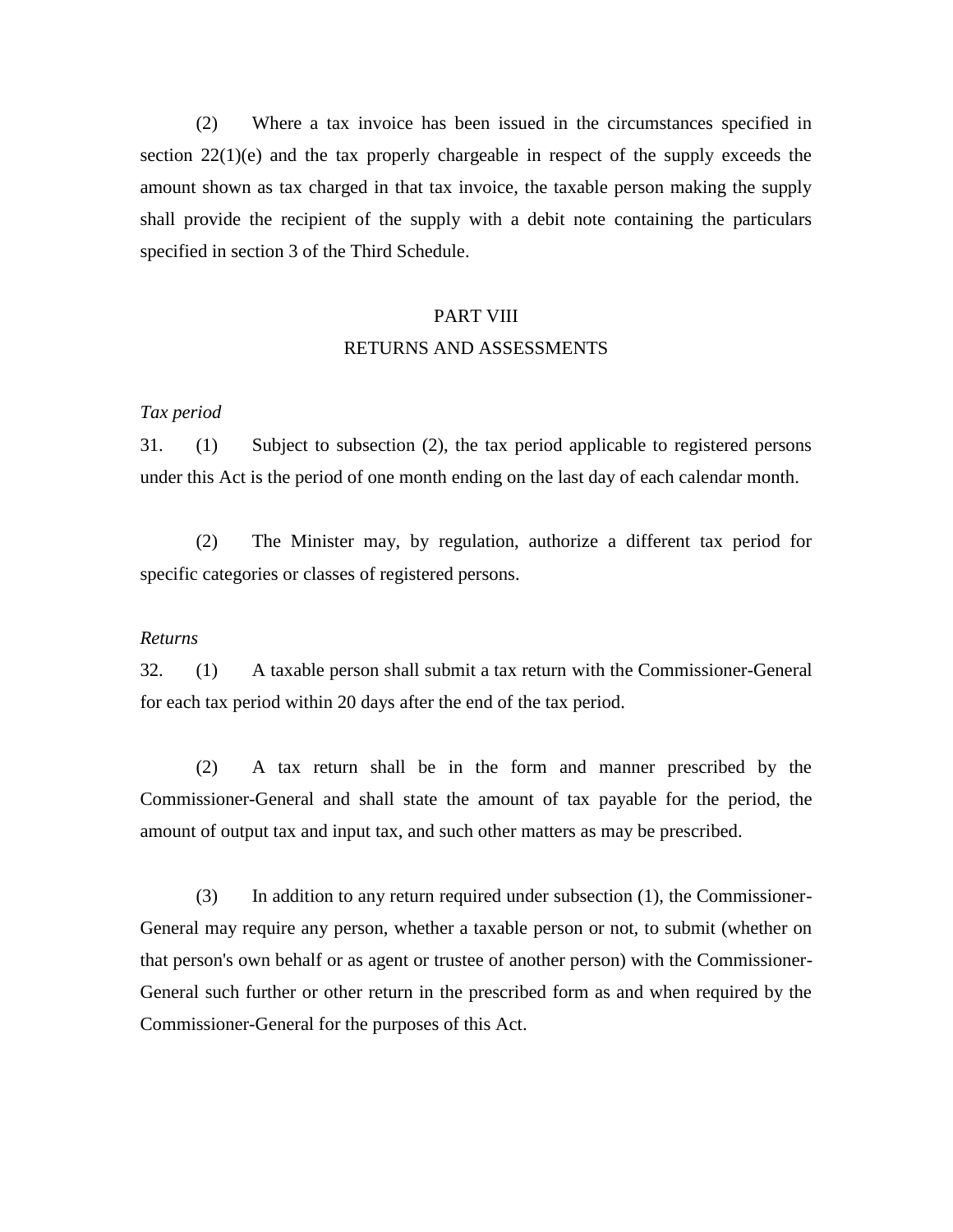(4) Upon application in writing by a taxable person, the Commissioner-General may, where good cause is shown by the taxable person, extend the period in which a tax return is to be submitted.

#### *Assessments*

33. (1) Where-

- (a) a person fails to submit a return under section 32;
- (b) the Commissioner-General is not satisfied with a return submitted by a person; or,
- (c) the Commissioner-General has reasonable grounds to believe that a person will become liable to pay tax but is unlikely to pay the amount due,

the Commissioner-General may make an assessment of the amount of tax payable by that person.

- (2) An assessment under subsection (1)-
	- (a) where fraud, or gross or wilful neglect has been committed by, or on behalf of the person, may be made at any time; or,
	- (b) in any other case,

shall be made within 5 years after the date on which the return was lodged by the person.

(3) The Commissioner-General may, based on the best information available, estimate the tax payable by a person for the purposes of making an assessment under subsection  $(1)$ .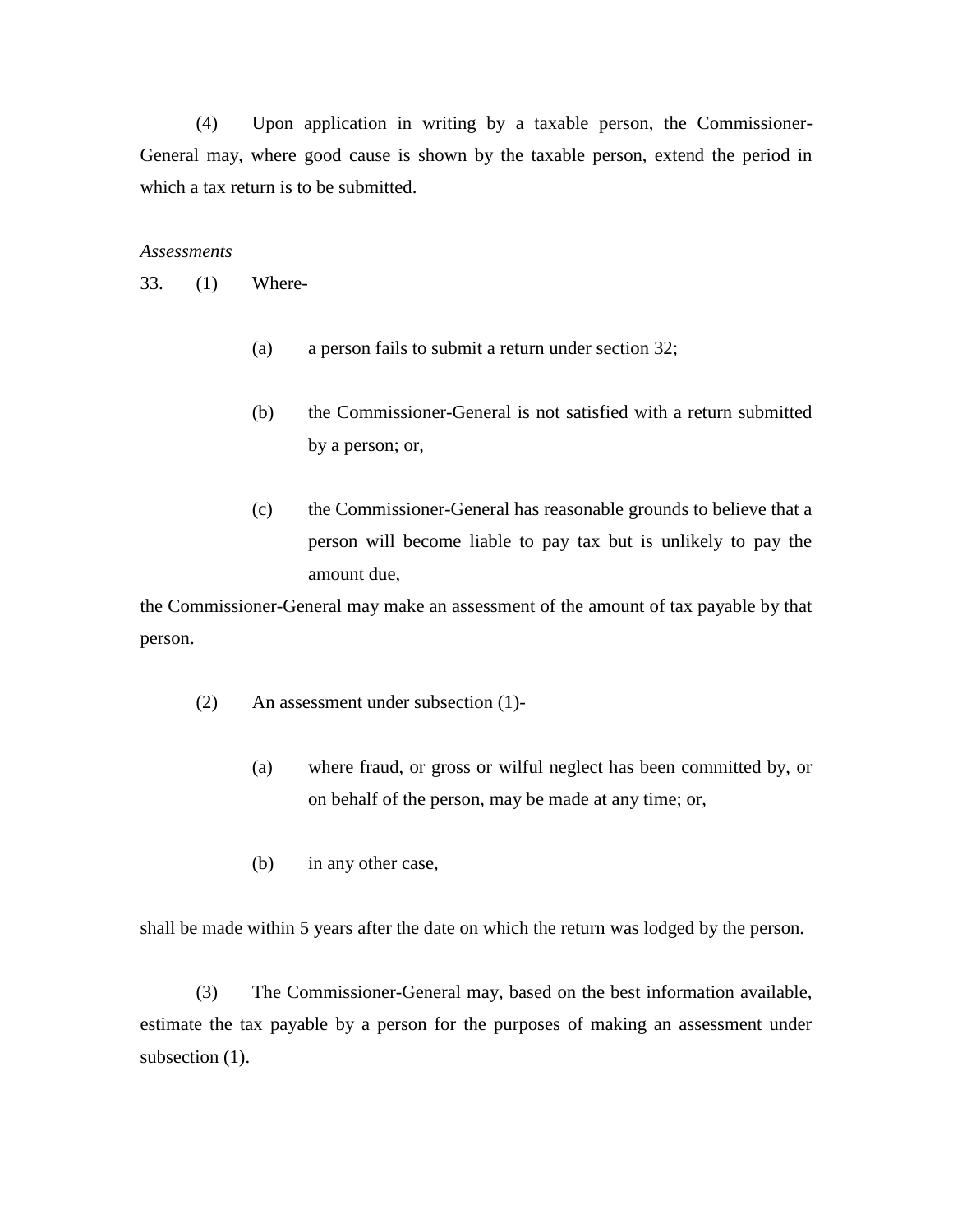(4) Where a person is not satisfied with a VAT return submitted by that same person under this Act, that person shall notify the Commissioner-General before making an adjustment of that return.

(5) A notification under subsection (4) shall be in writing and specify in detail the grounds upon which it is made and shall be made within five years after the date on which the return was lodged by the person.

(6) Where an assessment has been made under this section, the Commissioner-General shall serve notice of the assessment on the person assessed, which notice shall state-

- (a) the tax payable;
- (b) the date the tax is due and payable;
- (c) an explanation of the assessment; and,
- (d) the time, place, and manner of objecting to the assessment.

(7) The Commissioner-General may, within the time limits set out in subsection (2), amend an assessment as the Commissioner-General considers necessary, and the Commissioner-General shall serve notice of the amended assessment on the person assessed.

- (8) The time limit for amending an assessment is-
	- (a) where fraud, or gross or wilful neglect has been committed by, or on behalf of, the person assessed in respect of the period of assessment, the assessment may be amended at any time; or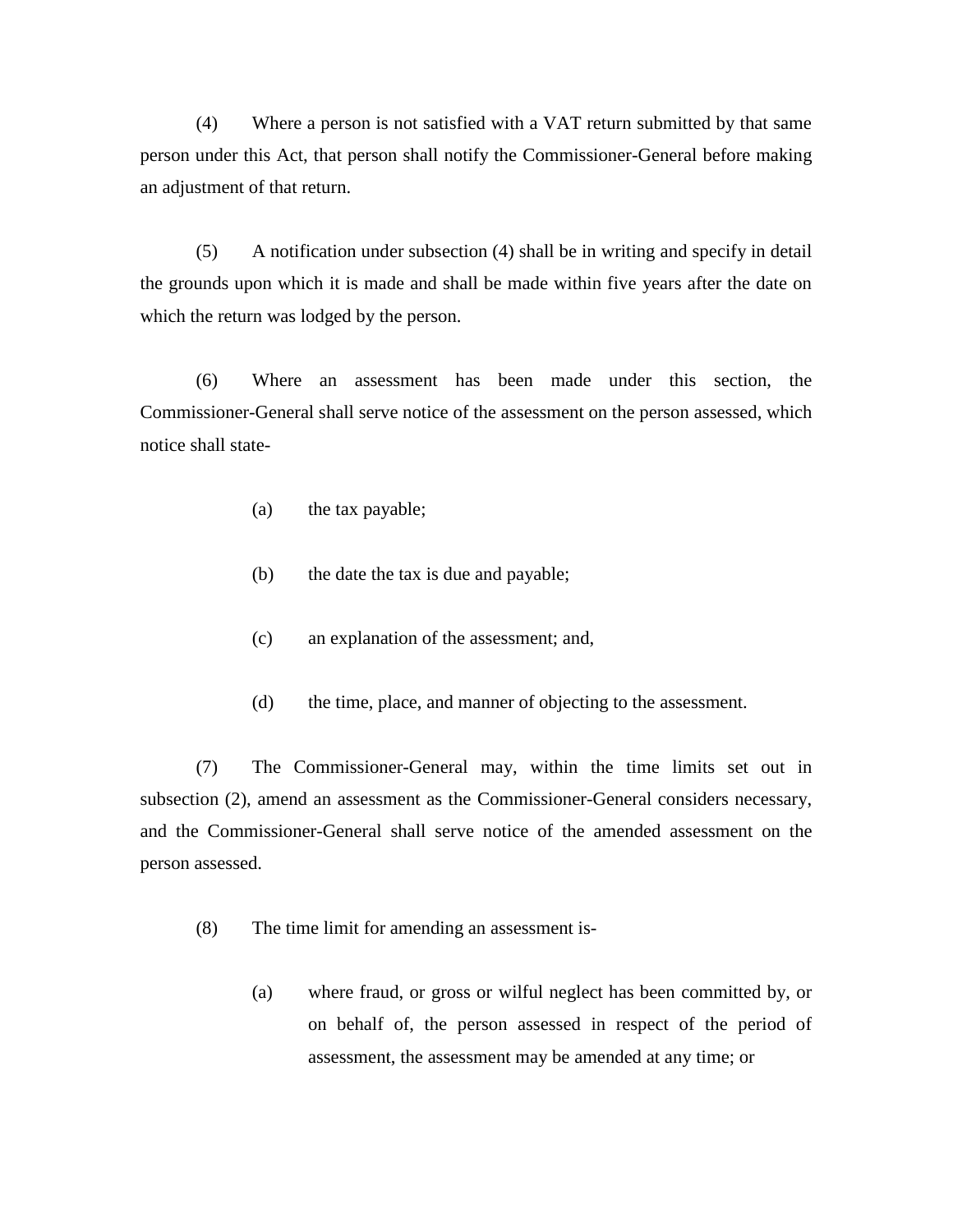(b) in any other case, within 3 years after service of the notice of assessment.

(9) An amended assessment is treated in all respects as an assessment under this Act.

#### *General provisions relating to assessments*

34. (1) The production of a notice of assessment or a certified copy of a notice of assessment is receivable in any proceedings as conclusive evidence of the due making of the assessment, and except in proceedings relating to objections and appeals relating to the assessment, that the amount and particulars of the assessment are correct.

(2) No assessment or other document purporting to be made, issued, or executed under this Act shall be-

- (a) set aside or deemed to be void or voidable for lack of form; or,
- (b) affected by reason of mistake, defect, or omission therein, if it is, in substance and effect, in conformity with this Act and the person assessed, or intended to be assessed or affected by the document, is indicated in it according to common understanding.

## PART IX

## OBJECTIONS AND APPEALS

#### *Objection to Decision*

35. (1) A person who is dissatisfied with a decision of an officer may submit an objection to the decision to the Commissioner-General within thirty days after the service of the notice of decision.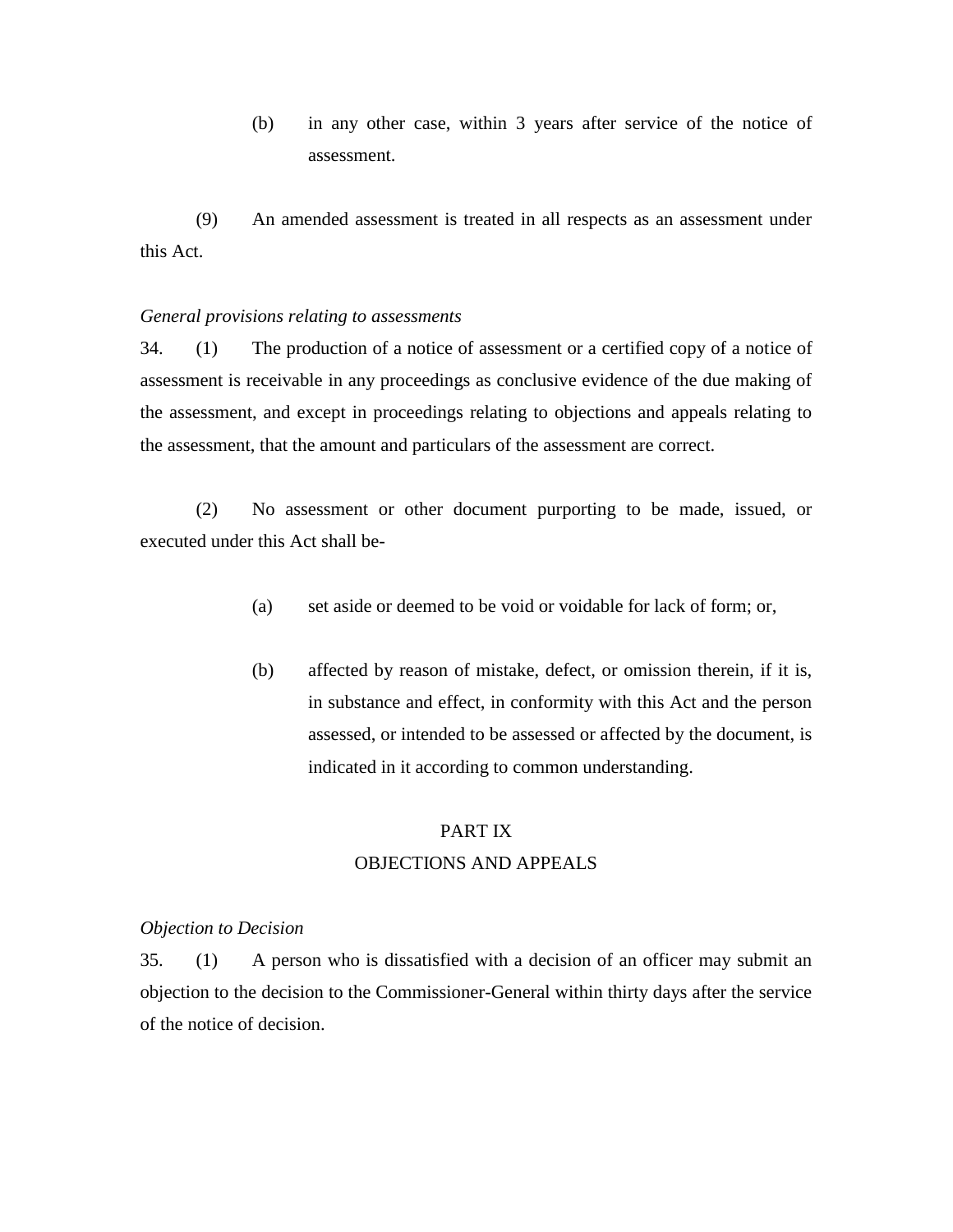(2) Where the Commissioner-General is satisfied that owing to absence from Swaziland, sickness or other reasonable cause, the person who is dissatisfied was prevented from submitting an objection within the time specified in subsection (1) and there has been no unreasonable delay by the person in lodging the objection, the Commissioner-General may accept an objection submitted after the time specified in subsection  $(1)$ .

(3) The objection shall be in writing and shall specify in detail the grounds upon which it is made.

(4) Where an objection to, or a notice of appeal against an assessment has been submitted, the tax payable under the assessment is due and payable, and may be recovered, notwithstanding that objection or appeal.

(5) The Commissioner-General shall only consider an objection submitted under subsection (1) if the person has given sufficient security for the tax due under the assessment and any penal tax that may become payable.

(6) The Commissioner-General shall serve the person objecting with notice in writing confirming the receipt of the objection within 14 days of receipt of the objection.

(7) If the Commissioner-General has not made an objection decision within 90 days after the receipt of the objection, the Commissioner-General shall be deemed to have made a decision to allow the objection.

#### *Appeal to the Tax Tribunal*

36. (1) A person dissatisfied with an objection decision may, within 30 days after being served with notice of the objection decision, submit a notice of appeal with the Tax Tribunal and serve a copy of the notice of appeal on the Commissioner-General.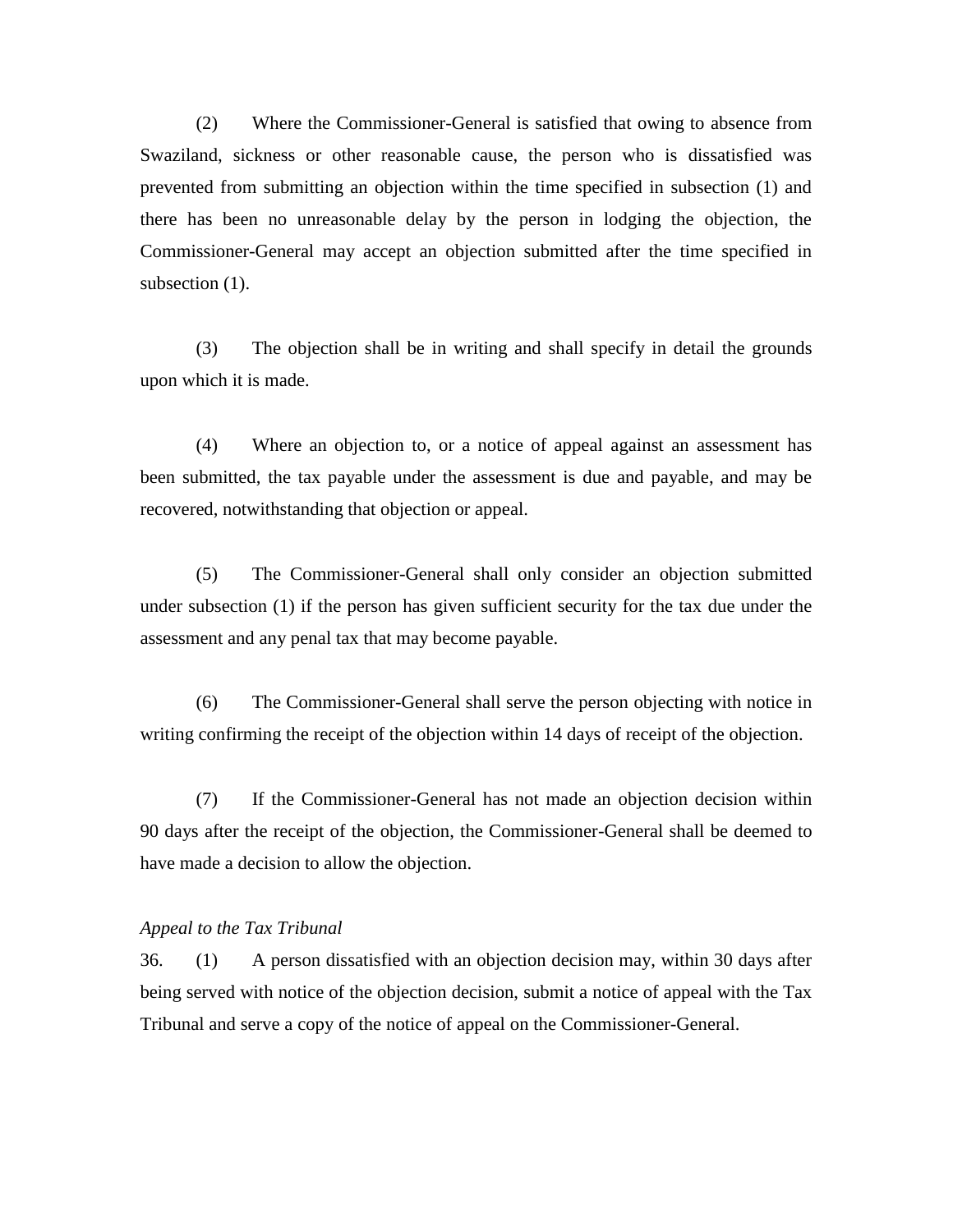(2) The Tribunal may admit an appeal after the expiration of 30 days if it is satisfied that the appellant has a good and sufficient reason for not submitting the notice of appeal within the time specified in subsection (1).

(3) In an appeal to the Tax Tribunal against an objection decision, a person is limited to the grounds set out in the objection, unless the Tribunal grants the person leave to add new grounds.

- (4) In deciding an appeal, the Tribunal may make a decision-
	- (a) affirming, reducing, increasing, or varying the assessment under appeal; or,
	- (b) remitting the assessment for reconsideration by the Commissioner-General in accordance with the directions of the Tribunal.

## *Appeal to High Court*

37. (1) A person who is dissatisfied with a decision of the Tax Tribunal may, within 30 days after being notified of the decision, submit a notice of appeal with the Registrar of the High Court; and shall serve a copy of the notice of appeal on the other party to the proceedings before the Tribunal.

(2) An appeal to the High Court may be made on questions of law only, and the notice of the appeal shall state the question or questions of law that will be raised on the appeal.

#### *Burden of proof*

38. The burden of proving that an assessment is excessive is on the person objecting.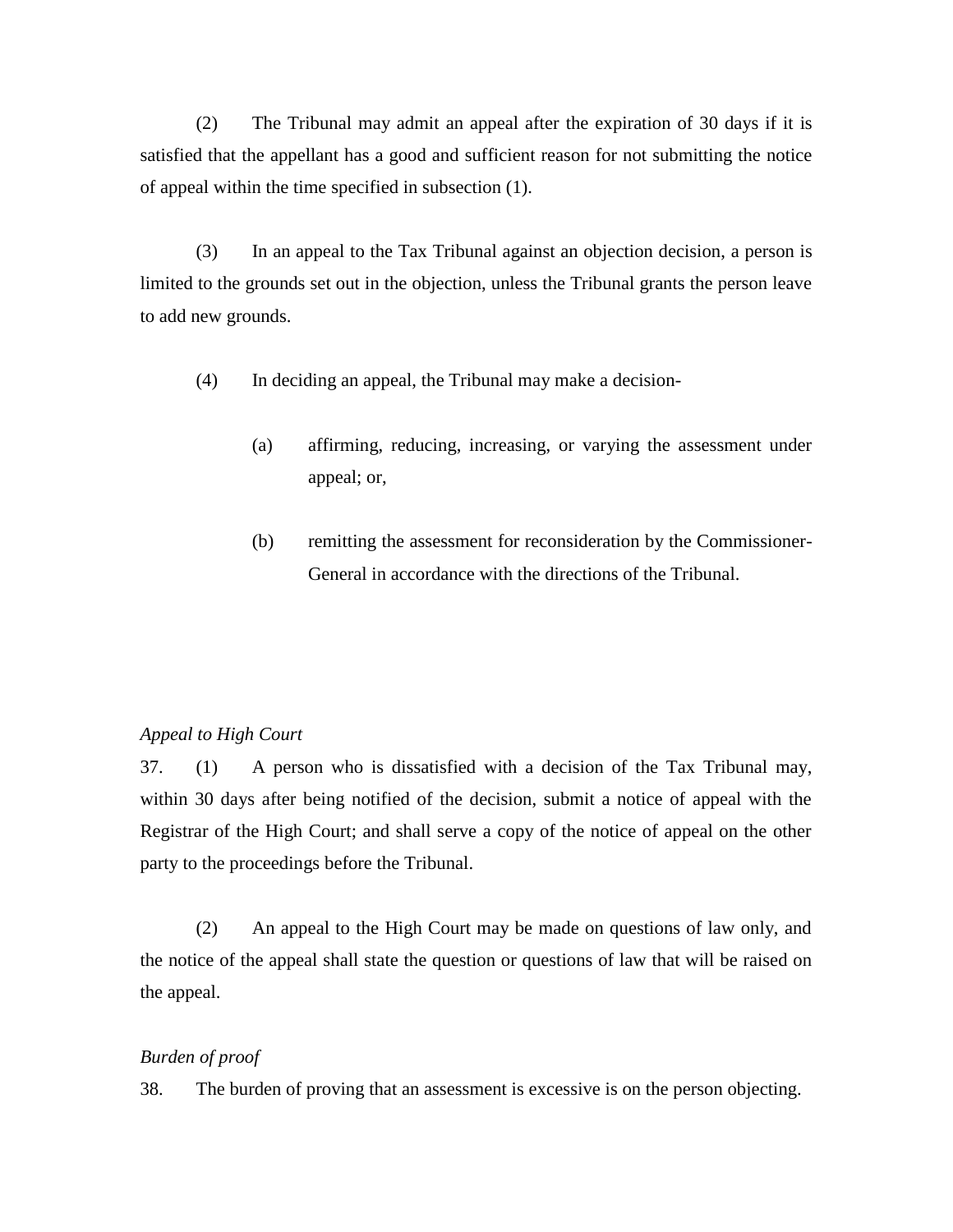## *Due date for payment of tax*

- 39. (1) Tax payable under this Act is due and payable-
	- (a) in the case of a taxable supply by a taxable person in respect of a tax period, on the date the return for the tax period is submitted according to section 32(1);
	- (b) in the case of an assessment issued under this Act, on the date specified in the notice of assessment; or,
	- (c) in any other case, on the date the taxable transaction occurs as determined under this Act.

(2) The tax payable by a taxable person under subsection (1) is determined in accordance with Part VII of the Act.

(3) Upon written application by a person liable for tax, the Commissioner-General may, where good cause is shown, extend the time for payment of tax by the person beyond the date on which it is due and payable, or make such other arrangements as appropriate to ensure the payment of the tax due.

(4) Where the Commissioner-General has reasonable grounds to believe that a person may leave Swaziland permanently without paying all tax due under this Act, the Commissioner-General may issue a notice containing particulars of the tax to the Chief Immigration Officer and may request the Commissioner of Immigration to prevent that person from leaving Swaziland until that person makes-

- (a) payment in full; or,
- (b) a satisfactory arrangement with the Commissioner-General for the payment of the tax.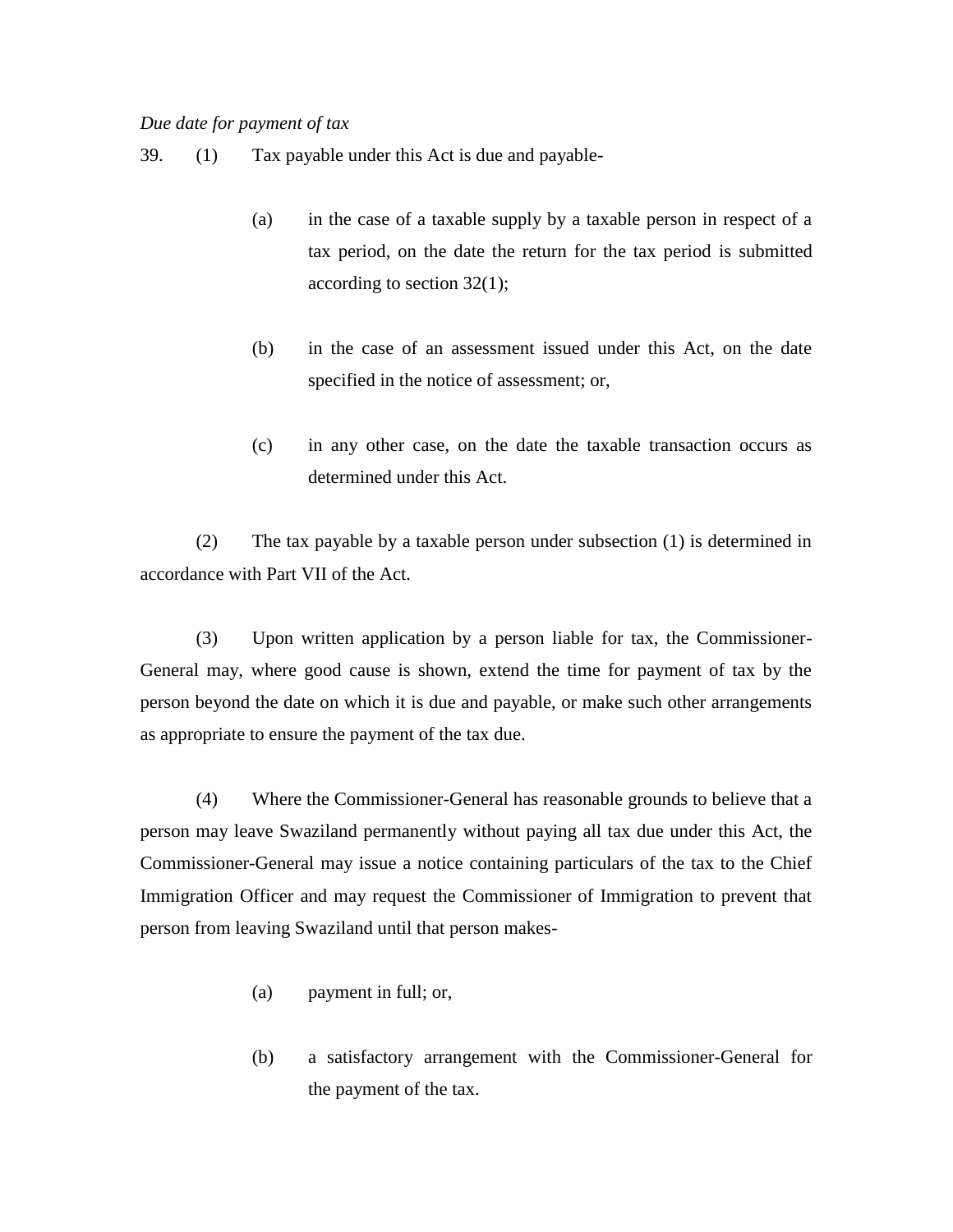(5) A copy of a notice issued under subsection (5) shall be served on the person named in the notice if it is practicable in the circumstances to do so.

(6) Payment of the tax specified in the notice to a customs or immigration officer or the production of a certificate signed by Commissioner-General stating that the tax has been paid or secured shall be sufficient authority for allowing that person to leave Swaziland.

#### *Tax as a debt due to the Kingdom of Swaziland*

40. (1) Value added tax due and payable under this Act is a debt due to the Government of Swaziland and is payable to the Commissioner-General by the person liable for the tax as determined under the Act.

(2) The Commissioner-General and the Director of Postal Services may make appropriate arrangements to facilitate the collection of value added tax on the import of goods.

(3) If a person fails to pay value added tax when it is due and payable, the Commissioner-General may institute an action in a court of competent jurisdiction for the recovery of the value added tax and where the Commissioner-General institutes an action under this section, judgment shall be delivered within sixty days from the date of institution of the action.

(4) The action under subsection (3) may be filed with the court having jurisdiction over that person, notwithstanding any provision of the legislation establishing that court to the contrary.

#### *Security*

41. Where it appears to the Commissioner-General necessary to do so for the protection of the revenue, the Commissioner-General may require any taxable person to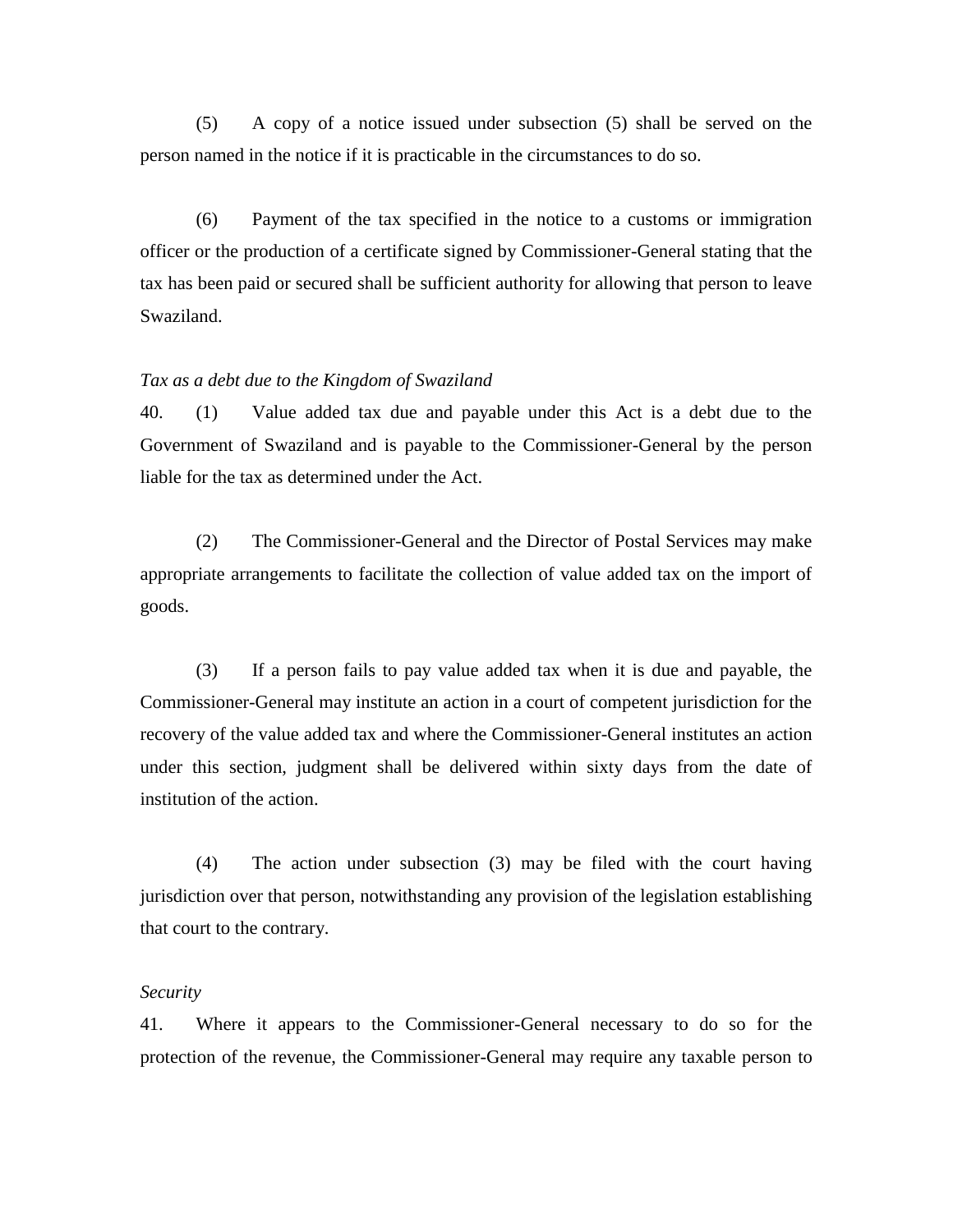give security of an amount and in a manner that the Commissioner-General may determine for the payment of tax which is or may become due by the person.

#### *Preferential claim to assets*

42. From the date on which tax is due and payable, the Commissioner-General has a preferential claim against other claimants upon the assets of the person liable to pay the tax until the tax is paid.

### *Seizure of goods*

43. (1) The Commissioner-General may seize any goods in respect of which there are reasonable grounds to believe that tax that is due and payable in respect of the supply or import of those goods has not been, or will not be, paid.

(2) Goods that have been seized under subsection (1) shall be detained in a place approved by the Commissioner-General.

(3) Immediately after the seizure of the goods, a written statement shall be signed by the owner of the goods or the person who had custody or control of the goods and by the Commissioner-General identifying the goods and stating that the goods have been seized under this section and the reason for seizure. The statement shall also state the quantity and quality of the goods and set out the terms for the release or disposal of the goods.

(4) The Commissioner-General is not required to serve the statement under subsection (3) if, after making reasonable enquiries, the Commissioner-General does not have sufficient information to identify the owner of the goods or the person who had custody or control of the goods.

(5) Where subsection (4) applies, the Commissioner-General may sign a statement under subsection (3) on a person claiming the goods, provided that person has given sufficient information to enable the statement to be signed.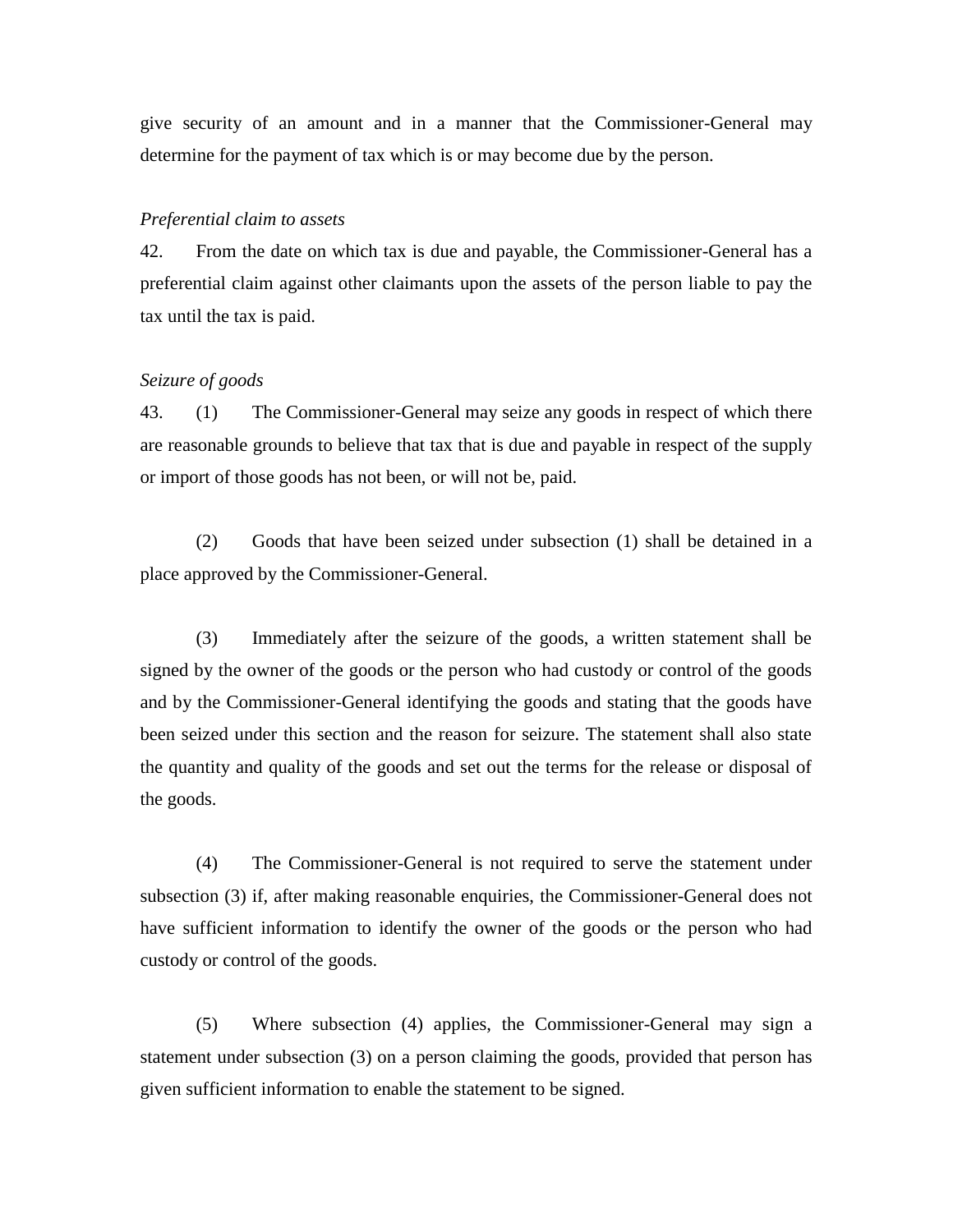(6) The Commissioner-General may authorize any goods seized under subsection (1) to be delivered to the person who signed the statement under subsection (3) where that person has paid, or gives security for the payment of the tax due and payable or that will become due and payable in respect of the goods.

(7) Where subsection (6) does not apply, the Commissioner-General shall detain the goods seized under subsection (1)-

- (a) in the case of perishable goods, for a period that the Commissioner-General considers reasonable, having regard to the condition of the goods; or,
- (b) in any other case, until the later of-
	- (i) twenty days after the seizure of the goods; or,
	- (ii) twenty days after the due date for payment of the tax.

(8) Where the detention period in subsection (7) has expired, the Commissioner-General may by way of auction sell the goods in the manner specified in section 44(5) and apply the proceeds of sale as set out in that section.

(9) Nothing in this section precludes the Commissioner-General from proceeding under section 40 with respect to any balance owed if the proceeds of disposal are not sufficient to meet the costs of disposal and the value added tax due.

## *Closure of business and distress proceedings*

44. (1) Where a person liable for tax has failed to remit the amount payable by that person within the prescribed time, the Commissioner-General may lock up and seal the business premises of that person and after that the goods in the business premises shall be deemed to be attached and at the disposal of the Commissioner-General.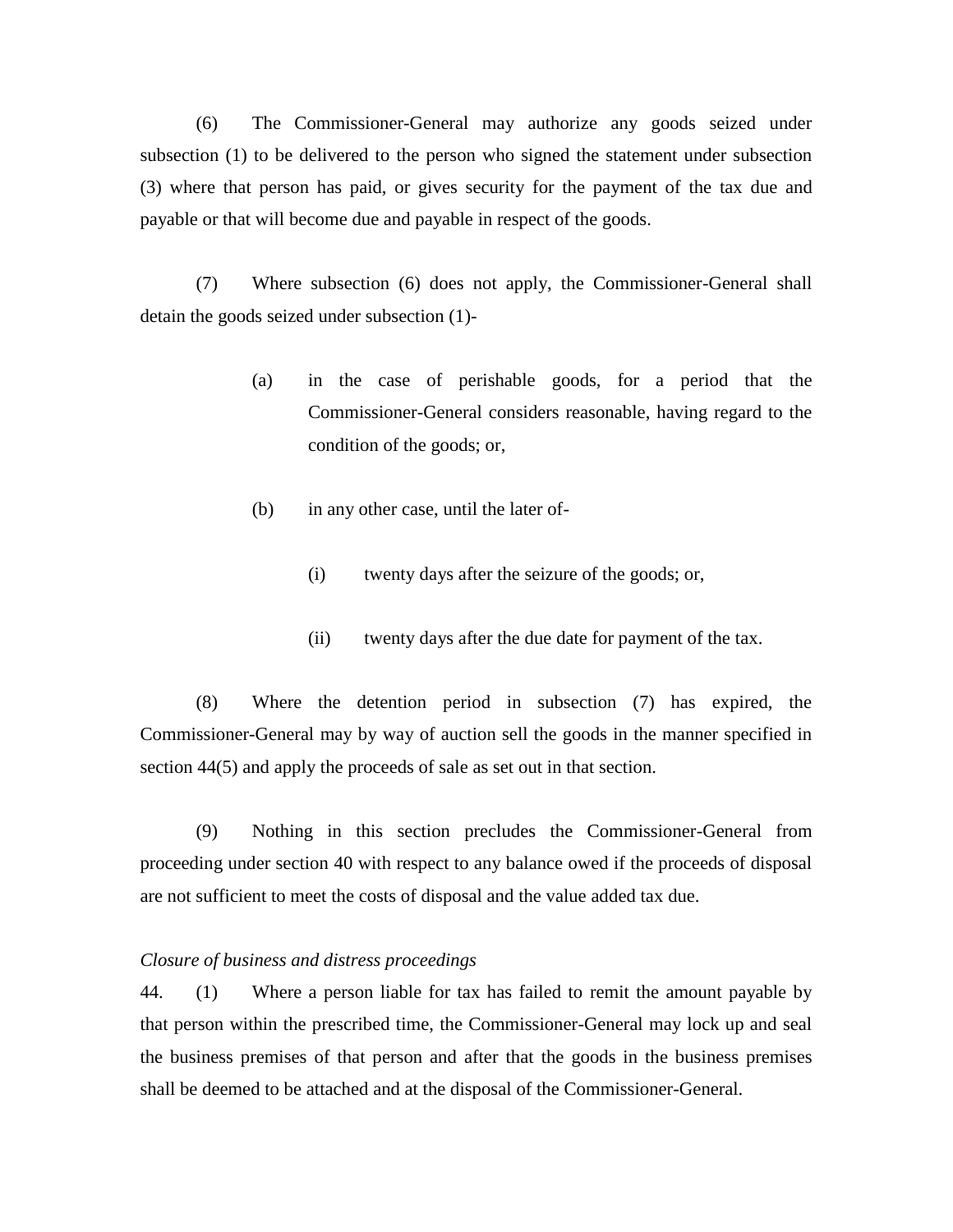(2) The Commissioner-General may recover unpaid tax by distress proceedings against the movable and immovable property of the person liable to pay the tax, by issuing an order in writing, specifying the person against whose property the proceedings are authorized, the location of the property, and the tax liability to which the proceedings relate and may require a police officer to be present while the distress is being executed.

(3) For the purposes of executing distress under subsection (2), an officer may at any time enter any premises described in the order authorizing the distress proceedings.

(4) Property upon which a distress is levied under this section, other than perishable goods, shall be kept for twenty days either at the premises where the distress was levied or at such other place as the Commissioner-General may consider appropriate, at the cost of the person liable.

(5) Where the person liable does not pay the tax due, together with the costs of the distress-

- (a) in the case of perishable goods, within a period that the Commissioner-General considers reasonable having regard to the condition of the goods; or
- (b) in any other case, within twenty days after the distress is levied,

the property distressed may be sold by public auction, or in such other manner as the Commissioner-General may direct.

(6) The proceeds of a disposal under subsection (5) shall be applied by the auctioneer or seller first towards the cost of taking, keeping, and selling the property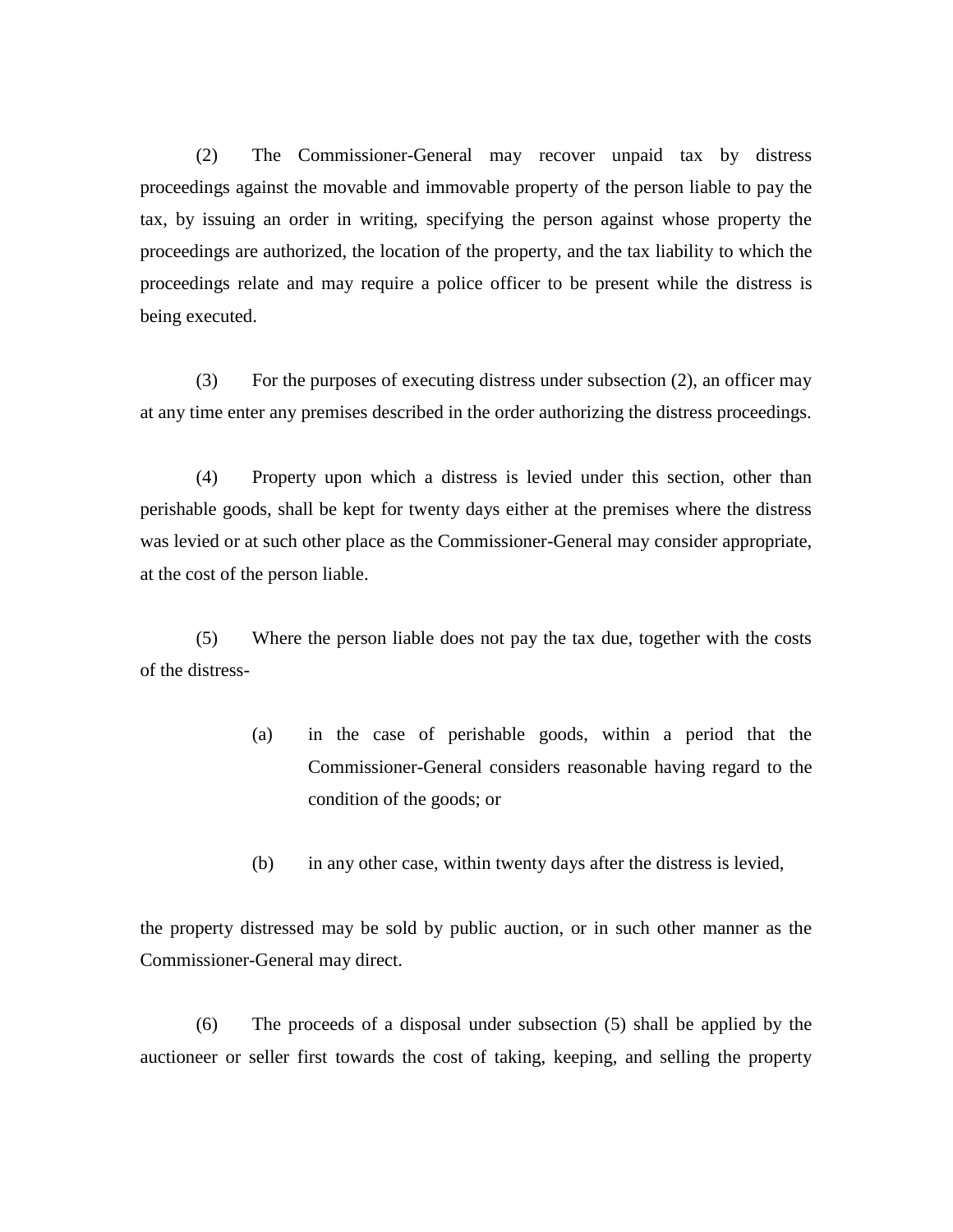distrained upon, then towards the tax due and payable, and the remainder of the proceeds, if any, shall be given to the person liable.

(7) Nothing in this section precludes the Commissioner-General from proceeding under sections 39 and 40 with respect to any balance owed if the proceeds of the distress are not sufficient to meet the costs of the distress and the tax due.

(8) All costs incurred by the Commissioner-General in respect of any distress may be recovered by from the person liable, as tax due under this Act.

## *Recovery of tax from third parties*

45. (1) Where a person liable fails to pay tax on the due date, the Commissioner-General may by notice in writing require any person-

- (a) owing or who may owe money to the person liable;
- (b) holding or who may subsequently hold money for, or on account of, the person liable; or
- (c) having authority from some other person to pay money to the person liable,

to pay the money to the Commissioner-General on the date set out in the notice, up to the amount of the tax due.

(2) The date specified in the notice under subsection (1) shall not be a date before the money becomes due to the person liable to pay tax, or held on the person's behalf.

(3) A copy of a notice issued under subsection (1) shall be forwarded to the person liable.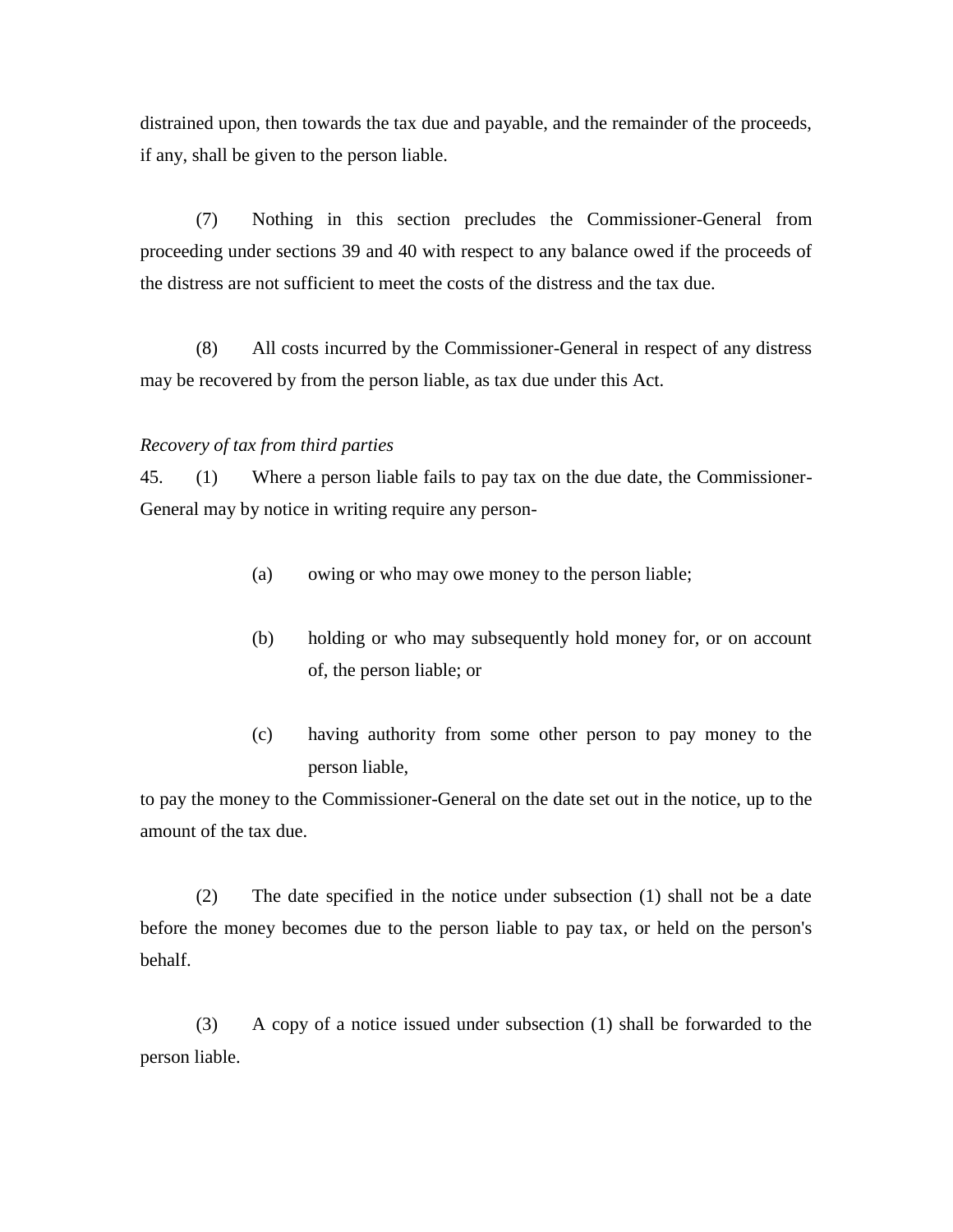(4) A person making a payment pursuant to a notice under subsection (1) is deemed to have been acting under the authority of the person liable and of all other persons concerned and is hereby indemnified in respect of that payment.

#### *Duties of receivers*

46. (1) In this section, "receiver" means a person who, with respect to an asset in Swaziland, is-

- (a) a liquidator of a company; or
- (b) a receiver appointed out of court or by a court; or
- (c) a trustee for a bankrupt person; or
- (d) a mortgagee in possession; or
- (e) an executor of a deceased estate; or
- (f) any other person conducting the business of a person legally incapacitated.

(2) A receiver shall in writing notify the Commissioner-General within fourteen days after being appointed to the position of receiver or taking possession of an asset in Swaziland, whichever first occurs.

(3) The Commissioner-General may in writing notify a receiver of the amount which appears to the Commissioner-General to be sufficient to provide for any tax which is or will become payable by the person whose assets are in the possession of the receiver.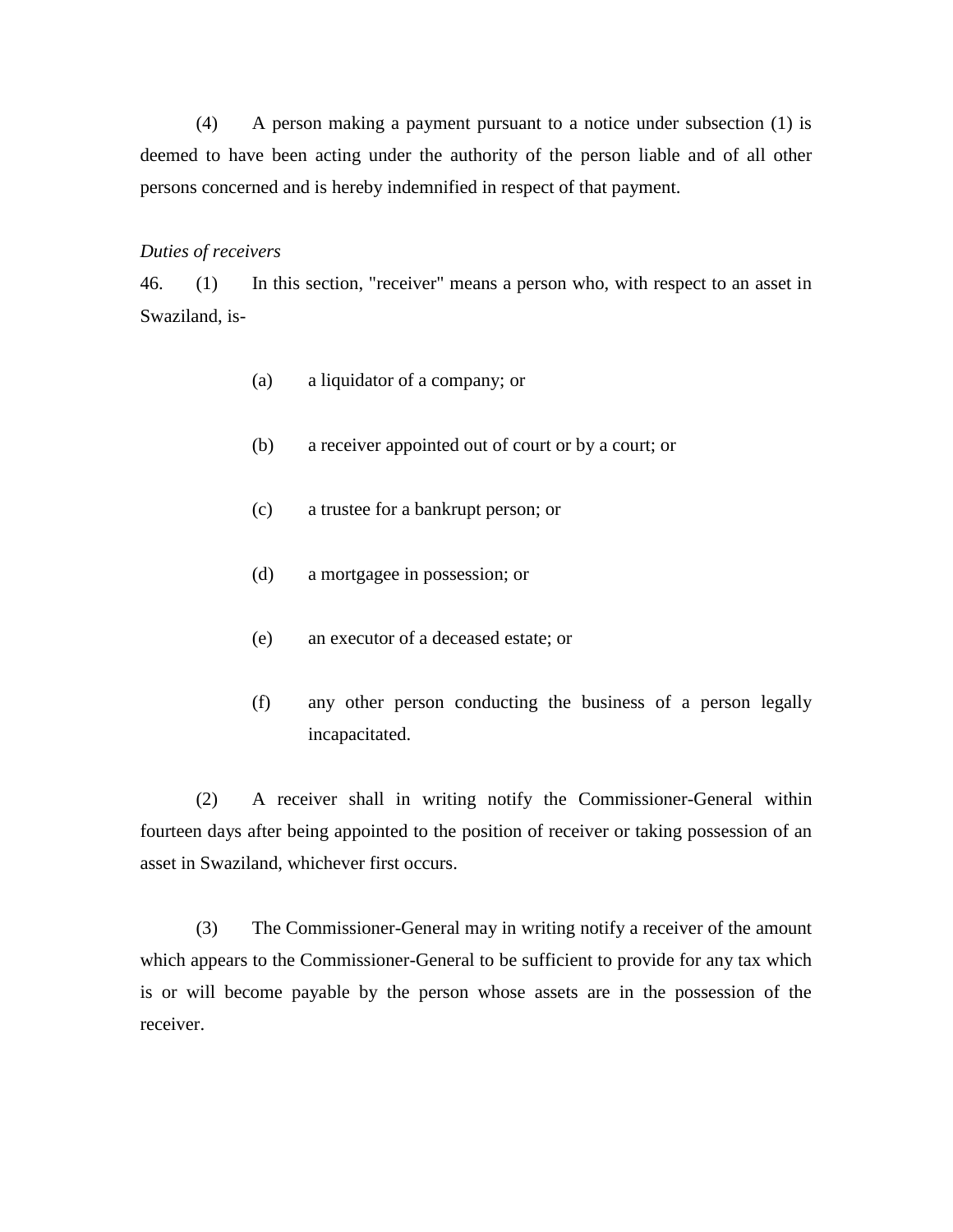(4) A receiver shall not part with any asset in Swaziland which is held by the receiver in their capacity as receiver without the prior written permission of the Commissioner-General.

#### (5) A receiver-

- (a) shall set aside, out of the proceeds of sale of an asset, the amount notified by the Commissioner-General under subsection (2), or such lesser amount as is subsequently agreed on by the Commissioner-General;
- (b) is liable to the extent of the amount set aside for the tax of the person who owned the asset; and,
- (c) may pay any debt that has priority over the tax referred to in this section notwithstanding any provision of this section.

(6) A receiver is personally liable to the extent of any amount required to be set aside under subsection (4) for the tax referred to in subsection (2) if, and to the extent that, the receiver fails to comply with the requirements of this section.

# PART X REFUND OF TAX

## *Refund of Tax*

47. (1) If, for any tax period, a taxable person's input tax credit exceeds output tax for that period, the Commissioner-General shall refund the excess within two months of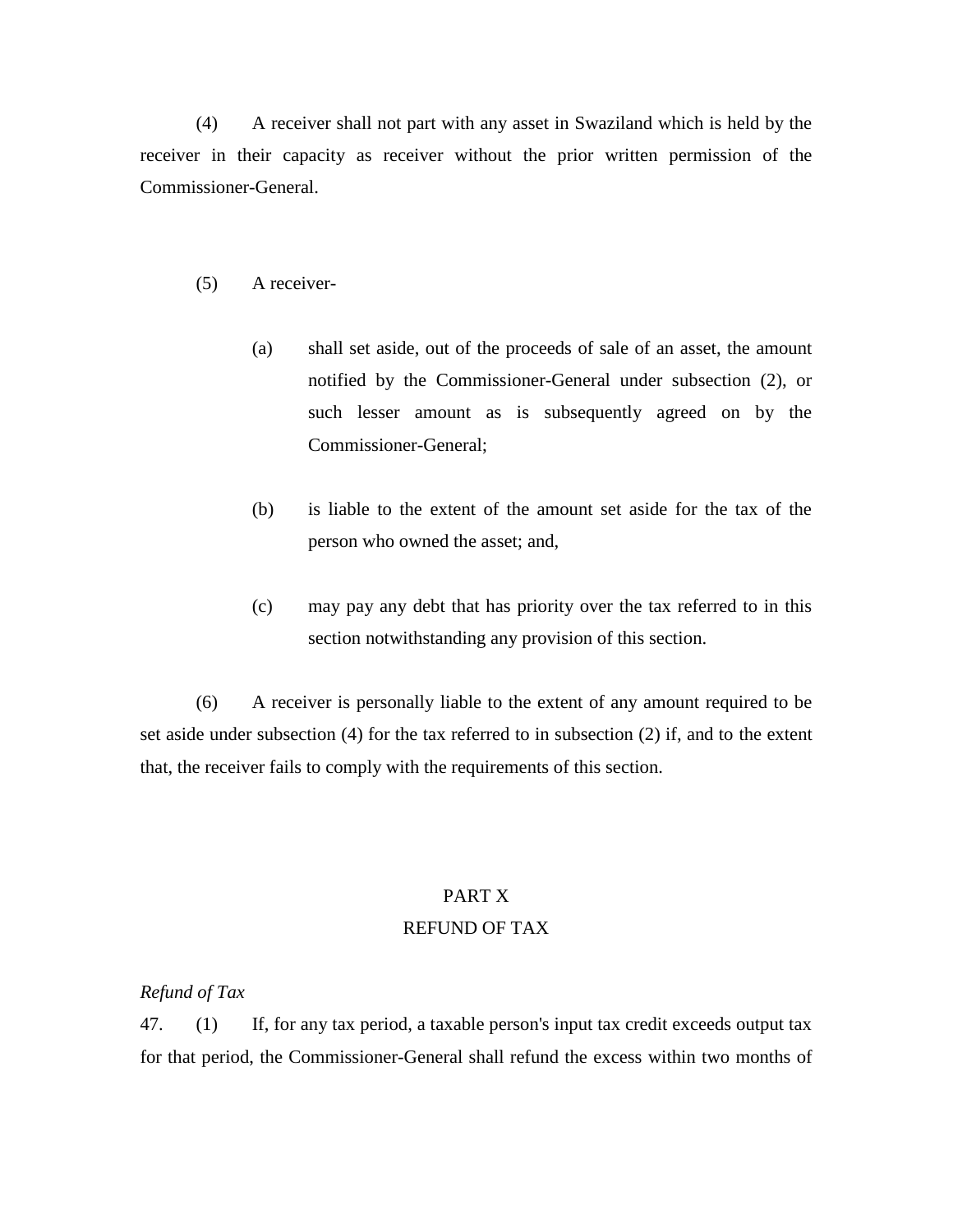the due date for the return for the tax period to which the excess relates, or within two months of the date when the return was made if the return was not made by the due date.

(2) Notwithstanding the provisions of subsection (1), the Commissioner-General may with the consent of the taxable person, allow that person to offset the excess against future liability.

(3) A person may claim a refund of any tax paid in excess of the amount of tax due under this Act for a tax period.

(4) A claim for a refund under subsection (3) shall be made within five years after the end of the tax period in which tax was overpaid.

(5) Where a person has claimed a refund under subsection (3) and the Commissioner-General is satisfied that the person has paid an amount of tax in excess of the amount of tax due, the Commissioner-General shall refund the excess to the taxable person.

(6) Where a person claiming a refund is required by the Commissioner-General to provide accounts or records to substantiate the claim and fails to do so in a manner satisfactory to the Commissioner-General within 7 working days of being requested, the time period specified in subsection (1) for making the refund shall not be binding on the Commissioner-General.

(7) The Commissioner-General shall serve on a person claiming a refund a notice in writing of a decision in respect of the claim.

(8) A person dissatisfied with a decision referred to in subsection (7) may only challenge the decision under Part IX.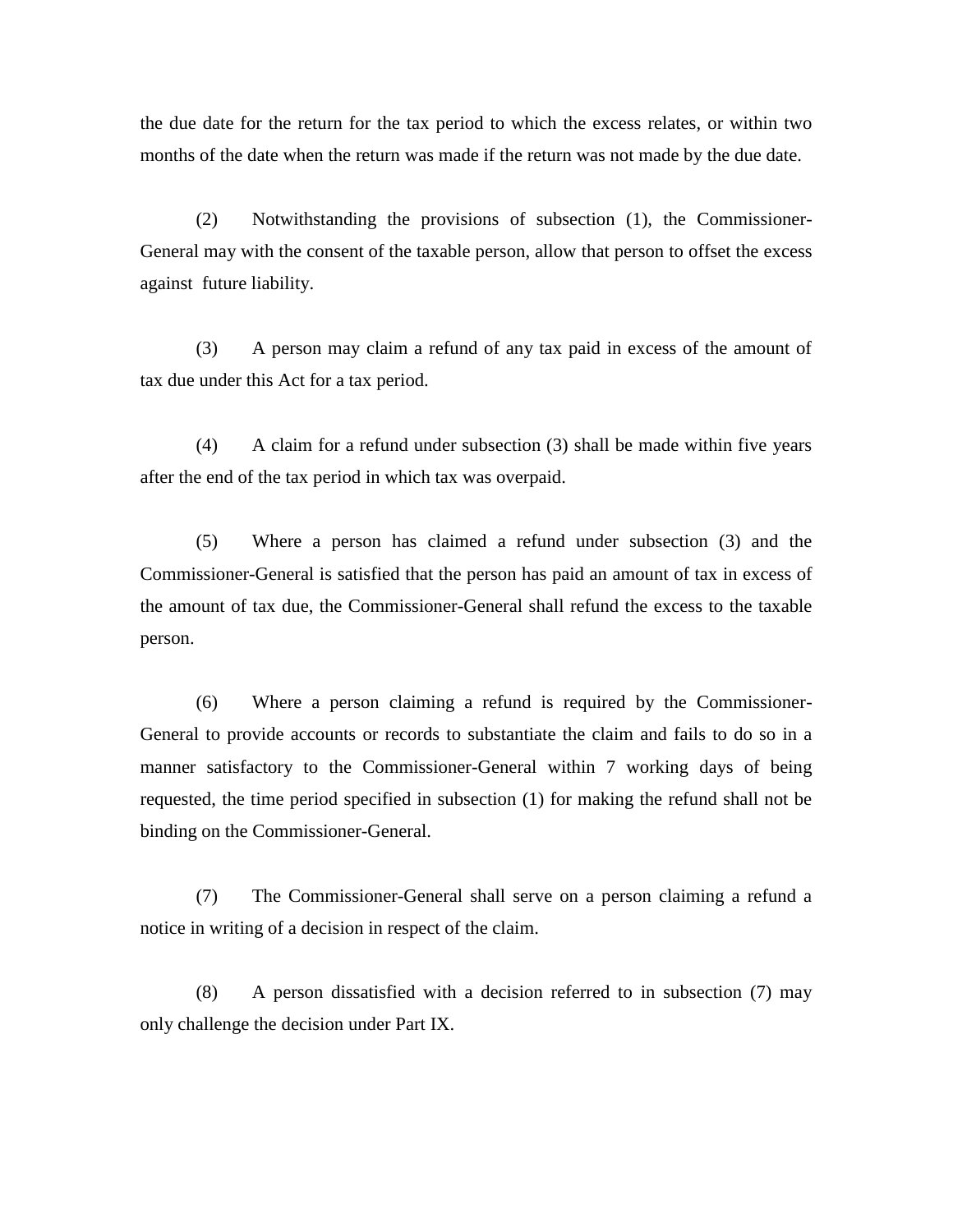(9) No refund shall be made under subsection (4) in relation to a taxable supply that has been made to a person who is not a taxable person, unless the Commissioner-General is satisfied that a credit note has been issued and the amount of the excess tax has been repaid by the taxable person to the recipient, whether in cash or as a credit against an amount owing to the taxable person by the recipient.

(10) Where the Commissioner-General is satisfied that tax is refundable, the Commissioner-General shall-

- (a) apply the amount of tax refundable against any outstanding liability of the person under this Act;
- (b) apply the balance of the tax refundable against any outstanding liability of the person under any legislation administered by the Commissioner-General.

(11) A refund shall not be affected if the taxable person has any outstanding VAT returns or income tax returns from previous tax periods or financial years.

(12) The Commissioner-General may make such procedures as the Commissioner-General considers appropriate to facilitate the processing of tax refunds.

## *Refund of tax on bad debts*

48. (1) Where a taxable person has supplied goods or services for a consideration in money, and has-

- (a) paid the full tax on the supply to the Commissioner-General but has received payment, in whole or in part, from the person to whom the goods or services are supplied; and
- (b) taken all reasonable steps to the satisfaction of the Commissioner-General, to pursue payment and reasonably believes that the person will not be paid, the taxable person may reduce the output tax of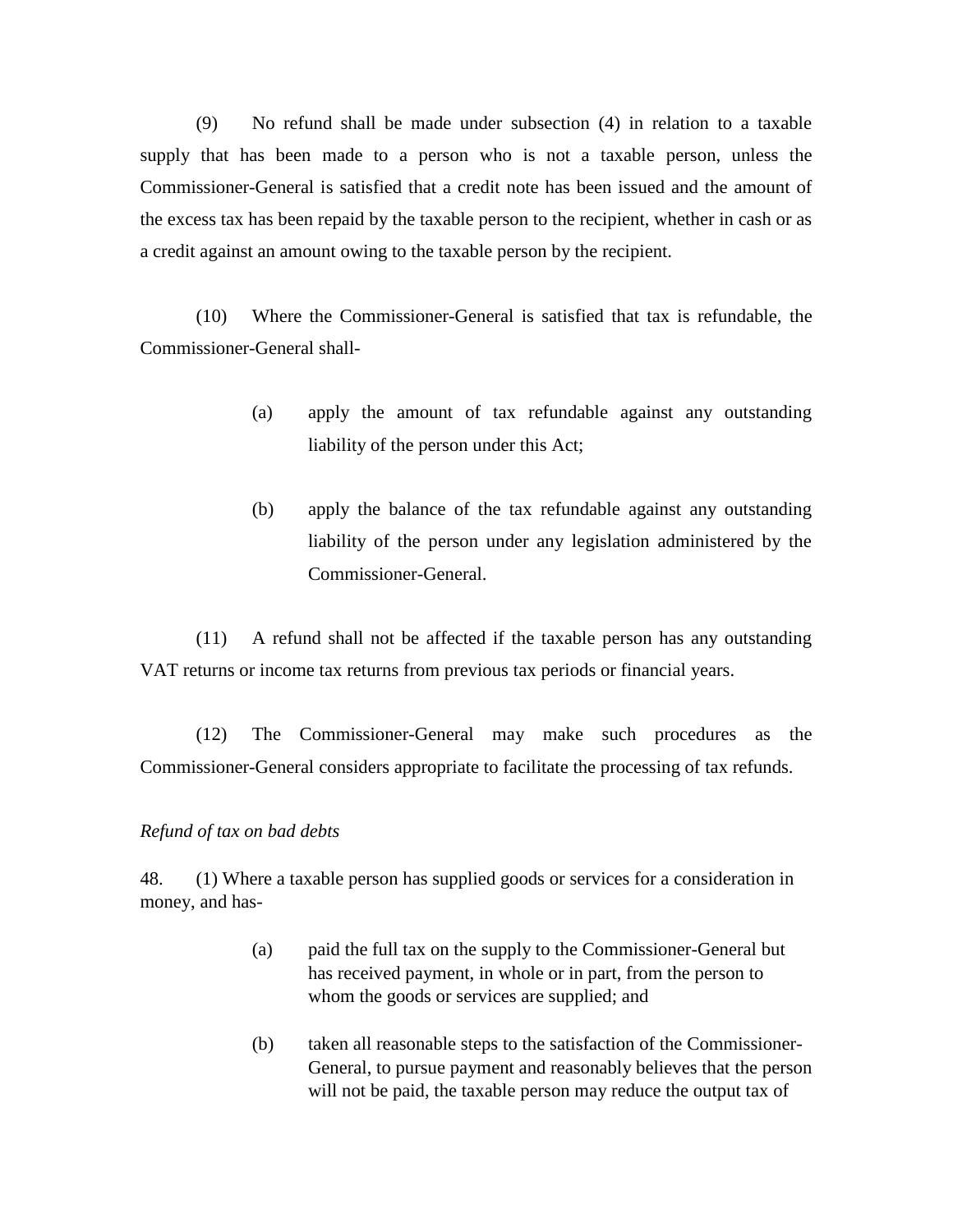that portion of the tax paid for which payment has not been received.

- (2) Subject to subsection  $(1)(b)$  reasonable steps include-
	- (a) creditors own letters of demand to debtor, in vain;
	- (b) engagement of external debt collector who failed to collect the debt;

and-

- (i) the debt must be non-disputable and final;
- (ii) there must be a reasonable relation between the monetary size of the debt and the costs implication in connection with the recovery attempts; and
- (iii) the business relations with the debtor must have ceased.

(3) If a refund is made under subsection (1) and the taxable person later receives payment, in whole or in part, in respect of the debt, the person shall remit to the Commissioner-General, with the next tax return, a sum equal to the tax portion of the payment received.

#### *Interest on overpayments and late refunds*

49. (1) Where the Commissioner-General is required to refund an amount of tax to a person as a result of-

- (a) an objection decision under section 35; or
- (b) a decision of the Tribunal under section 36; or
- (c) a decision of the High Court under section 37,

the Commissioner-General shall pay interest at a rate of one percent per month on the amount of the refund for the period commencing from the date the person paid the tax.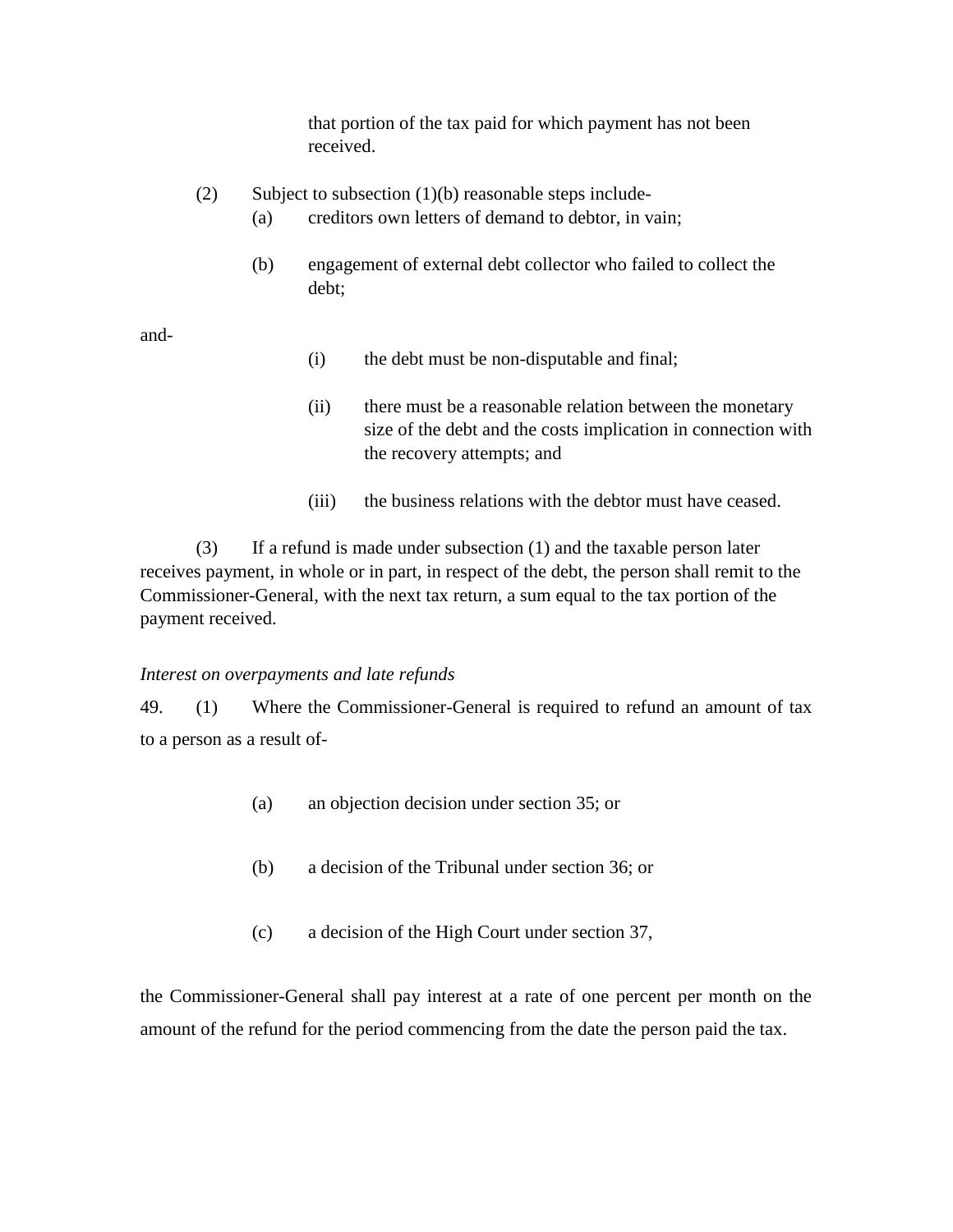(2) Where the Commissioner-General fails to make a refund required within two months, the Commissioner-General shall pay interest at a rate of two percent per month on the amount of the refund for the period commencing on the day after the latest date for making the refund and ending on the date the refund is made.

(3) Where the Commissioner-General finds, after conducting an investigation of any amount shown as an excess in terms of section 47(1), that the excess amount of input tax credit is greater than the true amount of input tax, or if the declared amount of output tax is less than the real output tax, no interest shall be payable in terms of subsection (2) in respect of the delay in making the refund.

## *Refund of Tax to Diplomats, Diplomatic and Consular Missions and International Organizations*

50. (1) The Minister may, in consultation with the Minister of Foreign Affairs, authorize the granting of a refund in respect of tax paid or borne by-

- (a) any person enjoying full or limited immunity, rights, or privileges under any local or international laws applicable in Swaziland or under recognized principles of international law; or,
- (b) any diplomatic or consular mission of a foreign country or any public international organization operating in Swaziland, relating to transactions concluded for its official purposes.

(2) The refund provided for in subsection  $(1)(a)$  shall not be available to any citizen or permanent resident of Swaziland.

(3) Any claim for a refund of tax under this section shall be made in a form and at a time that the Commissioner-General may prescribe and shall be accompanied by proof of payment of tax.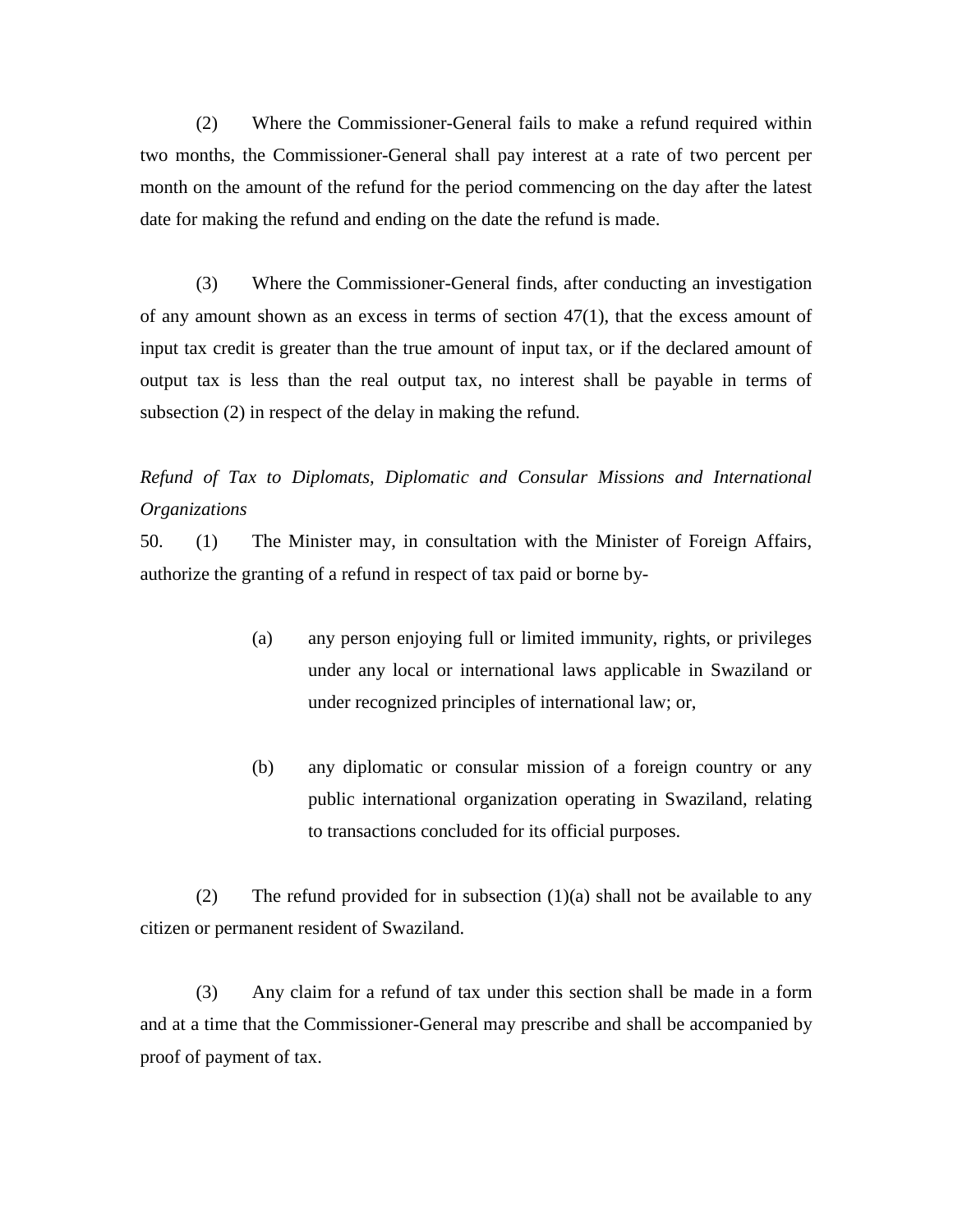(4) The Minister may make regulations specifying conditions to be met or restrictions to apply for claiming or granting of tax refunds under this section.

#### PART XI

## RECORDS AND INVESTIGATION POWER

#### *Records*

51. (1) A person liable for tax under this Act shall maintain in Swaziland in the English or SiSwati language-

- (a) original tax invoices, copy tax invoices, credit notes, and debit notes received by the person;
- (b) a copy of all tax invoices, credit notes, and debit notes issued by the person;
- (c) customs documentation relating to imports and exports by the person; and,
- (d) such other accounts and records as may be prescribed by the Commissioner-General.

(2) Records required to be maintained under subsection (1) shall be retained for at least five years after the end of the tax period to which they relate.

#### *Access to books, records and computers*

52. (1) In order to enforce a provision of this Act, the Commissioner-General, or an officer or other individual authorized in writing by the Commissioner-General-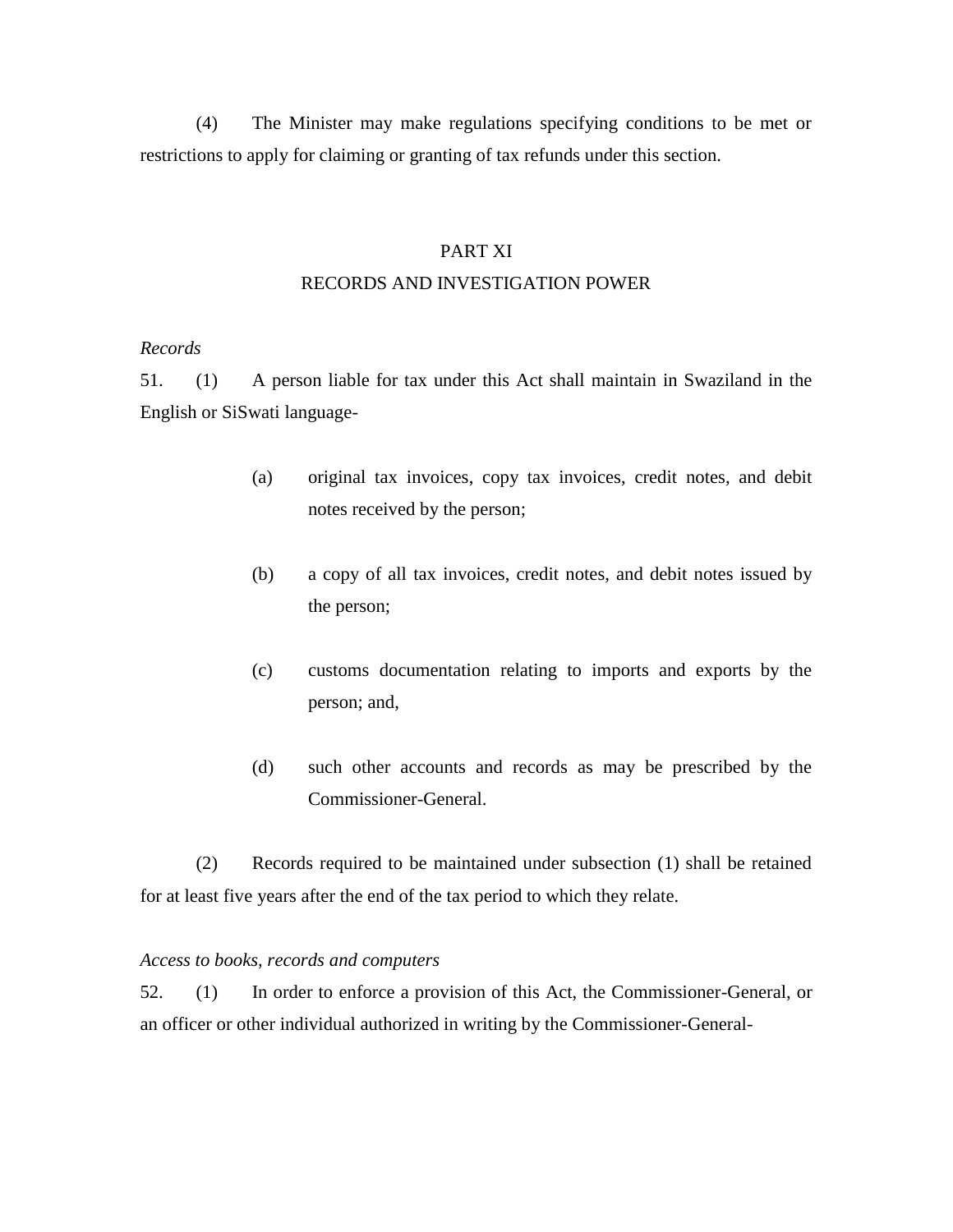- (a) shall have at all times during normal working hours and without any prior notice to any person full and free access to any place at which a business of trade is carried on (whether such place is the principal place of the business or not), premises, place, book, record, or computer;
- (b) may make an extract or copy from any book, record, or computerstored information to which access is obtained under paragraph (a);
- (c) may seize any book or record that, in opinion of the Commissioner-General, affords evidence that may be material in determining the liability of any person under this Act;
- (d) may retain any book or record for as long as is required for determining a person's liability or for any proceeding under this Act; and,
- (e) may, where a hard copy or computer disk of information stored on a computer is not provided, seize and retain the computer for as long as is necessary to copy the information required.

(2) No officer shall exercise the powers under subsection (1) without a general authorization in writing from the Commissioner-General and the officer shall produce the authorization on request by the occupier of the premises or place.

(3) The owner, manager, or any other person representing the owner on the premises or at the place entered or proposed to be entered under this section shall provide all reasonable facilities and assistance for the effective exercise by the Commissioner-General or officer of the powers under this section.

(4) A person whose books, records, or computer have been removed and retained under subsection (1) may examine them and make copies or extracts from them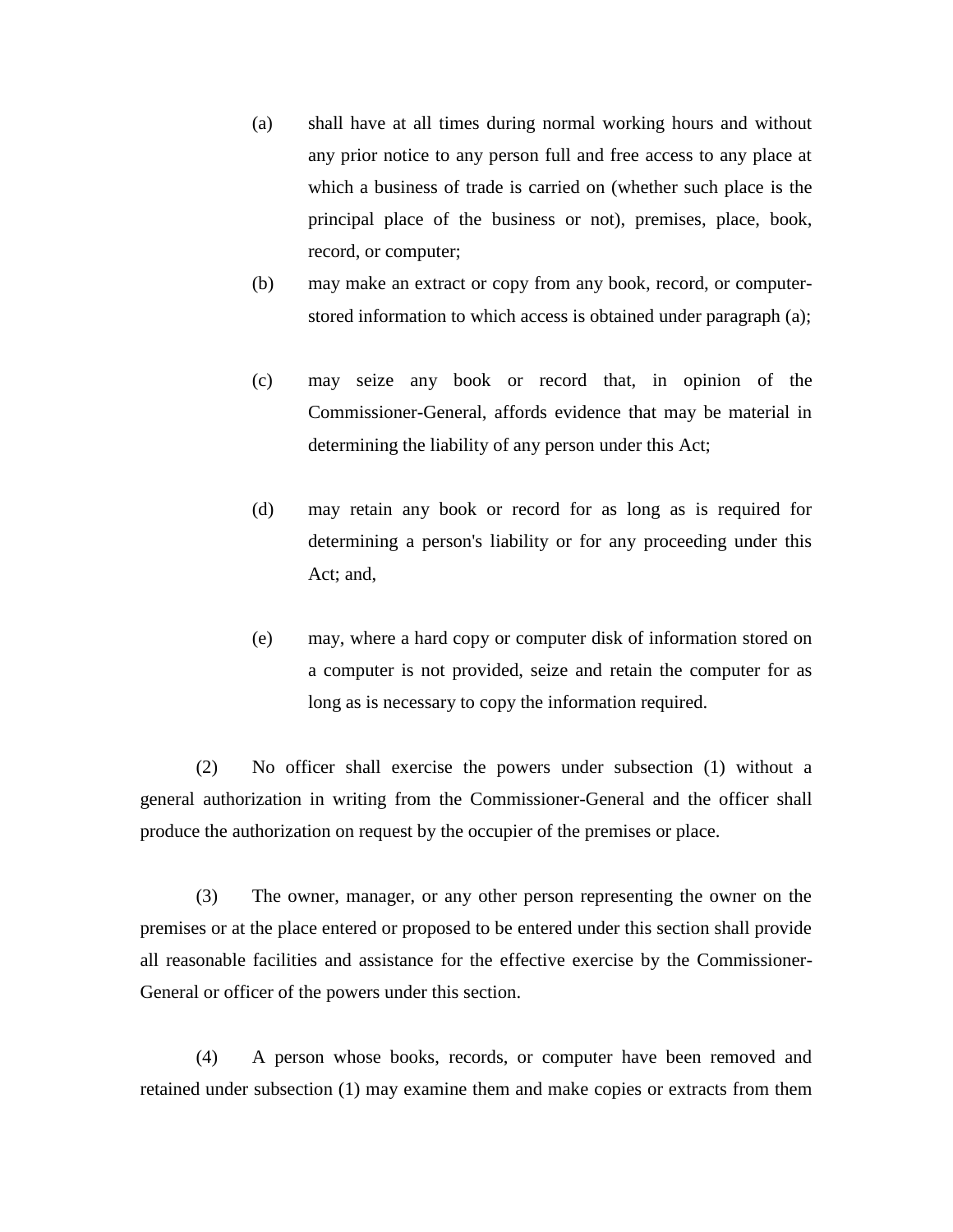during regular office hours under such supervision as the Commissioner-General may determine.

#### *Notice to Obtain Information or Evidence*

53. (1) The Commissioner-General may, by notice in writing, require any person, whether or not liable for tax under this Act-

- (a) to furnish such information as may be required by the notice; or
- (b) to attend at a time and place designated in the notice for the purpose of being examined on oath by the Commissioner-General or by an officer authorized by the Commissioner-General, concerning the tax affairs of that person or any other person, and for that purpose the Commissioner-General or an authorized officer may require the person examined to produce any book, record, or computer-stored information in the control of the person.

(2) Where the notice requires the production of a book or record, it is sufficient if that book or record is described in the notice with reasonable certainty.

(3) A notice issued under this section shall be served by or at the direction of the Commissioner-General by a signed copy delivered by hand to the person to whom it is directed, or left at the person's last and usual place of business or abode. The person to whom the notice is delivered shall sign a copy of the notice.

#### *Books and Records not in English or SiSwati Language*

54. Where any book or record referred to in section 52 or 53 is not in English or SiSwati, the Commissioner-General may, by notice in writing, require the person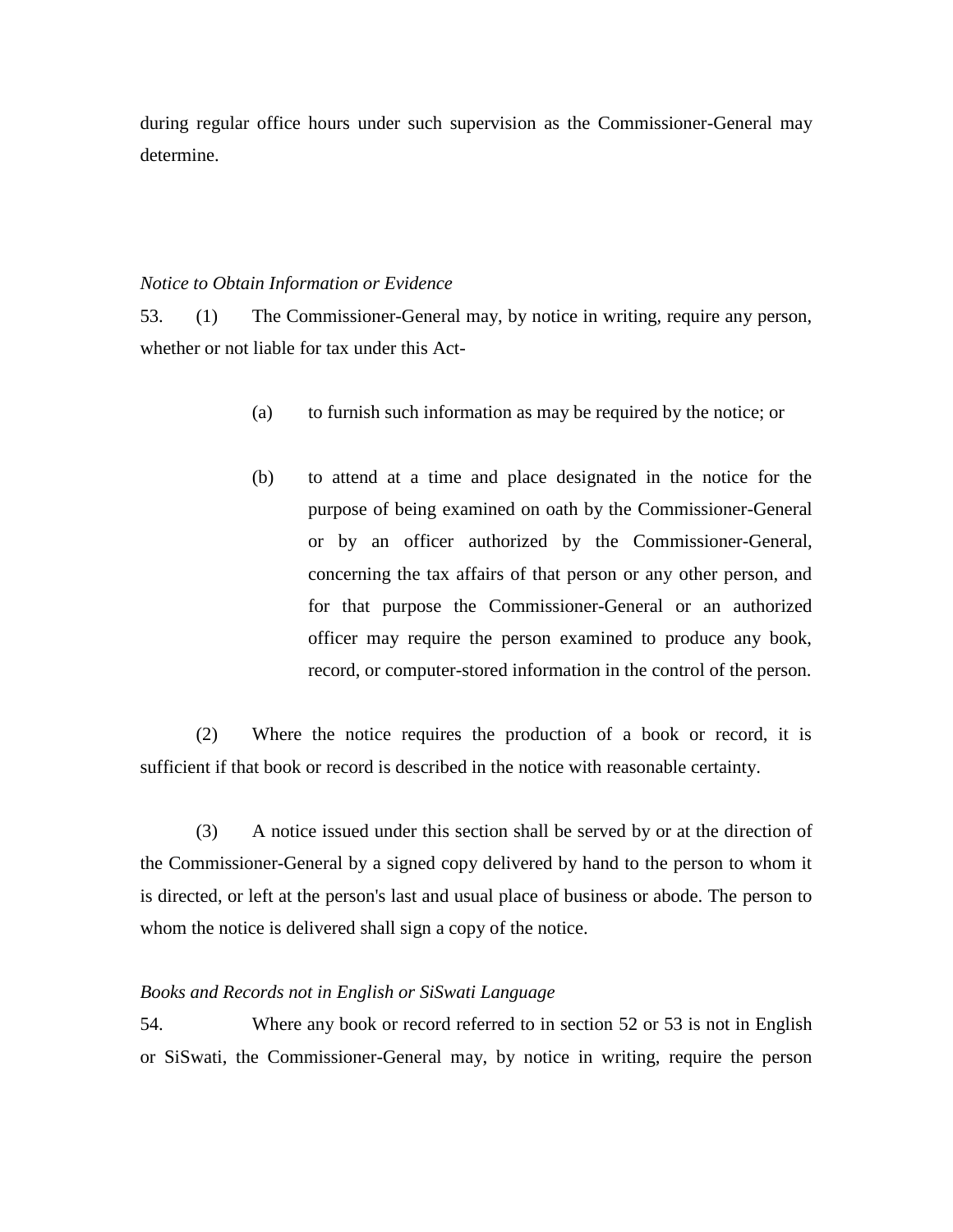keeping the book or record to provide, at the expense of that person, a translation into English or SiSwati by a translator approved by the Commissioner-General.

## PART XII

## OFFENCES AND PENALTIES

*Offences related to registration*

55. A person who fails-

- (a) to apply for registration as required under section 6;
- (b) to notify the Commissioner-General of a change in circumstances as required by section 9(10); or
- (c) to apply for cancellation of registration as required by section  $8(1)$ ;

commits an offence and is liable on conviction-

- (i) where the failure is deliberate or reckless, to a fine not less than E 6,000 but not exceeding E 15,000 or to imprisonment for a term not exceeding 6 years or to both; or
- (ii) in any other case, to a fine not less than E 2,000 but not exceeding E6,000 or to imprisonment for a term not exceeding 3 years, or to both.

*Offences Related to tax invoices, credit notes, and debit notes*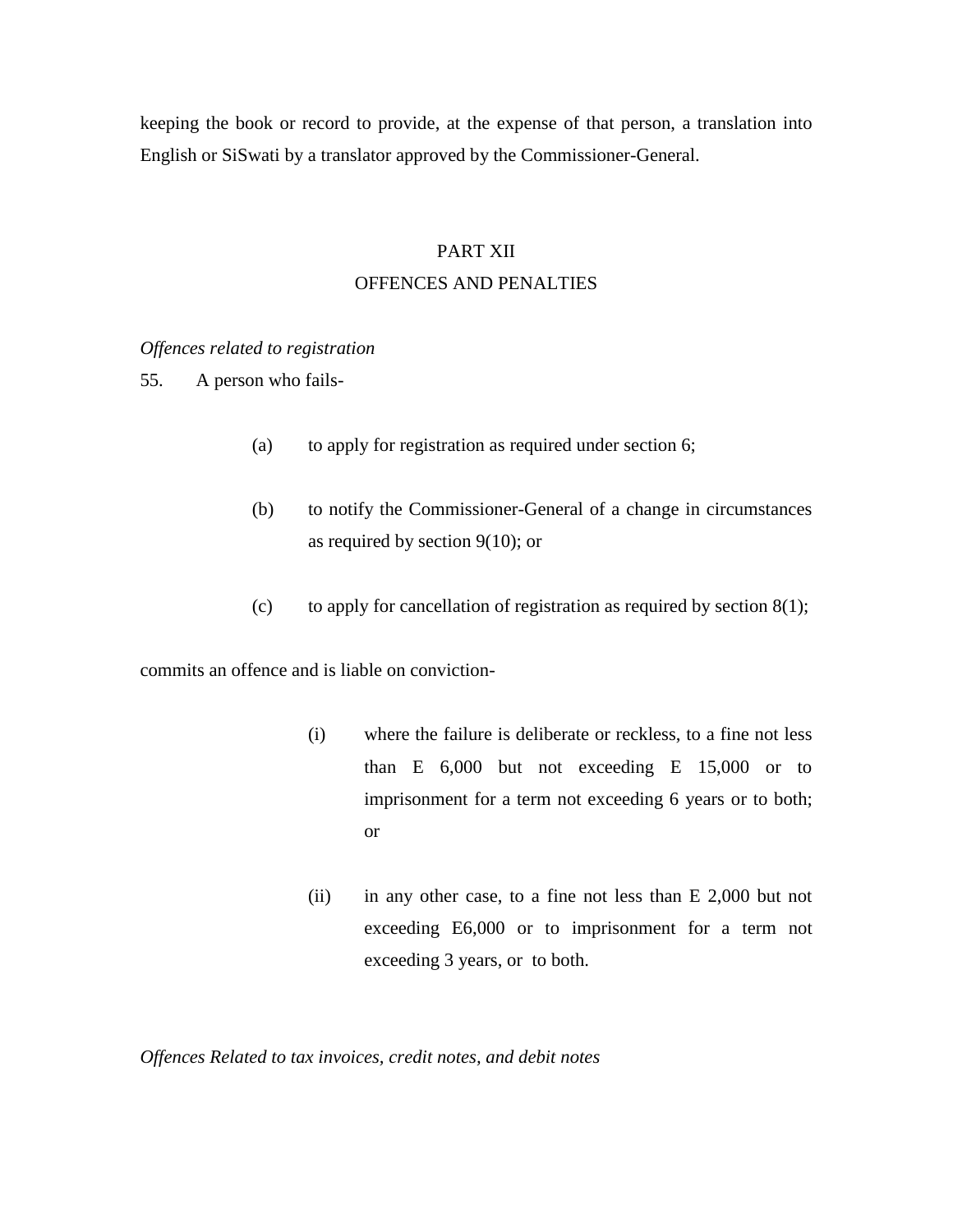56. (1) A taxable person who fails to provide a tax invoice as required by subsection (1) or (4) of section 29, or a credit or debit note as required by section 30 commits an offence and is liable on conviction to a fine not less than E 2,000 but not exceeding E 10,000 or to imprisonment for a term not exceeding 3 years, or to both.

(2) A person who provides a tax invoice otherwise than as is provided for in subsection (1) or (4) of section 29, or a credit or debit note otherwise than as is provided for in section 30 commits an offence and is liable on conviction to-

- (a) where the act is deliberate or reckless, a fine not less than E 6,000 but not exceeding E15,000 or to imprisonment for a term not exceeding 6 years, or both; or,
- (b) in any other case, a fine not less than E 2,000 but not exceeding E 10,000 or to imprisonment for a term not exceeding 3 years, or both.

## *Failure to submit a return or a document*

57. (1) A person who fails to submit a return or any other document under this Act within the period stipulated by the Commissioner-General commits an offence and is liable on conviction to a fine not exceeding E 10, 000 or to imprisonment for a term not exceeding 3 years, or to both.

(2) If a person convicted of an offence under subsection (1) fails to submit the return or document within the period specified by the Commissioner-General, that person commits an offence and is liable on conviction to a fine of E 1,000 for each day during which the failure continues and to imprisonment for 3 months without the option of a fine.

#### *Failure to pay tax when due*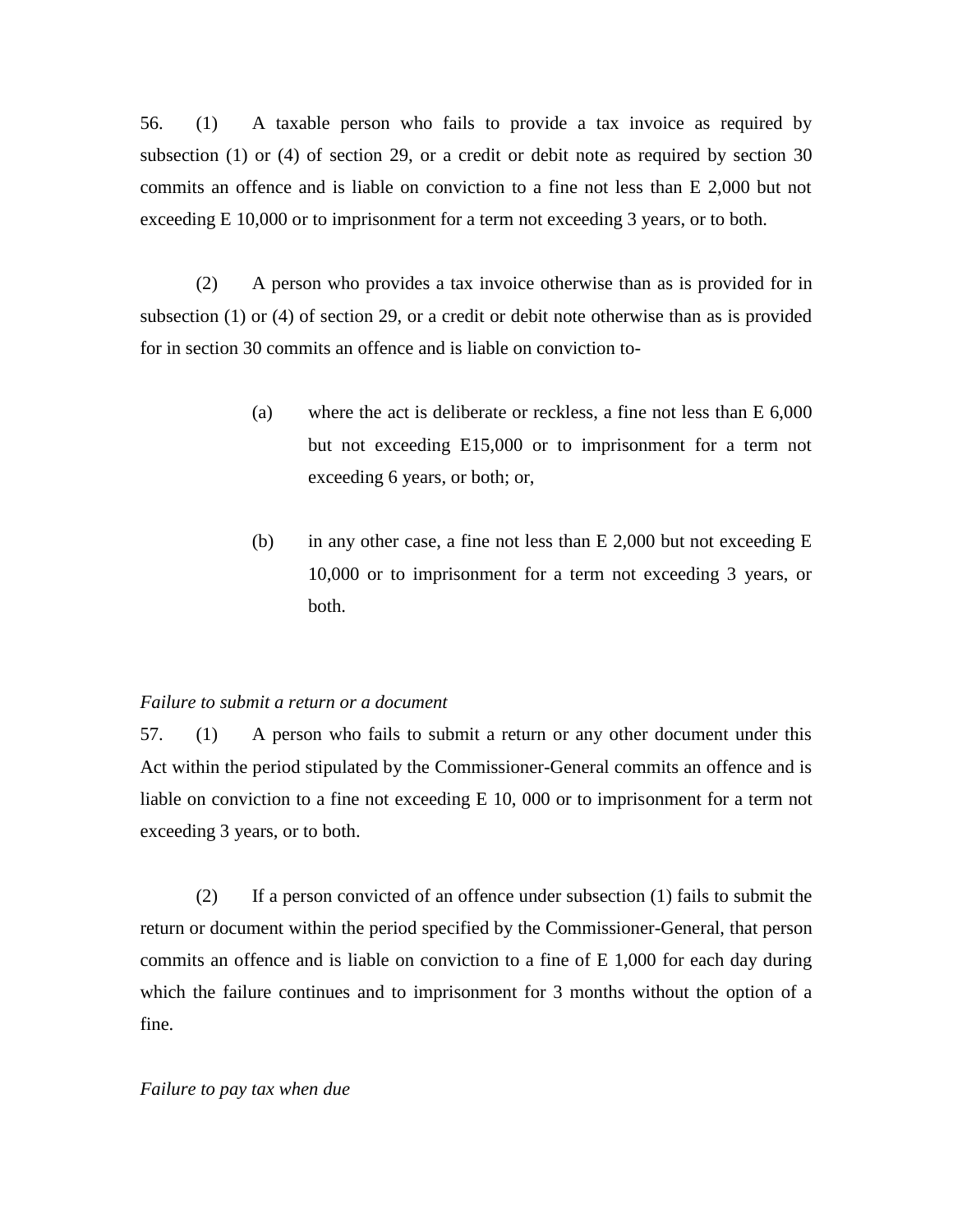58. A person who fails to fails to pay tax when due commits an offence and is liable on conviction to a fine not less than E 2,000 but not exceeding E 6, 000 or to imprisonment for a term not exceeding 3 years, or to both.

*Failure to comply with recovery provisions*

59. (1) A person who fails to comply with-

- (a) a notice under section 45; or,
- (b) the requirements of section 46,

commits an offence and is liable on conviction to a fine not less than E 4,000 but not exceeding E 12,000 or to imprisonment for a term not exceeding 6 years, or to both.

(2) Where a person is convicted of an offence under subsection (1)(a), the court may, in addition to imposing a fine, order that person to pay to the Commissioner-General an amount not exceeding the amount that the person failed to pay as required by section 45.

#### *Failure to maintain proper records*

60. A person who fails to maintain proper records under this Act commits an offence and is liable on conviction to-

- (a) where the failure was deliberate or reckless, a fine not less than E 4,000 but not exceeding E 12,000 or to imprisonment for a term not exceeding 6 years, or to both; or,
- (b) in any other case, a fine not less than E 2,000 but not exceeding E 6,000 or to imprisonment for a term not exceeding 3 years, or to both.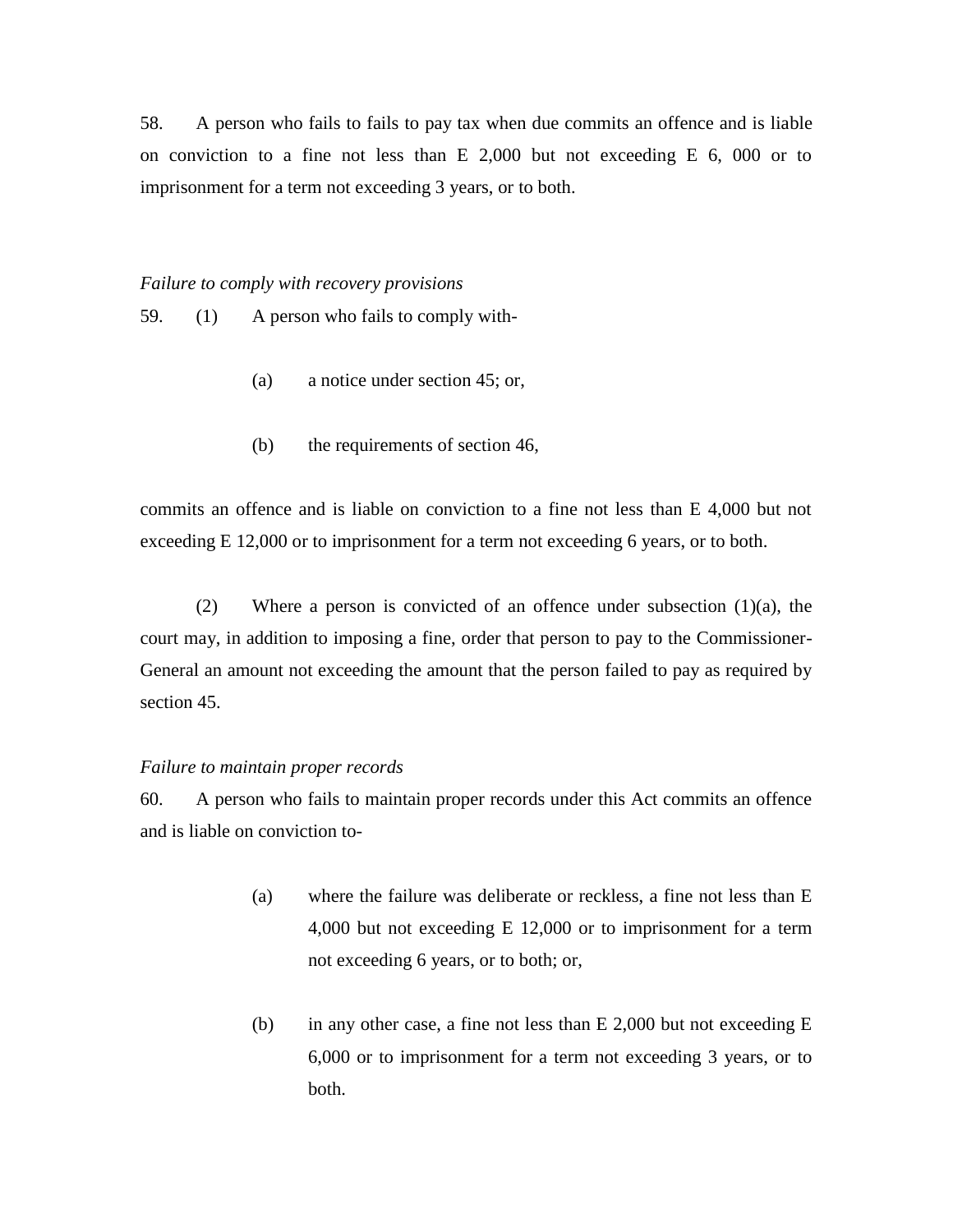#### *Failure to provide reasonable assistance*

61. A person who fails to provide the Commissioner-General or authorized officer with all reasonable facilities and assistance as required by section 52(3) commits an offence and is liable on conviction to a fine not less than E 6,000, but not exceeding E15,000 or to imprisonment for a term not exceeding 6 years, or to both.

#### *Failure to comply with a section 41, 53 or section 54 notice*

62. A person who fails to comply with a notice issued under section 41, 53 or section 54 commits an offence and is liable on conviction to a fine not less than E 6,000 but not exceeding E 15,000 or to imprisonment for a term not exceeding 6 years, or to both.

#### *Improper use of Taxpayer Identification Number*

63. A person who knowingly uses a false taxpayer identification number, including the taxpayer identification number of another person, on a return or document prescribed or used for the purposes of this Act commits an offence and is liable on conviction to a fine not less than E 6,000 but not exceeding E 15,000 or to imprisonment for a term not exceeding 6 years, or to both.

## *False or misleading statements*

 $64.$  (1) A person who-

- (a) makes a statement to an officer that is false or misleading; or
- (b) omits from a statement made to an officer any matter or thing without which the statement is misleading,

commits an offence and is liable on conviction to-

(i) where the statement or omission was made knowingly or recklessly, a fine not less than E 6,000 but not exceeding E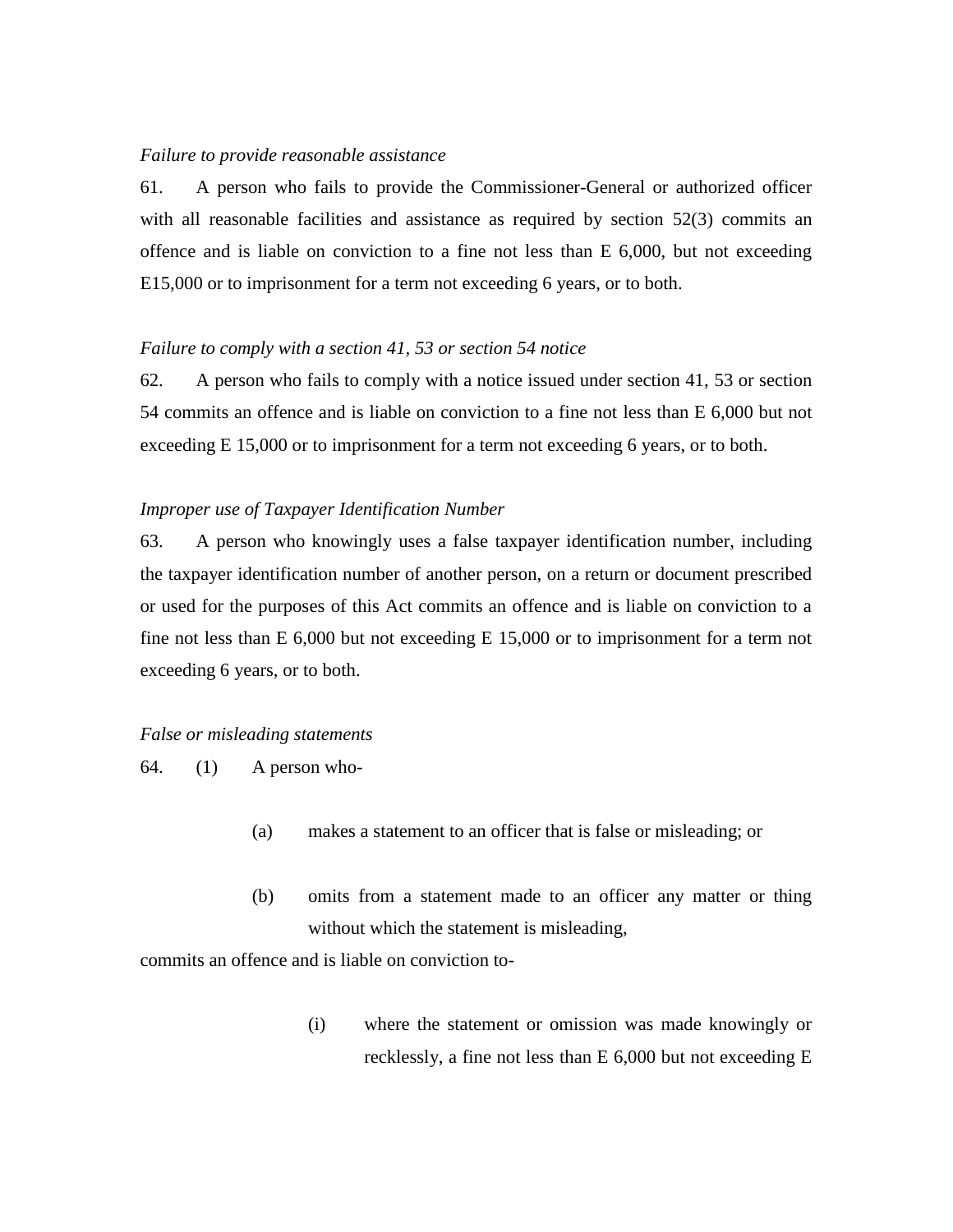15,000 or to imprisonment for a term not exceeding 6 years, or to both; or,

(ii) in any other case, a fine not less than E 2,000 but not exceeding E 6,000 or to imprisonment for a term not exceeding 3 years, or to both.

(2) It is a defence for an accused person to prove that the person did not know and could not reasonably be expected to have known that the statement to which the prosecution relates was false or misleading.

(3) A reference in this section to a statement made to an officer is a reference to a statement made orally, in writing, or in any other form to that officer acting in the performance of duties under this Act, and includes a statement made-

- (a) in an application, certificate, declaration, notification, return, objection, or other document made, prepared, given, filed, or furnished under this Act;
- (b) in information required to be furnished under this Act;
- (c) in a document furnished to an officer otherwise than pursuant to this Act;
- (d) in answer to a question asked of a person by an officer; or,
- (e) to another person with the knowledge or reasonable expectation that the statement would be conveyed to an officer.

#### *Obstructing an officer of the Swaziland Revenue Authority*

65. A person who obstructs the Commissioner-General or an authorized officer in the performance of duties under this Act commits an offence and is liable on conviction to a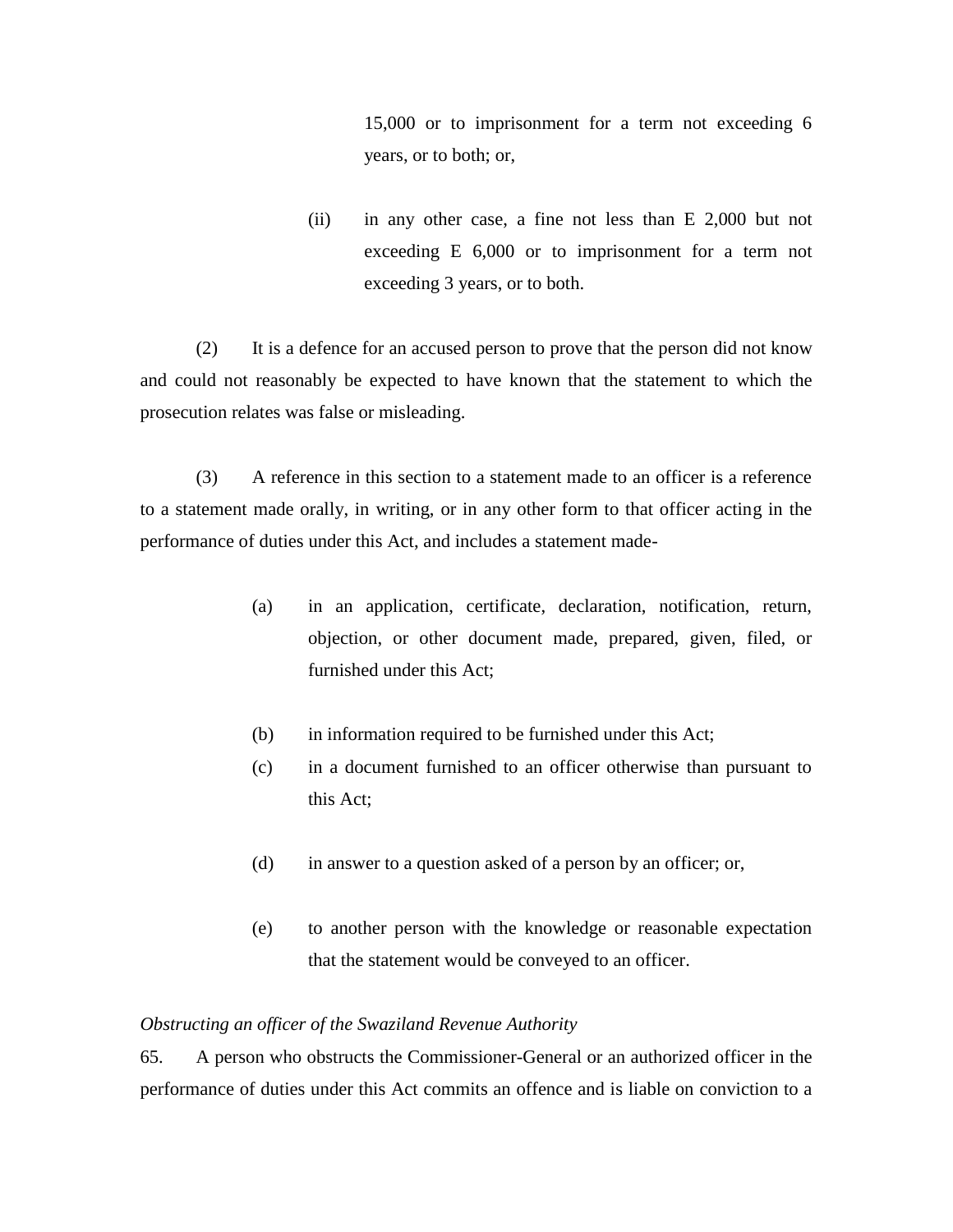fine not less than E 4,000 but not exceeding E 12,000 or to imprisonment for a term not exceeding 4 years, or to both.

#### *Offences by officers and persons*

66. (1) Any officer or any other person employed or appointed to carry out the provisions of this Act who-

- (a) directly or indirectly asks for, or takes in connection with any of the officer's duties, any payment or reward whatsoever, whether pecuniary or otherwise, or any promise or security for any such payment or reward, not being a payment or reward which the officer was lawfully entitled to receive; or,
- (b) enters into or acquiesces in any agreement to do, abstain from doing, permit, conceal, or connive at any act or thing whereby the tax revenue is or may be defrauded or which is contrary to the provisions of this Act or to the proper execution of the officer's duty; or,
- (c) does not preserve secrecy with regard to all information or documents which may come to the knowledge of that person in an official capacity in the performance of duties under this Act,

commits an offence and is liable on conviction to a fine not less than E 8,000 but not exceeding E 24,000 or to imprisonment for a term not exceeding 10 years, or to both.

- (2) Any person who-
	- (a) directly or indirectly offers or gives to any officer payment or reward, whether pecuniary or otherwise, or any promise or security for payment or reward; or,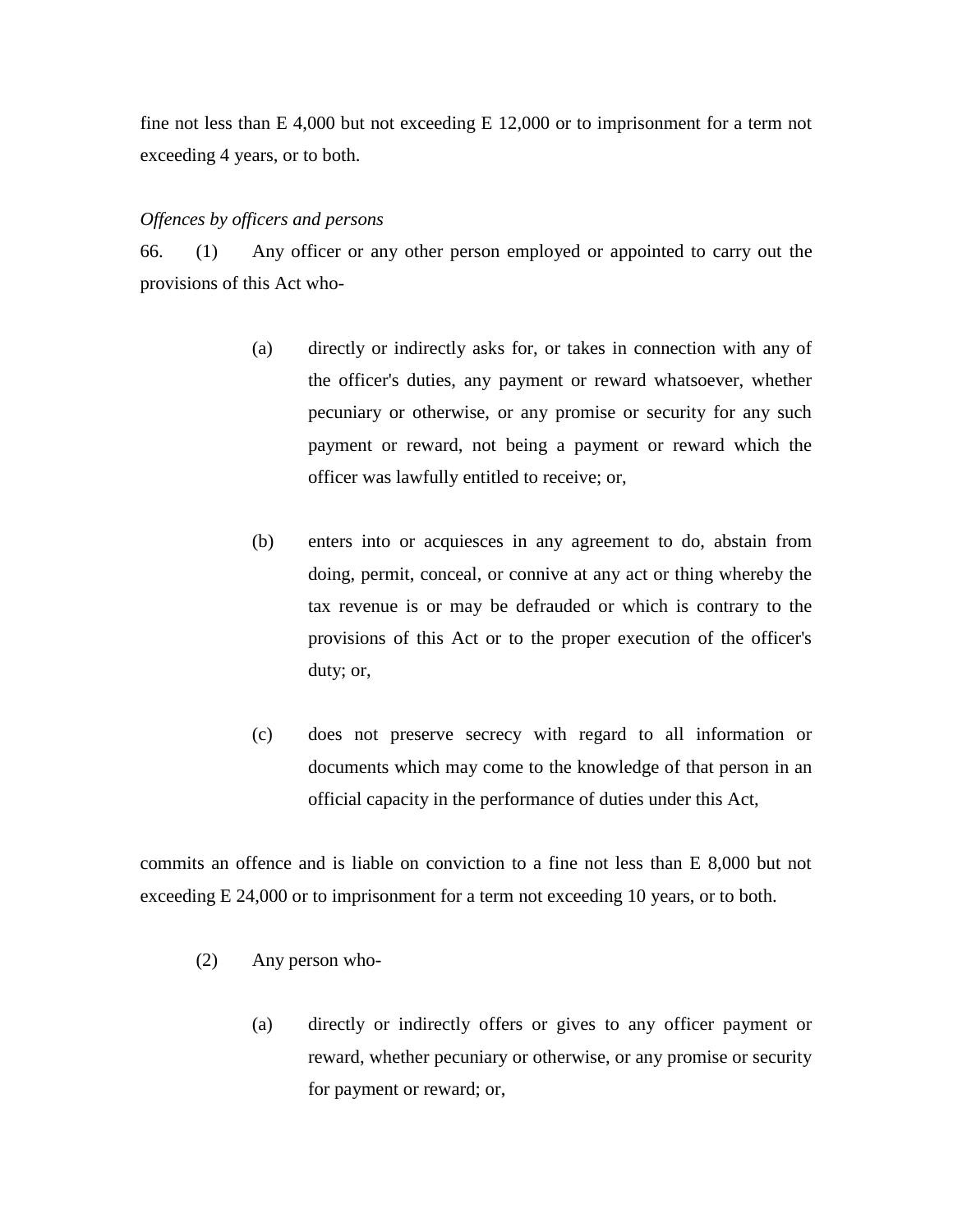(b) proposes or enters into any agreement with any officer in order to induce the officer to do, or to abstain from doing, permit, conceal, connive at any act or thing whereby tax revenue is or may be defrauded or which is contrary to the provisions of this Act or the proper execution of the duty of such officer,

commits an offence and is liable on conviction to a fine not less than E 4,000 but not exceeding E 12,000 or to imprisonment for a term not exceeding 6 years, or to both.

#### *Breach of section 82*

67. A person who contravenes section 82 commits an offence and is liable on conviction to a fine not less than  $E$  2,000 but not exceeding  $E$  6,000 or to imprisonment for a term not less than 1 year but not exceeding 3 years or to both.

#### *Payment of tax on bad debts*

68. A taxable person who fails to remit tax in accordance with section 48(2) with the next return, shall be guilty of an offence and shall be liable on conviction to a fine not exceeding E 6,000, in addition to the payment of the full amount of the undeclared tax plus a penal tax on that outstanding tax calculated at the rate of two percent per month compounded.

#### *Offences by companies*

69. (1) Where an offence is committed by a company, any person who at the time of the commission of the offence-

- (a) was a nominated officer, director, general manager, company secretary, or other similar officer of the company; or,
- (b) was acting or purporting to act in that capacity,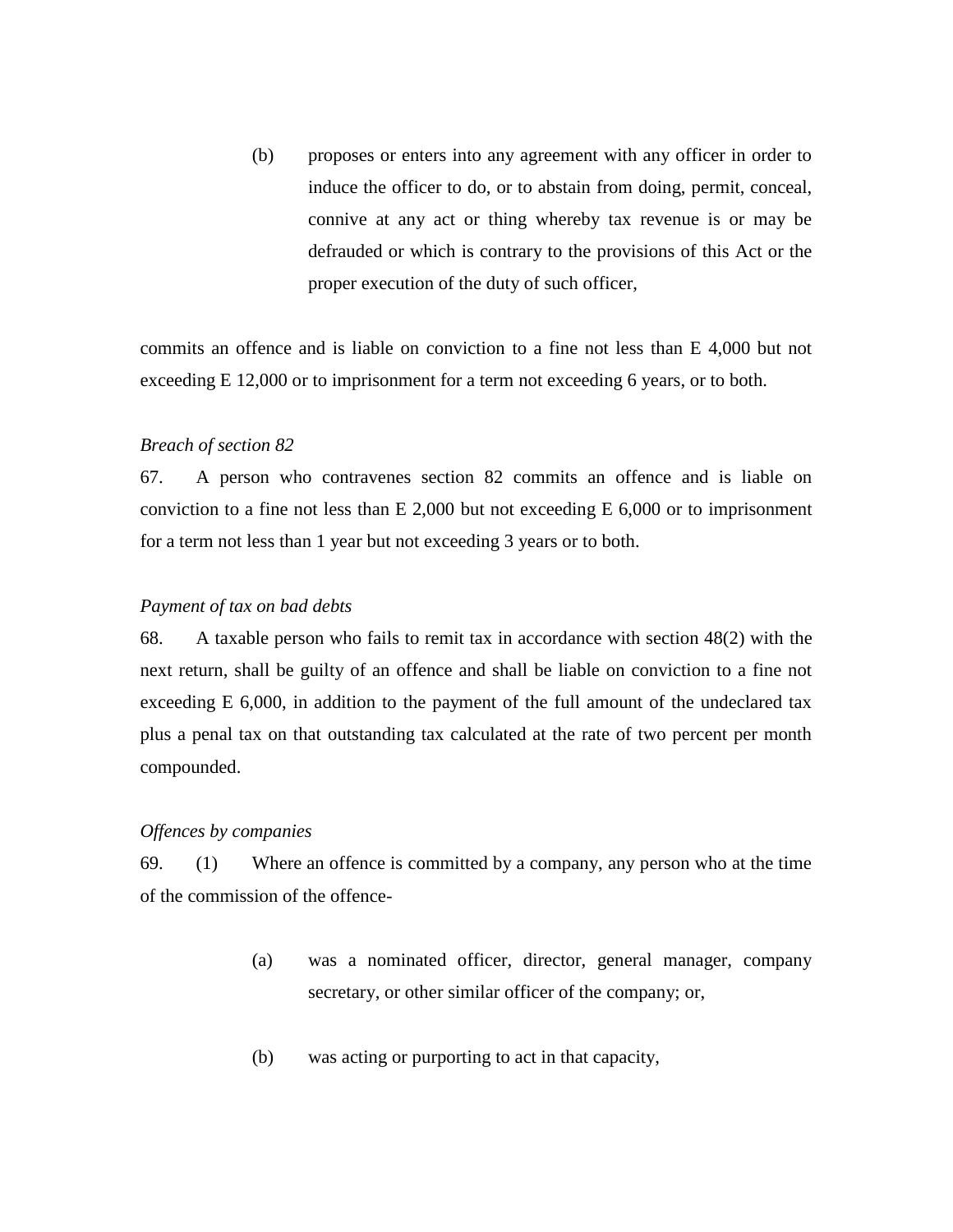is deemed to have committed the offence and shall be dealt with in accordance with sections 55 to 68.

- (2) Subsection (1) does not apply where-
	- (a) the offence was committed without that the consent or knowledge of that person; and,
	- (b) the person exercised all diligence to prevent the commission of the offence as ought to have been exercised having regard to the nature of the functions of the person and all the circumstances.

#### *Officer may appear on behalf of Commissioner-General*

70. Notwithstanding anything contained in any written law, any officer duly authorized in writing by the Commissioner-General may on the request of the Attorney-General appear in any court on the behalf of the Commissioner-General in any proceedings in which the Commissioner-General is a party.

## *Compounding of offences*

71. (1) Where any person has committed an offence under this Act other than an offence under section 66, the Commissioner-General may at any time prior to the commencement of the court proceedings, compound the offence and order the person to pay a sum of money as specified by the Commissioner-General, not exceeding the amount of the fine prescribed for the offence.

(2) The Commissioner-General shall only compound an offence under this section if the person concerned admits in writing to have committed the offence.

(3) Where the Commissioner-General compounds an offence under this section, the order referred to in subsection (1)-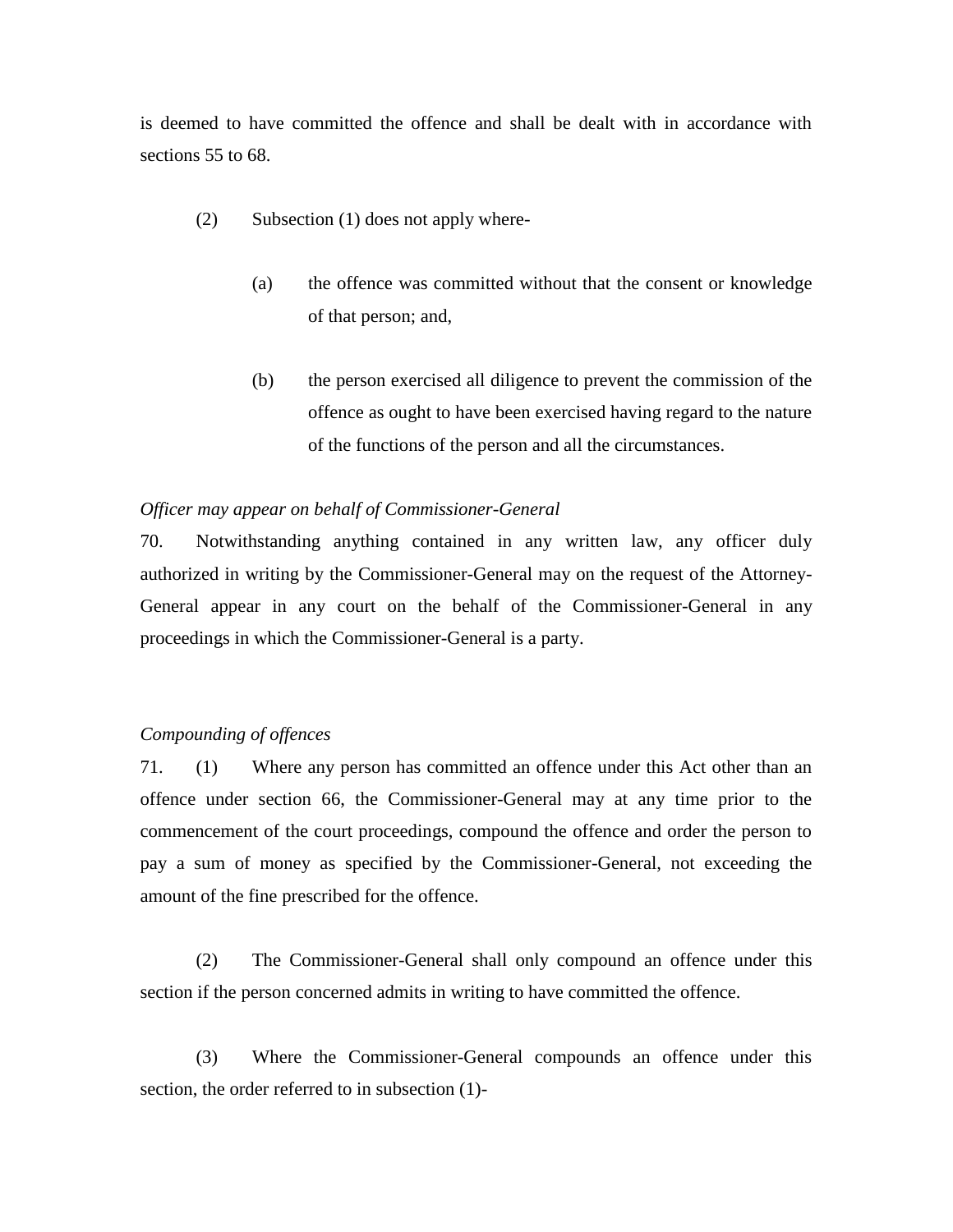- (a) shall be in writing and specify the offence committed, the sum of money to be paid, and the due date for the payment, and shall have attached the written admission referred to in subsection (2);
- (b) shall be served on the person who committed the offence;
- (c) shall be final and not subject to any appeal; and,
- (d) may be enforced in the same manner as a decree of a court for the payment of the amount stated in the order.

(4) Where the Commissioner-General compounds an offence under this section, the person concerned shall not be liable for prosecution in respect of that offence or for additional tax under section 72.

(5) If the concerned person does not pay the compounded amount within the time limit stated by the Commissioner-General, the compounding shall be considered null and void and the person shall be prosecuted and additional taxes under section 72 imposed.

## *Additional Tax*

72. (1) A person who fails to apply for registration as is required by subsection (1) or (5) of section 8 is liable to pay an additional tax equal to double the amount of tax payable during the period commencing on the last day of the application period in section 6(1) until either the person files an application for registration with the Commissioner-General or the Commissioner-General registers the person under section 7(6).

(2) A person who fails to submit a return within the time required under this Act is liable to pay an additional tax on the tax payable for the period of the return at a rate of two per cent per month of part thereof for the period the return is outstanding.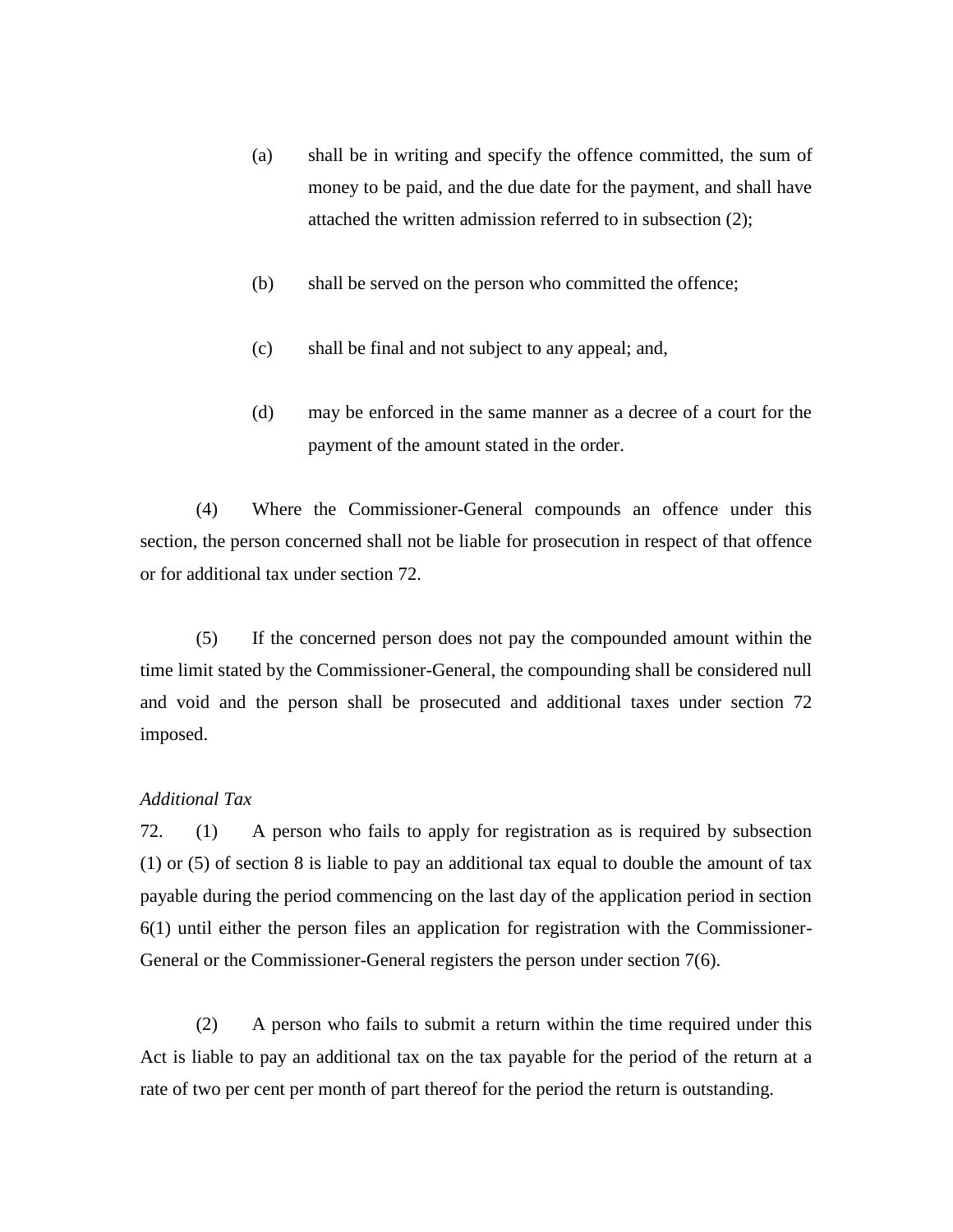(3) A person who fails to pay tax imposed under this Act on or before the due date is liable to pay an additional tax on the unpaid tax at a rate of two per cent per month of part thereof for the period the tax is outstanding.

(4) If a person pays additional tax under subsection (3) and the tax to which it relates is found not to have been due and payable by the person and is refunded, then the additional tax, or so much of the additional tax as relates to the amount of the refund, shall also be refunded to that person.

(5) A person who fails to maintain proper records in a tax period in accordance with the requirements of this Act is liable to pay an additional tax equal to double the amount of tax payable by the person for the tax period.

- (6) Where a person knowingly or recklessly-
	- (a) makes a statement to an officer that is false or misleading in a material particular; or,
	- (b) omits from a statement made to an officer any matter or thing without which the statement is misleading in a material particular,

and the tax properly payable by the person exceeds the tax that was assessed as payable based on the false or misleading information, the person is liable to pay an additional tax equal to double the amount of the excess.

(7) Section 63(3) applies in determining whether a person has made a statement to an officer.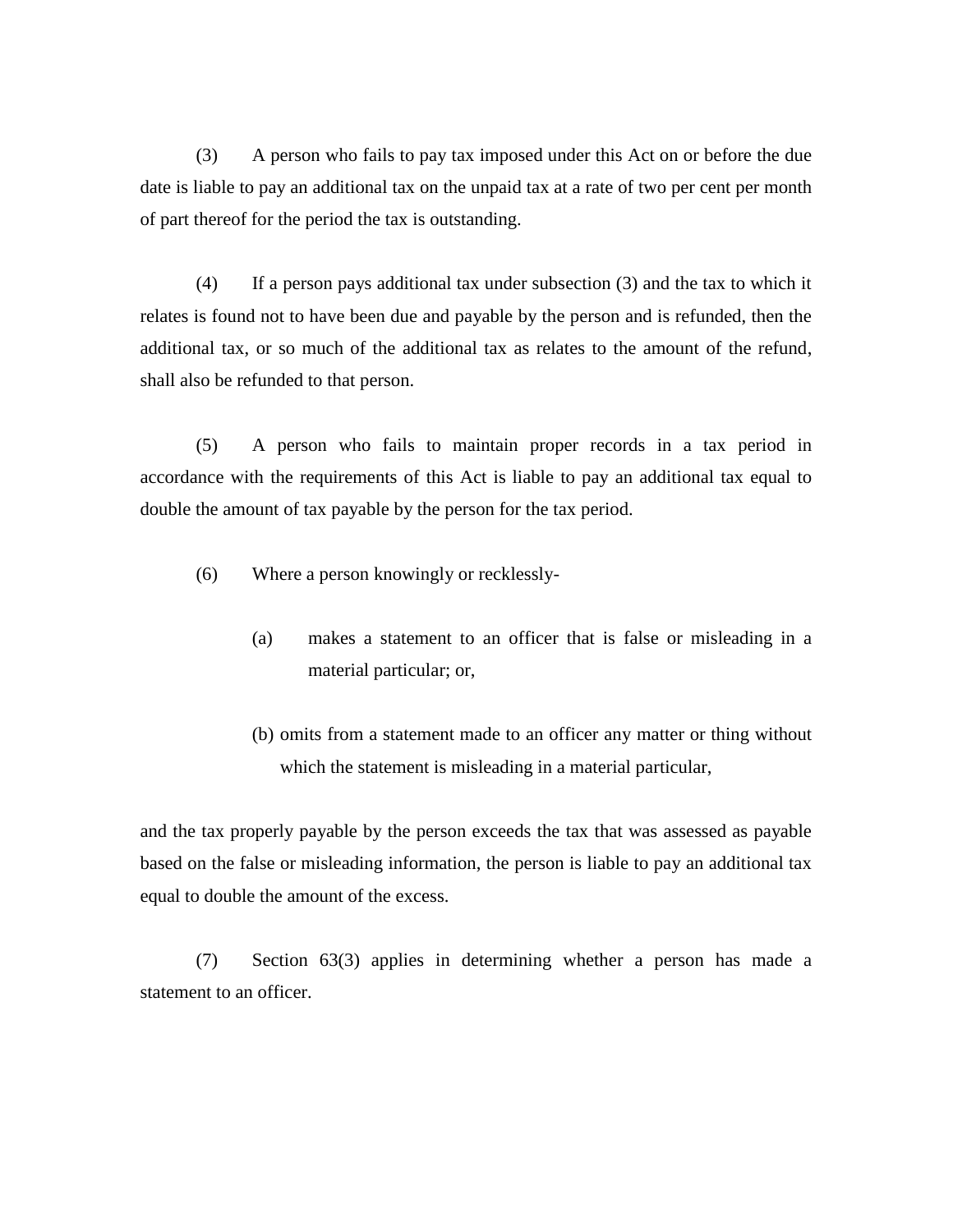### *Recovery of Additional Tax*

73. (1) Where good cause is shown, in writing, by the person liable to pay additional tax, the Commissioner-General may waive in whole or part any additional tax payable.

(2) The imposition of an additional tax is in addition to any penalty imposed as a result of a conviction for an offence under sections 56 to 58, 60 to 62 and 64 to 69.

(3) No additional tax is payable under section 72 where the person has been convicted of an offence under section 55, 59, or 63 in respect of the same act or omission.

(4) If additional tax under section 72 has been paid and the Commissioner-General institutes a prosecution proceeding under section 55, 61 or 63 in respect of the same act or omission, the Commissioner-General shall refund the amount of additional tax paid.

(5) If the Commissioner-General subsequently withdraws the prosecution the additional tax shall be reinstated and become payable.

(6) Additional tax shall for purposes of this Act be treated as tax of the same nature as the tax to which it relates and shall be payable in and for the same tax period as that output tax.

(7) Additional tax shall be assessed by the Commissioner-General in the same manner as the tax to which it relates and an assessment of additional tax shall be treated for all purposes as an assessment under this Act.

#### *Remission of tax*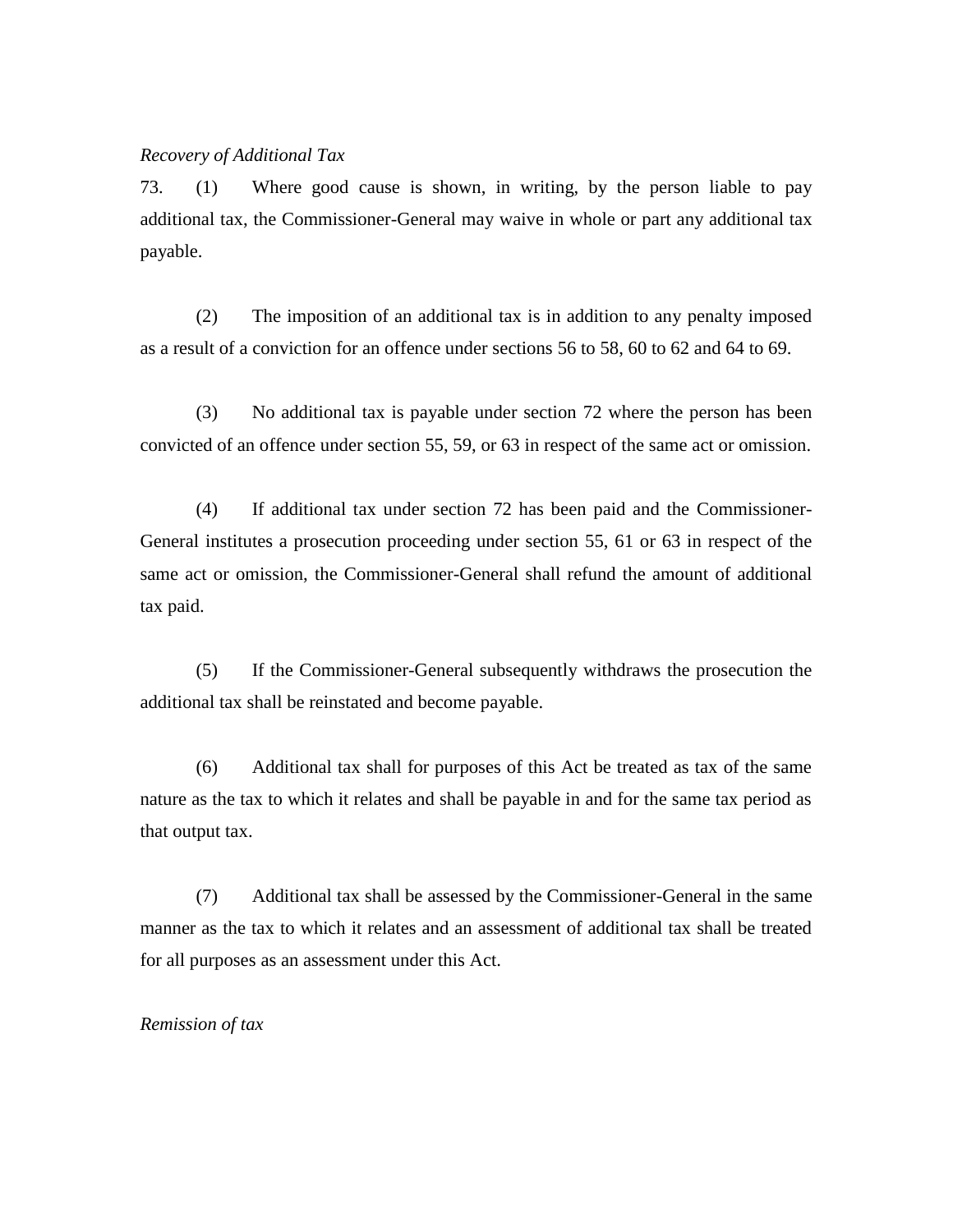74. (1) Where the Commissioner-General is of the opinion that the whole or any part of the tax due under this Act from a taxpayer cannot be effectively recovered by reason of-

- (a) considerations of hardship; or,
- (b) impossibility, undue difficulty, or the excessive cost of recovery,

the Commissioner-General may write off the tax which cannot be recovered.

(2) The Commissioner-General shall on a quarterly basis inform the Minister about written off due taxes.

(3) The Minister may make regulations specifying criteria to be observed for writing off due taxes, and for the information to be submitted to the Minister by the Commissioner-General regarding due taxes written off.

## PART XIII MISCELLANEOUS PROVISIONS

### *Forms and notices, authentication of documents*

75. (1) Forms, notices, returns, statements, tables, and other documents prescribed or published by the Commissioner-General may be in a form and manner as the Commissioner General may determine for the efficient administration of this Act and publication of documents in the Gazette shall not be required.

(2) The Commissioner-General shall make the documents referred to in subsection (1) available to the public at the Swaziland Revenue Authority and at any other locations as the Commissioner-General may determine.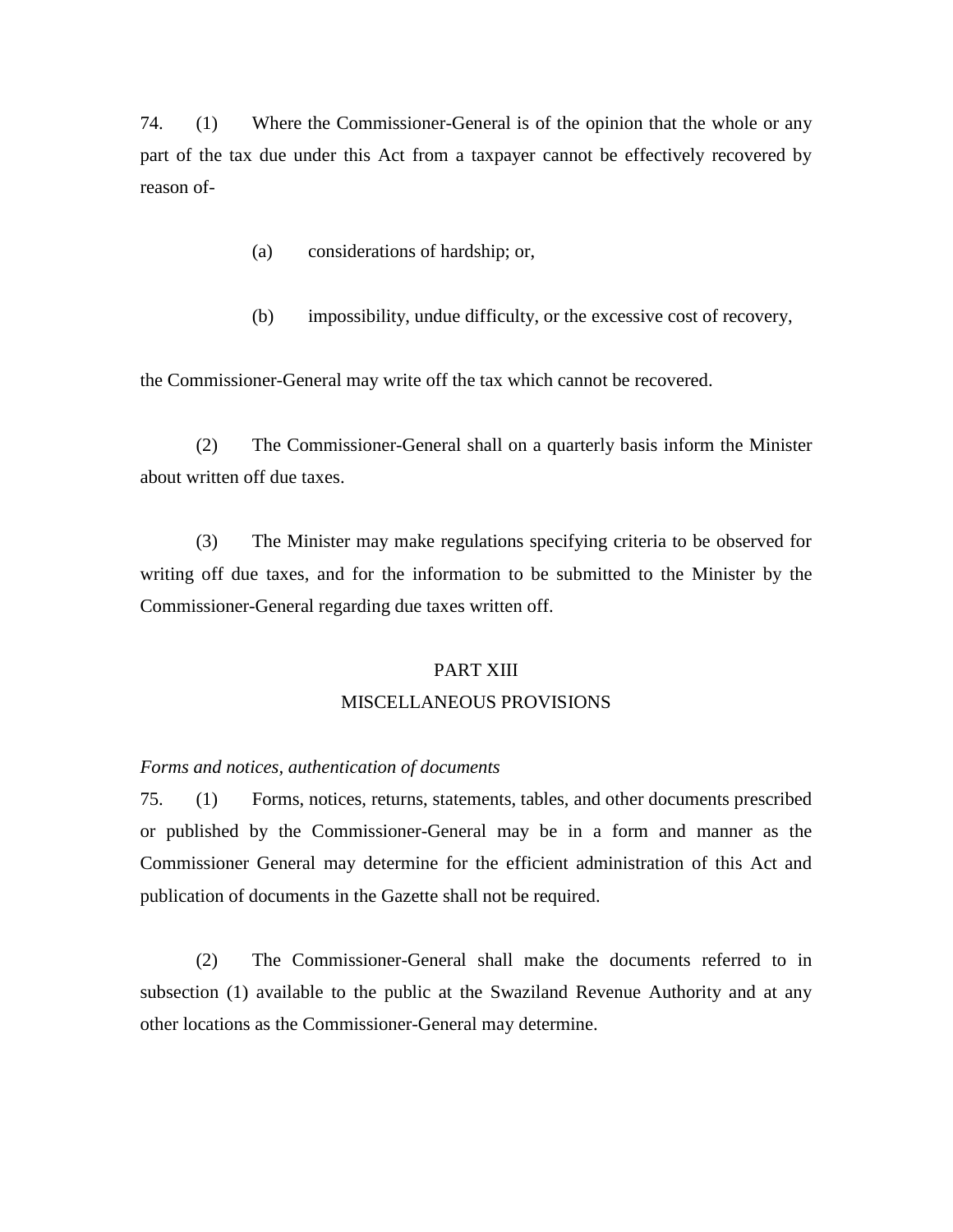(3) A notice or other document issued, served, or given by the Commissioner-General under this Act is sufficiently authenticated if the name or title of the Commissioner-General, or an authorized officer, is printed, stamped, or written on the document.

#### *Service of notices and other documents*

76. Unless otherwise provided in this Act, a notice or other document required or authorized by this Act to be served-

- (a) on a person being an individual other than in a representative capacity, is considered sufficiently served if-
	- (i) personally served on that person;
	- (ii) left at the usual or last known place of abode, office or place of business in Swaziland of the person; or,
	- (iii) sent by registered post to a place of abode, office or place of business, or to the usual or last known address in Swaziland of the person; or,
- (b) on any other person, is considered sufficiently served-
	- (i) if personally served on the nominated officer of the person;
	- (ii) if left at the registered office of the person or the address for service of notices under this Act of the person; or
	- (iii) if it is left at or sent by registered post to any office or place of business of the person in Swaziland.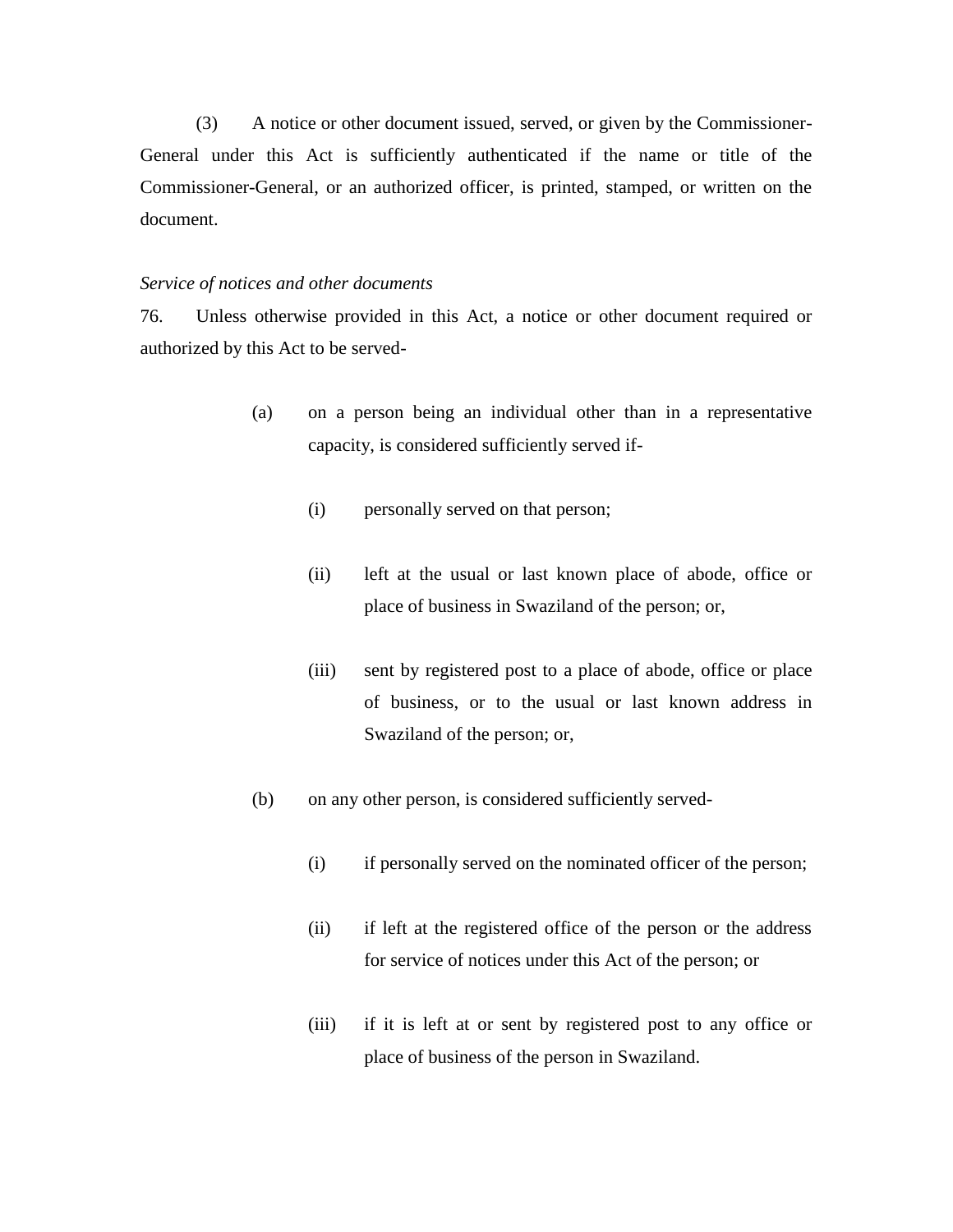## *Nominated person*

77. (1) Every taxable person being a partnership, trust, company, non-resident individual or resident individual shall have a nominated person for tax purposes who is a resident individual.

(2) The name of the nominated person shall be notified to the Commissioner-General in connection with the first registration of the taxable person.

(3) Where a taxable person fails to comply with subsection (2), the Commissioner-General shall specify a nominated person for that taxable person.

(4) A taxable person may, by notice in writing to the Commissioner-General, change the nominated person.

(5) Subject to section 76, the nominated person is responsible for any obligation imposed on the partnership, trust, company or individual under this Act.

#### *Application of Act to partnerships and unincorporated associations*

78. (1) This Act applies to a partnership as if the partnership were a person, but with the following changes-

- (a) obligations that would be imposed on the partnership are imposed on each partner, but may be discharged by any of the partners;
- (b) the partners are jointly and severally liable to pay any amount that would be payable by the partnership; and,
- (c) any offence under this Act that would otherwise be committed by the partnership is taken to have been committed by each of the partners.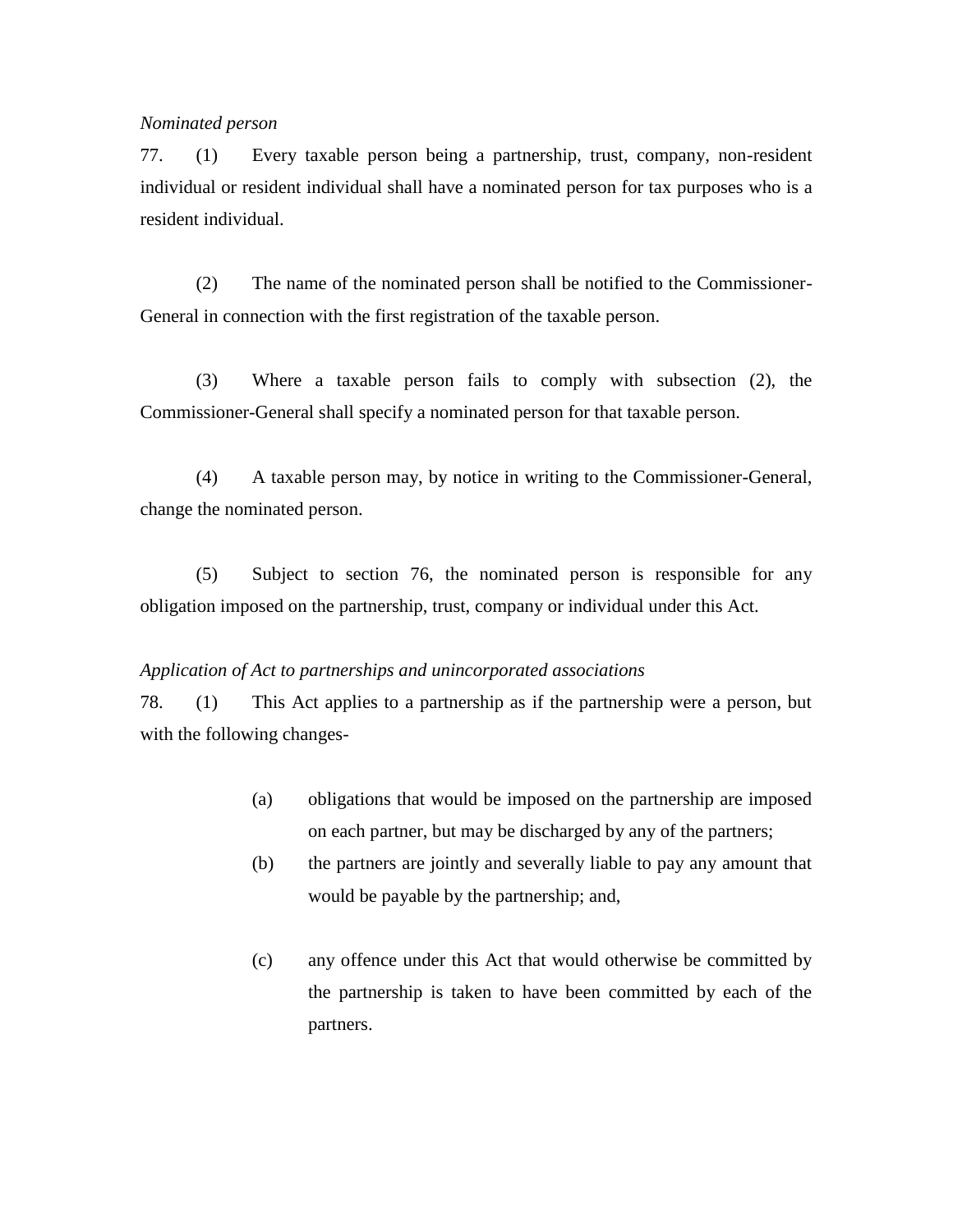(2) This Act applies to an unincorporated association as if it were a person, but the obligations that would be imposed on the association are imposed on each member of the committee of management of the association, but may be discharged by any of those members.

## *Trustee*

79. A person who is a trustee in more than one capacity is treated for the purposes of this Act as a separate person in relation to each of those capacities.

### *Currency conversion*

80. (1) For the purposes of this Act, all amounts of money are to be expressed in Emalangeni.

(2) Where an amount is expressed in a currency other than Emalangeni, the amount shall be converted into Emalangeni at the average daily selling exchange rates of the previous month for the currency concerned.

#### *Prices quoted to include tax*

81. Any price advertised or quoted for a taxable supply shall include tax and the advertisement or quotation shall state that the price includes the tax.

## *Schemes for obtaining undue tax benefits*

82. (1) Notwithstanding anything in this Act, if the Commissioner-General is satisfied that a scheme has been entered into or carried out where-

- (a) a person has obtained a tax benefit in connection with the scheme; and
- (b) having regard to the substance of the scheme, it would be concluded that the person, or one of the persons, who entered into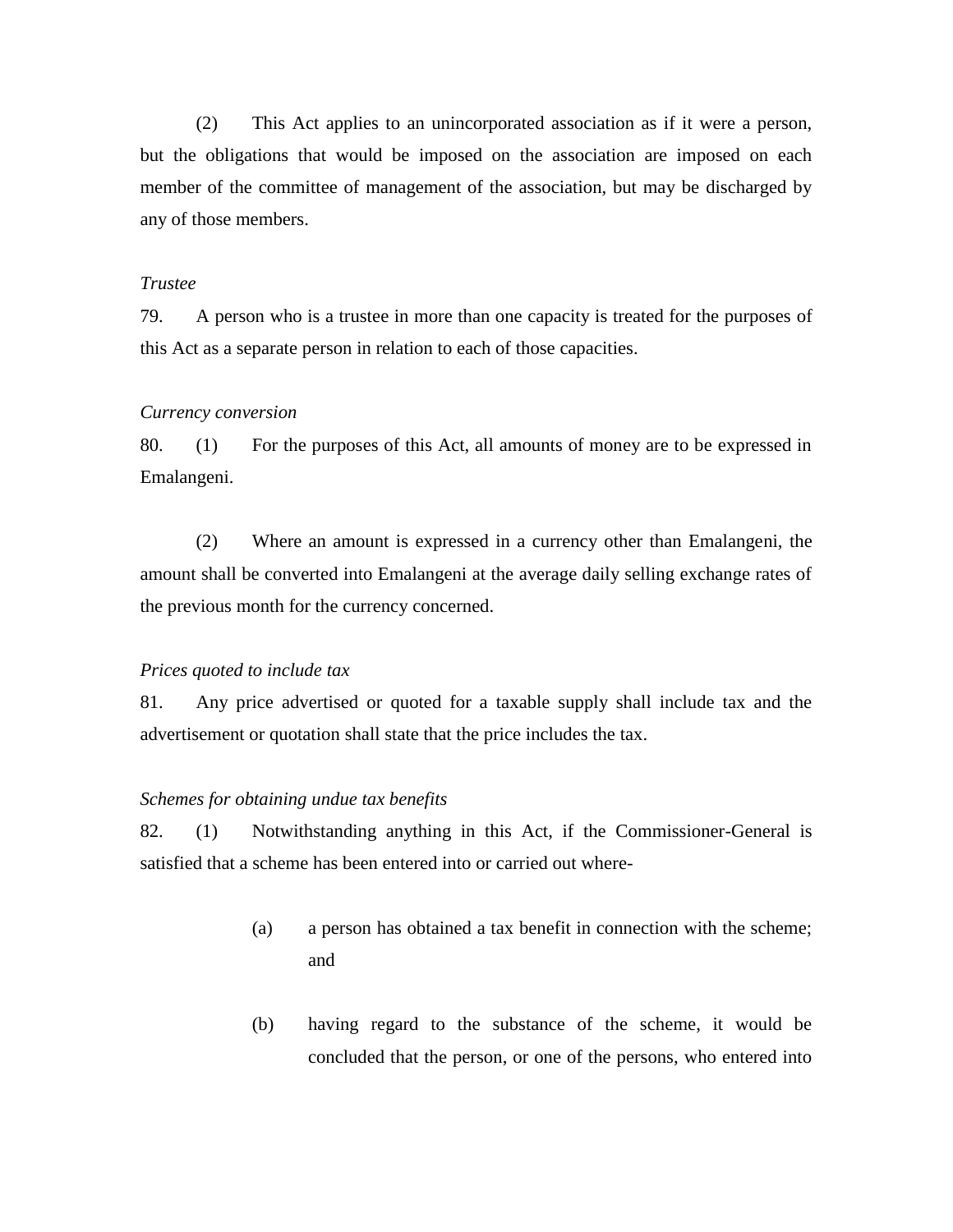or carried out the scheme did so for the sole or dominant purpose of enabling the person to obtain the tax benefit,

the Commissioner-General may determine the liability of the person who has obtained the tax benefit as if the scheme had not been entered into or carried out, or in a manner as in the circumstances the Commissioner-General considers appropriate for the prevention or reduction of the tax benefit.

(2) In this section-

"scheme" includes any agreement, arrangement, promise, or undertaking whether express or implied and whether or not enforceable, or intended to be enforceable, by legal proceedings, and any plan, proposal, course of action, or course of conduct;

"tax benefit" includes-

- (a) a reduction in the liability of any person to pay tax;
- (b) an increase in the entitlement of a person to a credit or refund; or,
- (c) any other avoidance or postponement of liability for the payment of tax.

## *International agreements*

83. (1) To the extent that the terms of a treaty or other international agreement to which Swaziland is a party are inconsistent with the provisions of this Act (apart from section 80), the terms of the treaty or international agreement prevails over the provisions of this Act.

(2) In this section, "international agreement" means an agreement between Swaziland and a foreign government or a public international organization.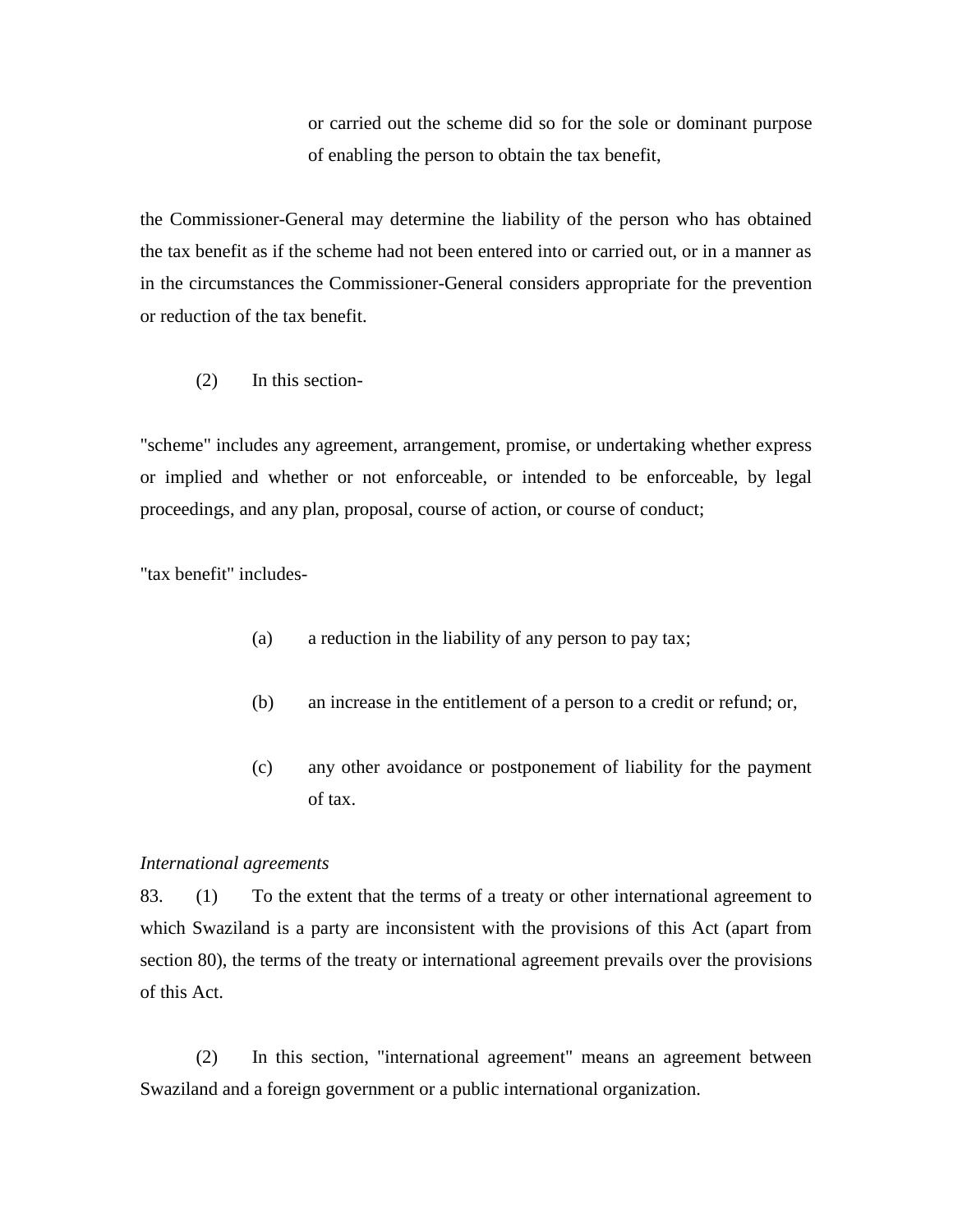#### *Regulations and amendment of schedules*

84. (1) The Minister may make regulations for the better carrying into effect of the provisions and purposes of this Act.

(2) The Minister may make regulations, specifying the rates of tax payable under this Act.

(3) The Minister may, by notice published in the Gazette, amend the Schedules to this Act.

#### *Transitional provision*

85. (1) The legislation repealed under section 86(1) shall continue to apply to all the supply or import of goods and services prior to the date on which this Act comes into operation.

(2) All appointments made under the repealed legislation and subsisting at the date of commencement of this Act are deemed to be appointments made under this Act; and an oath of secrecy taken under the repealed legislation shall be regarded as having been taken under this Act.

(3) All forms and documents used in relation to the repealed legislation may continue to be used under this Act and all references in those forms and documents to provisions of and expressions appropriate to the repealed legislation are taken to refer to the corresponding provisions and expressions of this Act.

(4) Notwithstanding section 25, and subject to section 28 in calculating the amount of tax payable by a taxable person in the tax period ending on March 2012 there may be credited an amount equal to the sales tax credit calculated in accordance with subsection  $(5)$ .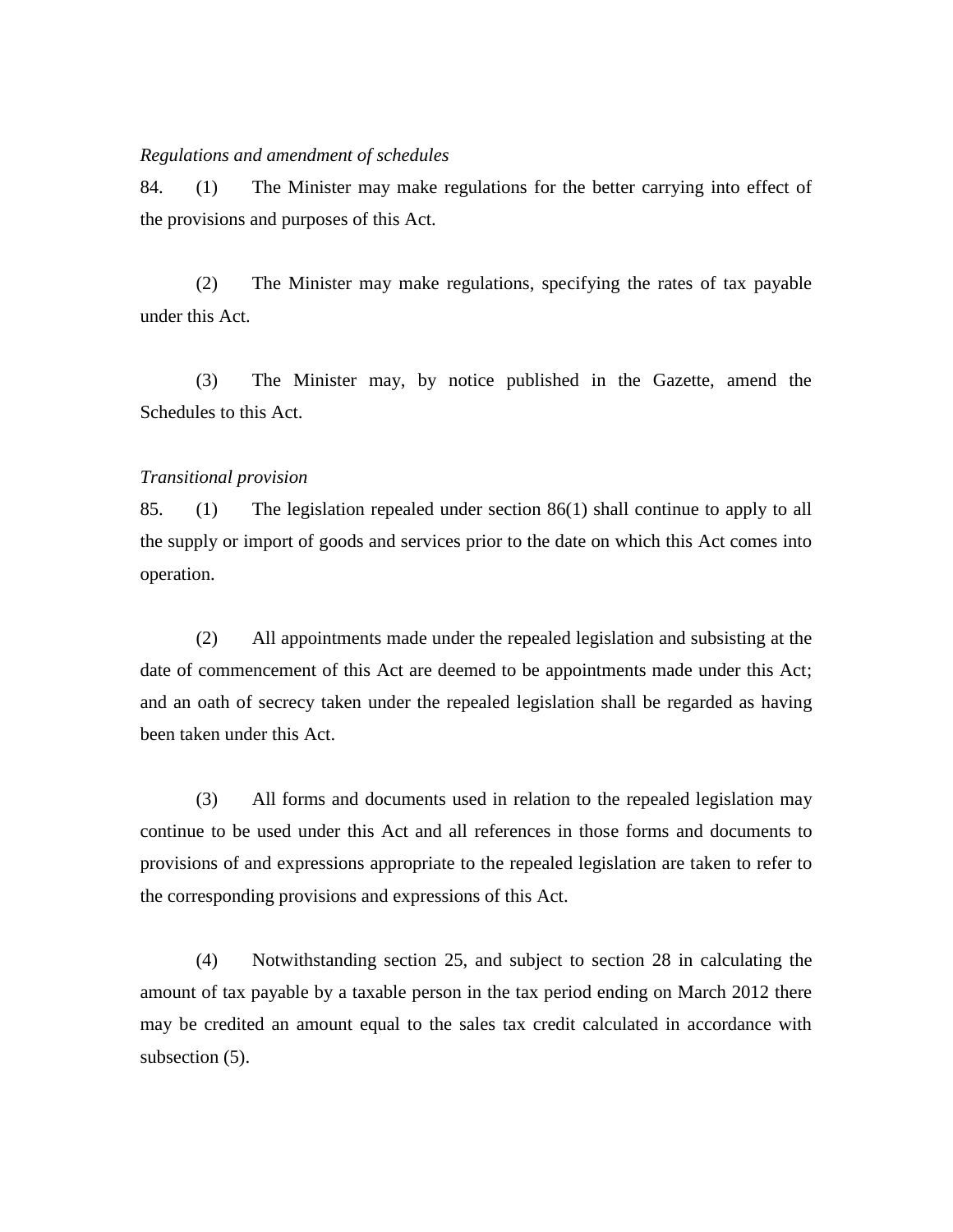(5) For the purposes of subsection (4), where a taxable person held, at the end of March 2012, goods for use in the business of that taxable person, being goods acquired not more than 3 months before 31 March 2012, or in the case of plant and machinery, goods acquired not more than 6 months before 31 March 2012 and the Commissioner-General is satisfied that sales tax has been paid in respect of those goods, the amount of the sales tax credit shall not exceed the amount of tax which would have been payable had the goods been subjected to tax chargeable under this Act.

(6) In this section, "sales tax" means sales tax imposed under the Sales Tax Act, 1983.

#### *Repeal*

86. (1) The Sales Tax Act, 1983, and regulations to that Act are repealed.

(2) Notwithstanding the repeal under subsection (1), all tax due in respect of any transaction that took place before the commencement of this Act shall be due and payable as if the Act under which that tax was due is still in force, but in case of a default the taxable person shall be dealt with under this Act.

## *Supremacy of Act*

87. Where there is any inconsistency between this Act and any other law prescribing a rate or exemption of tax, this Act shall prevail.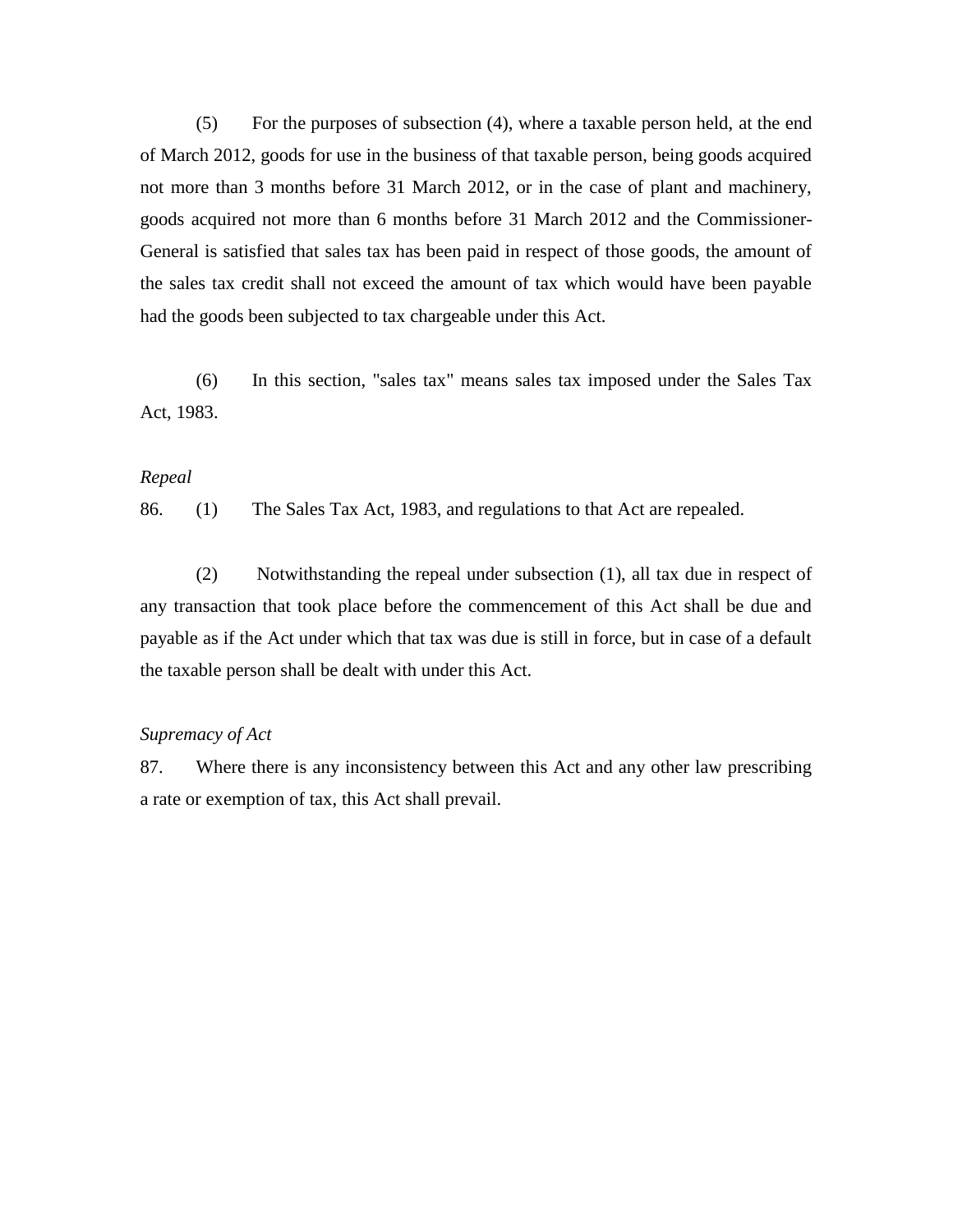# FIRST SCHEDULE

## EXEMPT SUPPLIES

## (under section 19)

1. The following supplies are specified as exempt supplies for the purposes of section 19 -

- (a) the supply of postage stamps;
- (b) the supply of financial services;
- (c) the supply of insurance services;
- (d) the supply of land and buildings except for land and buildings used for commercial and industrial purposes;
- (e) a supply by way of lease or letting of immovable property, other than a
	- (i) lease or letting of commercial premises;
	- (ii) lease or letting of hotel or holiday accommodation;
	- (iii) lease or letting of residential accommodation for periods not exceeding 45 days; or,
	- (iv) lease or letting of space for parking or storing cars or other vehicles;
- (f) the supply of education services;
- (g) the supply of medical, dental, and nursing services;
- (h) the supply of social welfare services;
- (i) the supply of betting, lotteries, games of chance or casino gambling services;
- (j) the supply of goods as part of the transfer of a business as a going concern by one taxable person to another taxable person;
- (k) the supply of burial and cremation services;
- (l) the supply of precious metals and other valuables to the Central Bank of Swaziland for the Treasury of the Government of Swaziland
- (m) the supply of passenger transportation services, other than services provided by registered tour operators;
- (n) the supply of tap water and sewage;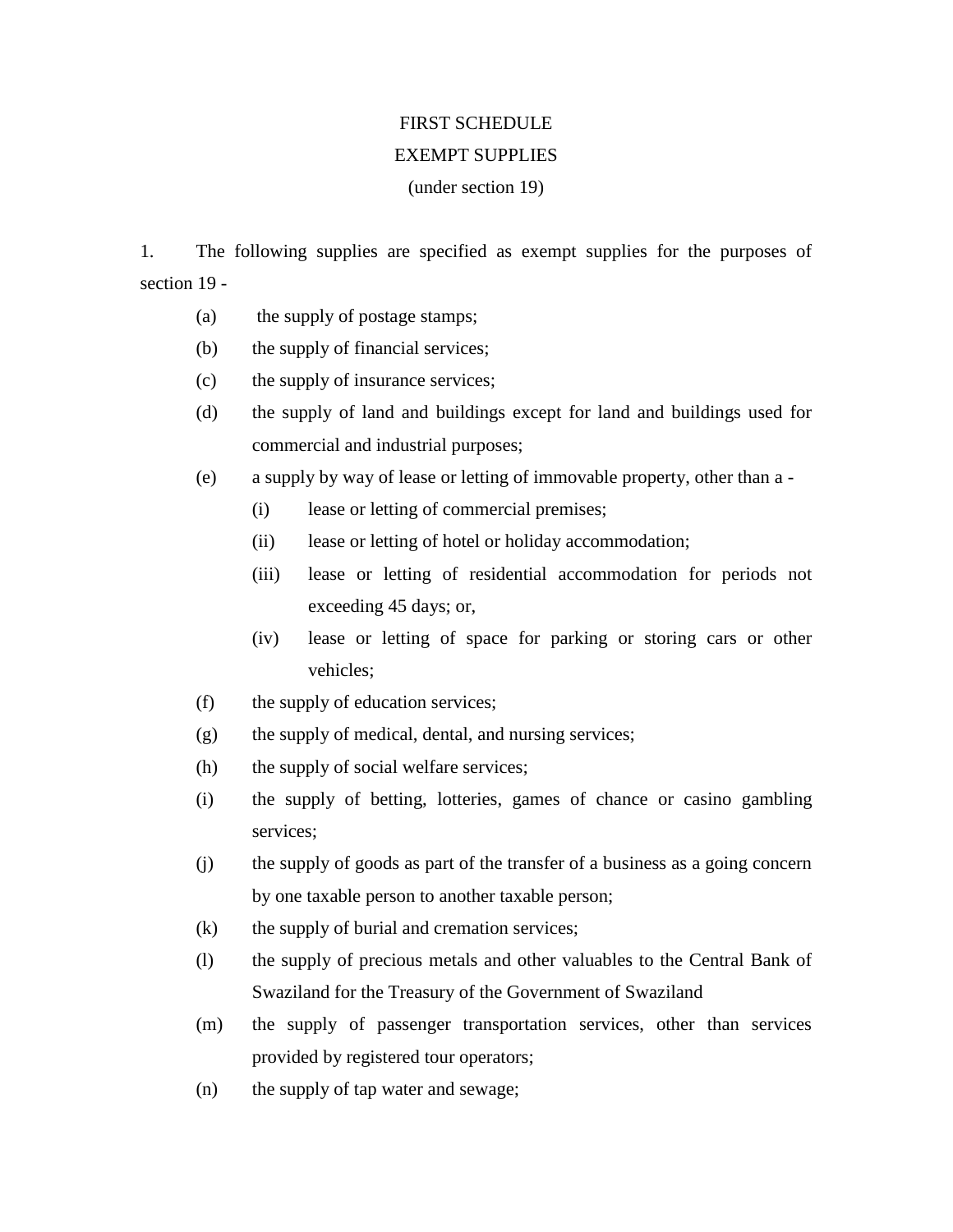- (o) the supply of services and of goods closely linked to welfare and social security work, including those supplied by old people's homes, by bodies governed by public law or by other bodies recognized as being devoted to social wellbeing;
- (p) the supply by an amateur sporting organization of sporting activities, where such activities are deemed for purposes of the Act to be nonprofessional;
- (q) the supply of nonprofit making cultural activities and services; and,
- (r) the supply of goods and services in a charity arrangement.
- 2. In this Schedule-

"education services" means education provided by -

- (a) pre-primary, primary, secondary school and high school;
- (b) tertiary institution, college or university governed by public law;
- (c) an institution established and operating on a not-for-profit basis and governed by public law for the promotion of adult education, vocational training, technical education, or the education or training of physically or mentally handicapped persons;

"financial services" means -

- (a) granting, negotiating, and dealing with loans, credit, credit guarantees, and any security for money, including management of loans, credit, or credit guarantees by the grantor;
- (b) transactions concerning deposit and current accounts, payments, transfers, debts, cheques, and negotiable instruments, other than debt collection and factoring;
- (c) transactions relating to shares, stocks, bonds, and other securities, other than custody services;
- (d) management of investment funds;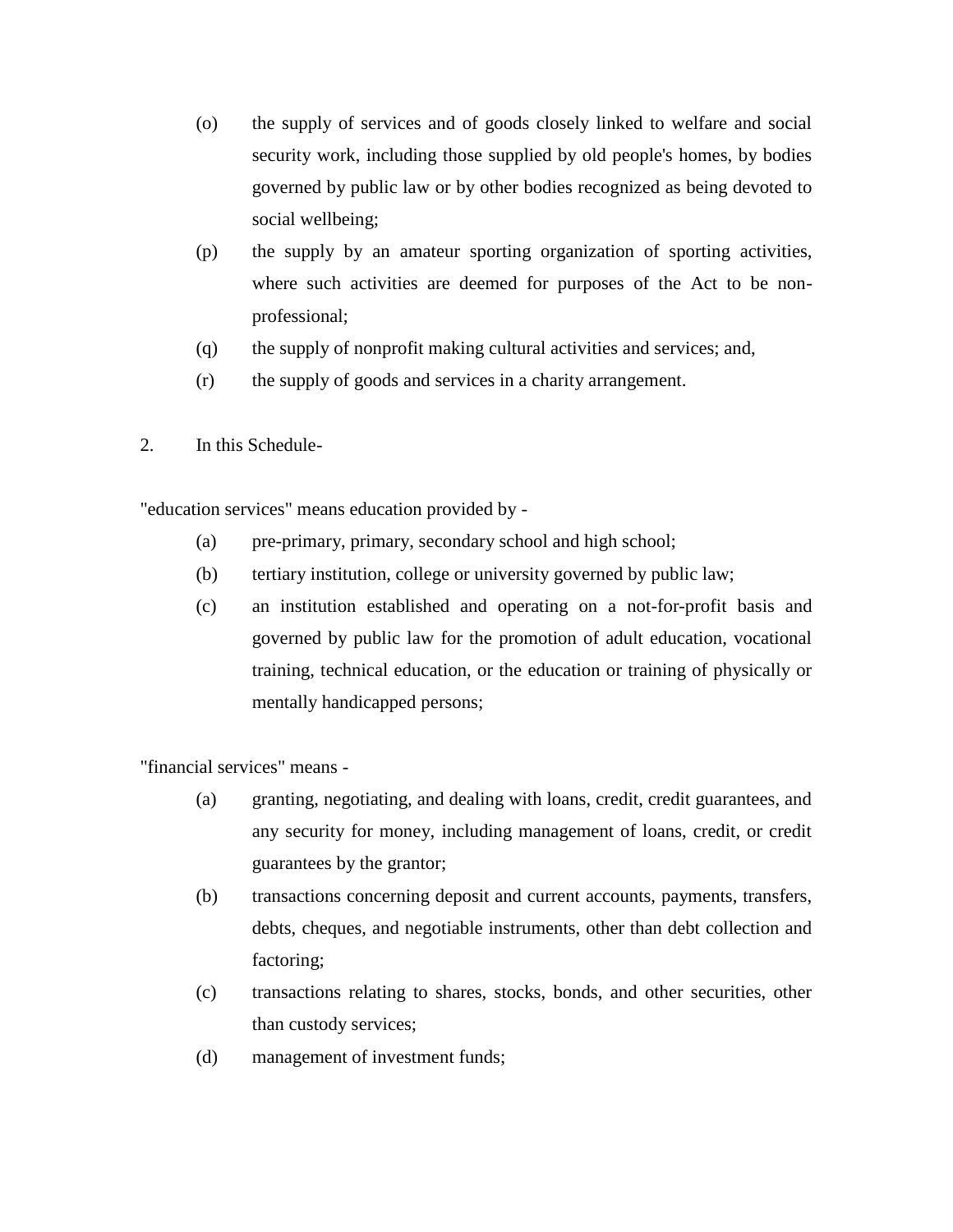but does not include services provided for a specific fee, charge or commission, other than discount cost, by persons engaged in provision of financial services.

"insurance services" means services related to provision of insurance or re-insurance, including services related thereto provided by brokers or agents.

"land and building for commercial and industrial use" means land and building used or suitable for any commercial or industrial use except for land and building used only for agriculture, forestry, wild life or nature reserve".

"medical, dental, and nursing services" means

(a) hospital and medical care and closely related activities undertaken by bodies governed by public law or, under social conditions comparable with those applicable to bodies governed by public law, by hospitals, centers for medical treatment or diagnosis and other duly recognized establishments of a similar nature;

- (b) the provision of medical care in the exercise of the medical and paramedical professions as defined by public law;
- (c) the supply of human organs, blood and milk;
- (d) the supply of services by dental technicians in their professional capacity and the supply of dental prostheses by dentists and dental technicians;

"passenger transportation services" means the transportation of fare-paying passengers and their accompanied personal effects by road, rail or air, but does not include passenger transport services within Swaziland provided by a registered tour operator; and

"social welfare services" means -

- (a) care for the elderly, children, sick, and disabled, including care in a hospital, aged person's home, and similar establishments; or
- (b) care and welfare services provided for the benefit of minors,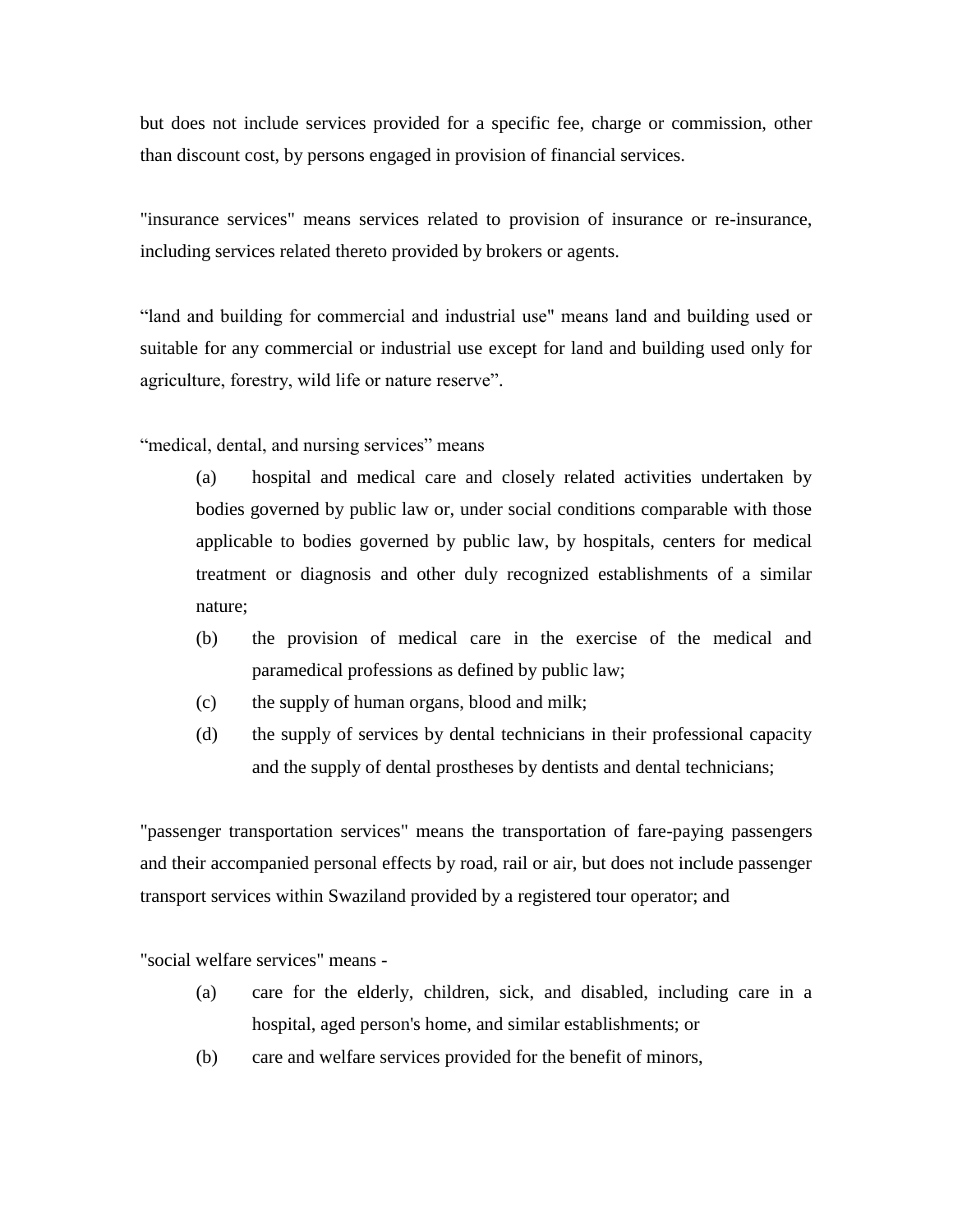supplied by nurseries, old people's homes, by bodies governed by public law or by other bodies recognized as being devoted to social wellbeing, and the supply of services and of goods closely linked to the protection of children and young persons by bodies governed by public law or by other organizations recognized as being devoted to social wellbeing;

"transfer of a going concern" includes the disposal of any part of a business which is capable of separate operation.

the supply of sporting activities means activities deemed for purposes of the Act to be non-professional.

the supply of burial and cremation services means services solely related to the burial or cremation, but do not include any other services like catering services.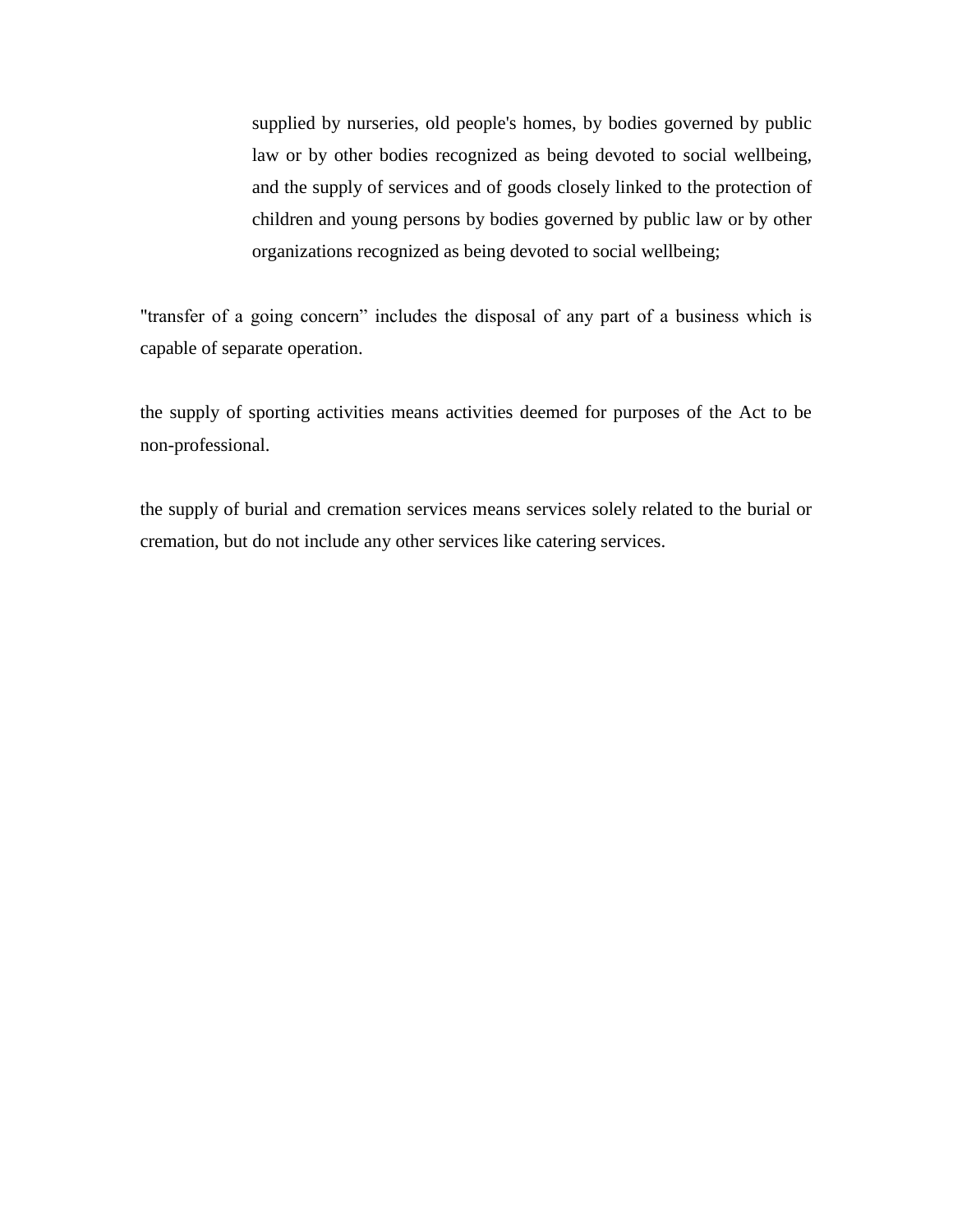# SECOND SCHEDULE ZERO-RATED SUPPLIES

(under section 24(4))

- 1. The following supplies are specified for the purposes of section 24(4)
	- (a) The supply of goods or services where the goods or services are exported from Swaziland as part of the supply;
	- (b) The supply of international transport of goods or passengers or goods or services in connection with the international transport of goods or passengers;
	- (c) Maize meal (Tariff Heading 1102.20), where it is graded as super maize meal, special maize meal, sifted maize meal or unsifted maize meal;
	- (d) Maize (Tariff Heading 1005.00), where it is dried maize or dried seed of the plants zea mays indurate and zea mays inderata or any one or more crossings thereof of a mixture of the dried seed of such plants, but excluding pop corn (zea mays everta) or green mealies for human consumption;
	- (e) Beans (Tariff Heading 0713.00), provided that they are dried, whole split, or crushed, but not further prepared or processed, or where packaged as seed;
	- (f) Agricultural input, viz. fertilizers (chapter 31) seeds, excluding flower seeds, and pesticides (3808.00) zero rated; where fertilizers constitutes goods consisting of a substance in its final form which is intended or offered for use in order to improve or maintain the growth of plants or the productivity of the soil; where pesticides consists of goods consisting of any chemical substance or biological remedy, or any mixture or combination of any such substance or remedy, intended or offered for use

-

(i) in the destruction, control, repelling, attraction, disturbance or prevention of any undesired microbe, alga, bacterium, nematode, fungus, insect, plant, vertebrate or invertebrate; or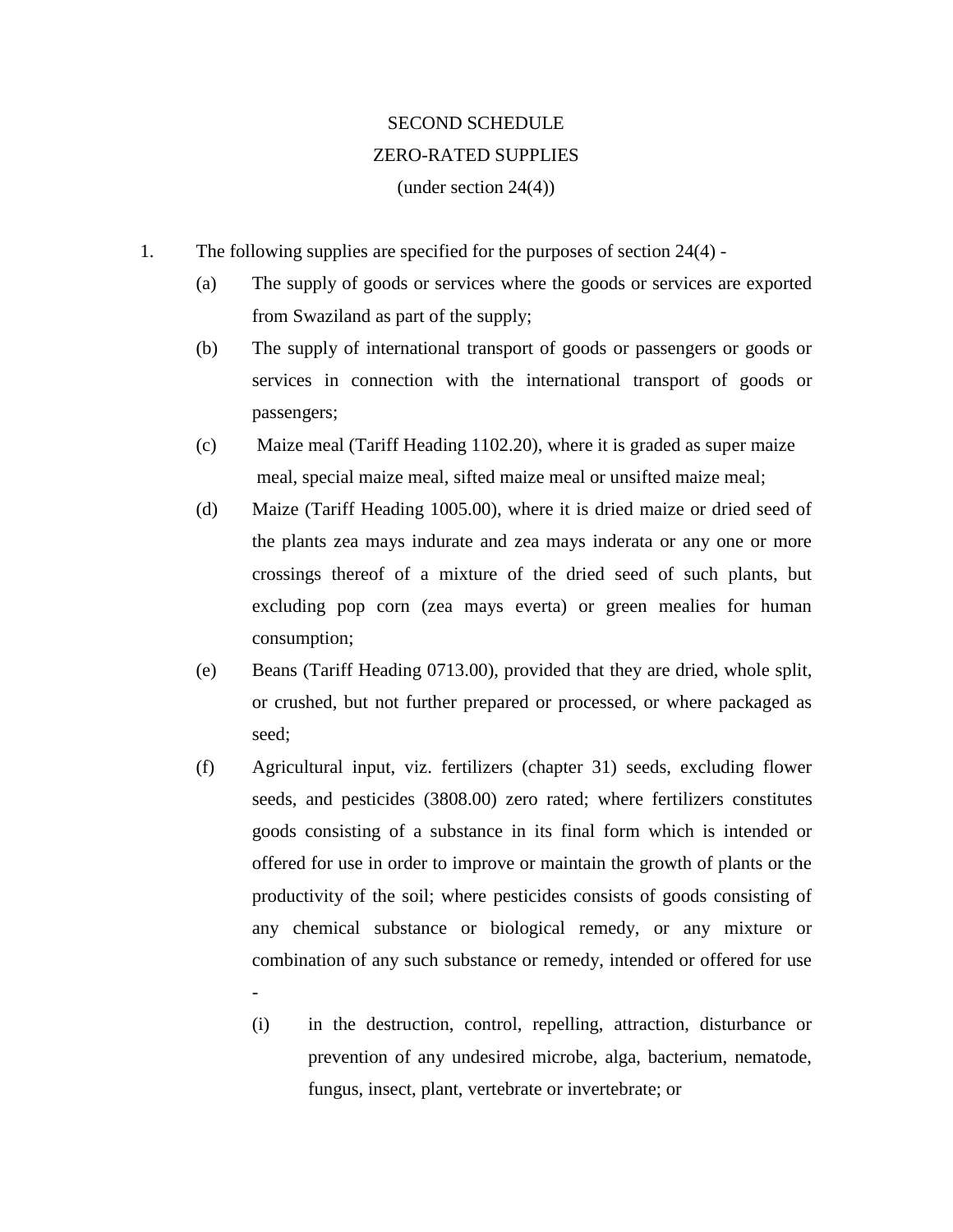- (ii) as a plant growth regulator, defoliant, desiccant, adjuvant or legume inoculants, and anything else which the Minister of Agriculture has by notice in the Gazette declared to be a pesticide;
- (iii) where seeds are in form used for cultivation.
- (g) Paraffin (Tariff Heading 2710.11) intended for cooking, illuminating and heating is zero rated provided it is not mixed or blended with any other substance for any purpose other than cooking, illuminating or heating;
- (h) Milk (Tariff Headings 0401.10, 0401.20; 0403.90) being cultures high-fat, full-fat, low-fat and fat-free milk;
- (i) Brown bread (tariff Heading 1905.10). For purposes of interpretation only brown bread made from brown wheaten meal and water that has been fermented by yeast and which has been baked in the standard form shall be zero rated;
- (j) Animal feeds (Tariff heading 2308.00) provided that they are goods which consist of any substance obtained by a process of crushing, gritting or grinding, or by addition to any substance or the removal there from any ingredient; orany condimental food, vitamin or mineral substance which possesses or is alleged to possess nutrive properties; or any bone product; or any maize product;
- (k) Samp (tariff heading 1005.90) not further prepared or processed;
- (1) Fresh fruit and vegetables (tariff headings  $0701.10 0709.90 \& 0801.11 -$ 0810.90) Vegetables, not cooked or treated in any manner except for the purpose of preserving such vegetables in their natural state, but excluding dehydrated, dried, canned or bottled vegetables. Fruit. not cooked or treated in any manner except for the purposes of preserving such fruit in its natural stale. but excluding dehydrated, dried, canned or bottled fruit and nuts;
- (m) Fresh eggs (tariff heading 0407.00) being raw eggs laid by hens of the species gallus domesticus, whether supplied in their shells or in the form of egg pulp being raw pulp consisting of the yolk and white which is obtained from such eggs after the shells have been removed;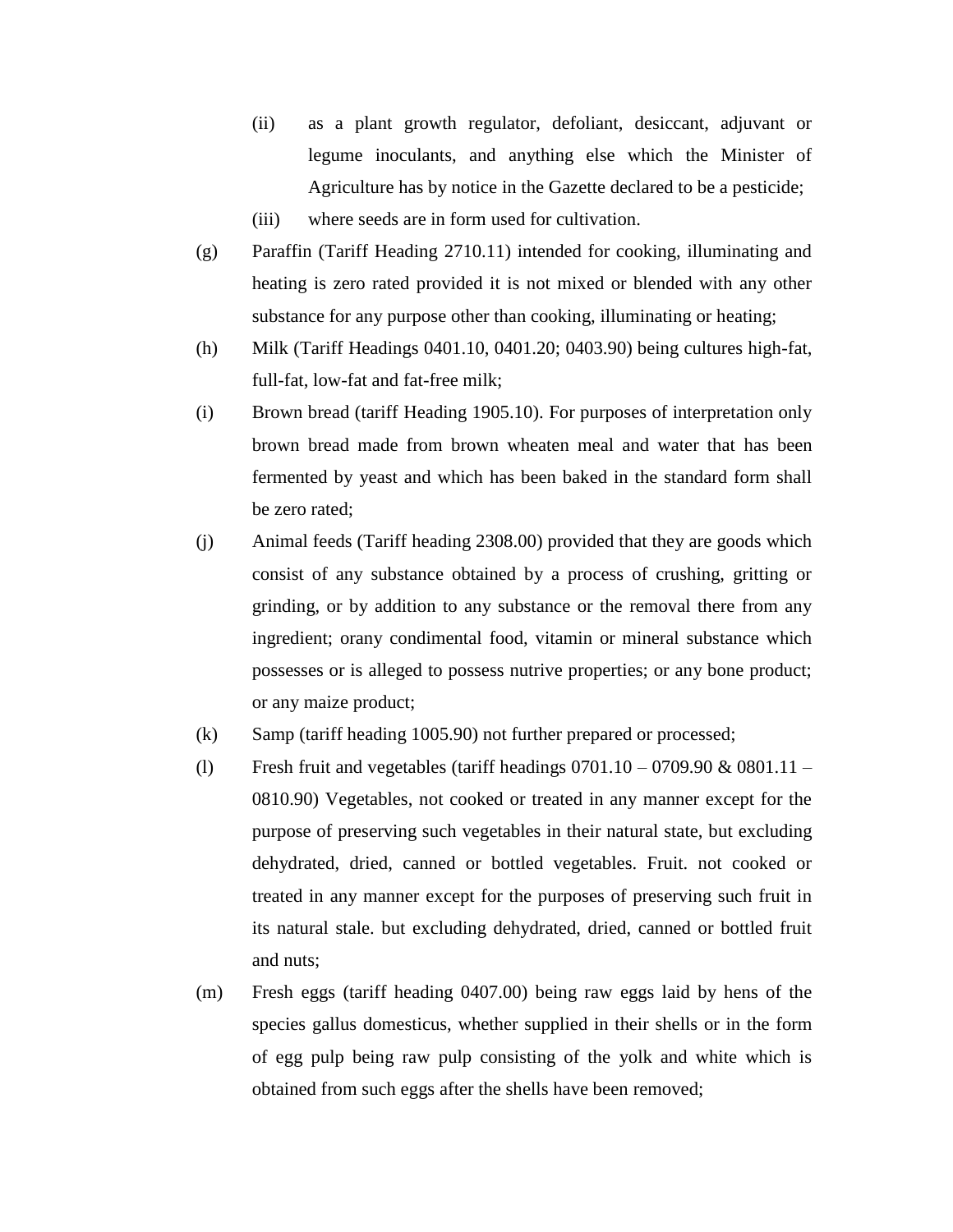- (n) Rice (tariff heading 1006.20) whether husked, milled, polished, glazed, parboiled or broken;
- (o) Vegetable oil except olive oil (tariff heading 1512.11 1512.21, marketed and supplied for use in the process of cooking food;
- (p) the supply of prescription drugs and medicines; and,
- (q) the supply of school text books.

2. For the purposes of clause 1(a), goods or services are treated as exported from Swaziland if -

- (a) in the case of goods, the goods are delivered to, or made available at, an address outside Swaziland as evidenced by documentary proof acceptable to the Commissioner General; or,
- (b) in the case of services, the services were supplied for use or consumption outside Swaziland as evidenced by documentary proof acceptable to the Commissioner General.

3. For the purposes of clause (1)(b), international transport of goods or passengers occurs where the goods or passengers are transported by road, rail or air-

- (a) from a place outside Swaziland to another place outside Swaziland where the transport or part of the transport is across the territory of Swaziland; or
- (b) from a place outside Swaziland to a place in Swaziland; or,
- (c) from a place in Swaziland to a place outside Swaziland.
- 4. In this Schedule-

"school text books" means school exercise books and text books approved by the Ministry responsible for education for primary, secondary and high school education or which are required for a primary, secondary and high school curriculum approved by that Ministry.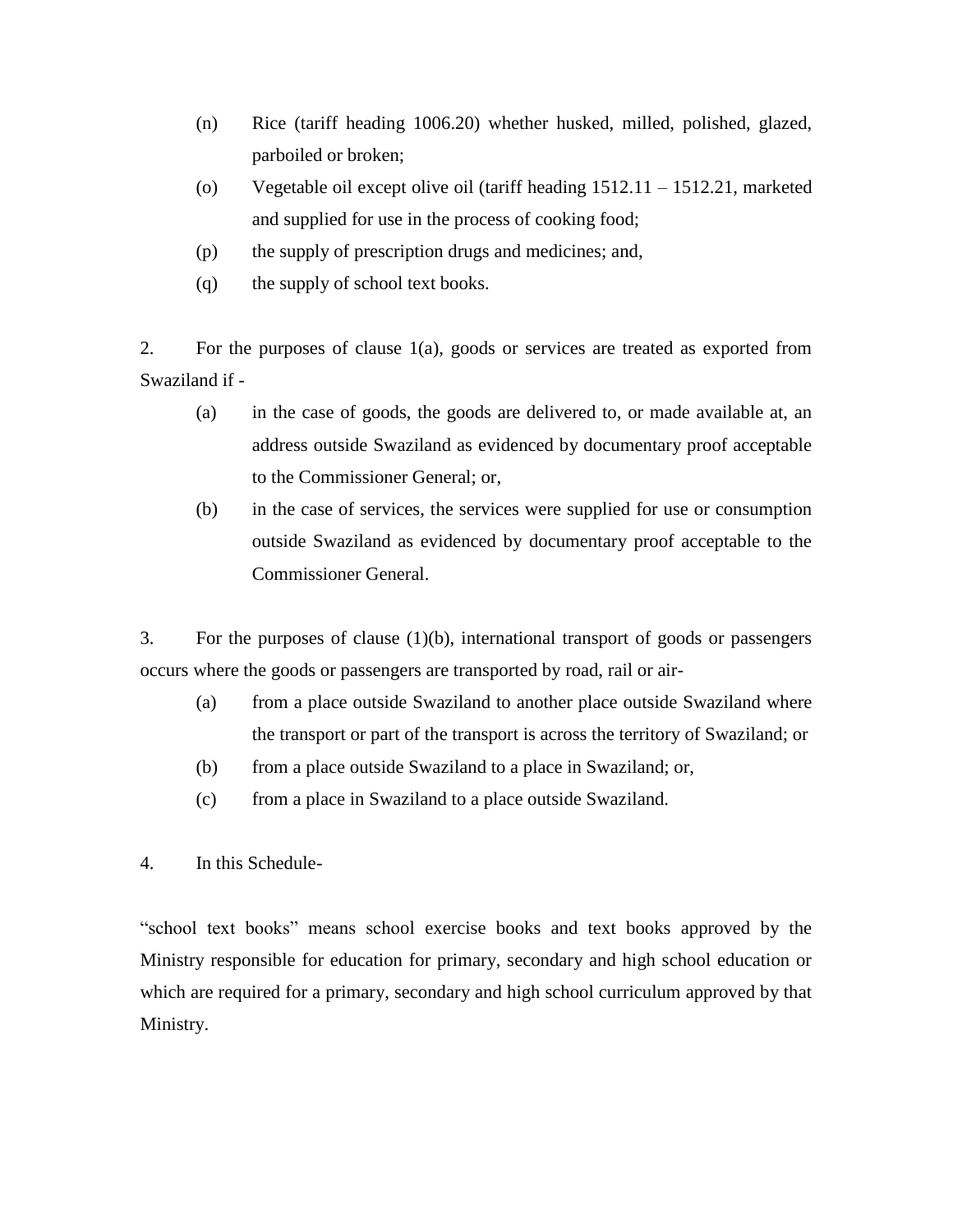## THIRD SCHEDULE

## TAX INVOICES, CREDIT NOTES AND DEBIT NOTES

(under sections 29 and 30)

## **Tax Invoice**

1. A tax invoice as required by section 29 shall, unless the Commissioner General provides otherwise, contain the following particulars-

- (a) the words "tax invoice" written prominently;
- (b) the commercial name, address, place of business, and the taxpayer identification number of the taxable person making the supply;
- (c) the commercial name, address, place of business, and the taxpayer identification and VAT registration numbers of the recipient of the taxable supply; if the recipient is registered for VAT;
- (d) the individualized serial number and the date on which the tax invoice is issued;
- (e) a description of the goods or services supplied;
- (f) the quantity or volume of the goods or services supplied;
- (g) the rate of tax for each category of goods and services described in the invoice, and,
- (h) either-
	- (i) the total amount of the tax charged, the consideration for the supply exclusive of tax and the consideration inclusive of tax; or,
	- (ii) where the amount of tax charged is calculated under section 24(2), the consideration for the supply, a statement that it includes a charge in respect of the tax and the rate at which the tax was charged.

## **Credit Note**

2. A credit note as required by section 30(1) shall, unless the Commissioner General provides otherwise, contain the following particulars-

(a) the words "credit note" written prominently;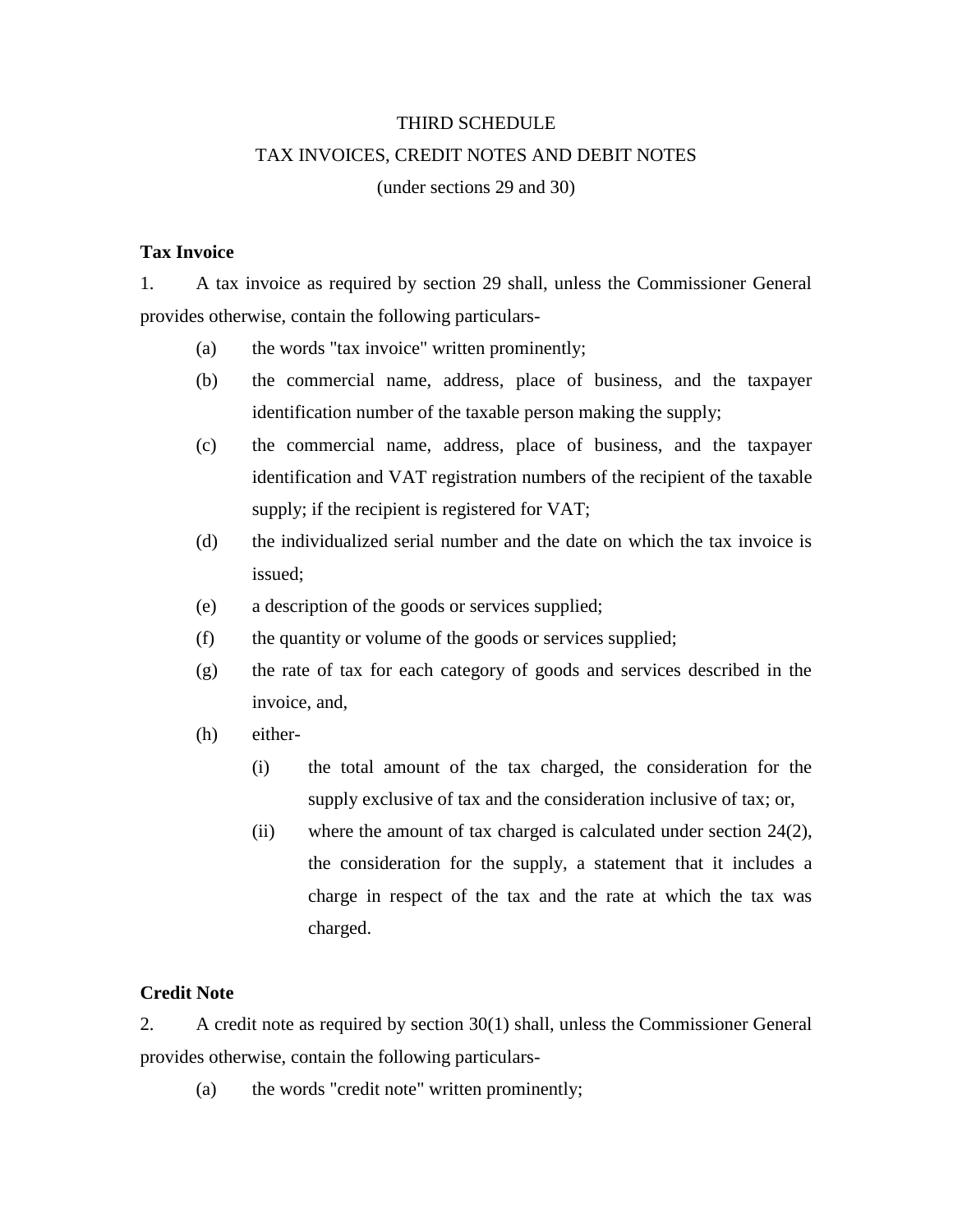- (b) the commercial name, address, place of business, and the taxpayer identification number of the taxable person making the supply;
- (c) the commercial name, address, place of business, and the taxpayer identification number of the recipient of the taxable supply; it the recipient is registered for VAT;
- (d) the date on which the credit note was issued;
- (e) either-
	- (i) the taxable value of the supply shown on the tax invoice, the correct amount of the taxable value of the supply, the difference between those two amounts, and the tax charged that relates to that difference; or,
	- (ii) where the tax charged is calculated under section 24(2), the amount of the difference between the taxable value shown on the tax invoice and the correct amount of the taxable value and a statement that the difference includes a charge in respect of the tax;
- (f) a brief explanation of the circumstances giving rise to the issuing of the credit note; and,
- (g) information sufficient to identify the taxable supply to which the credit note relates, including the invoice number to which the credit note relates.

## **Debit Note**

3. A debit note as required by section 30(2) shall, unless the Commissioner General provides otherwise, contain the following particulars-

- (a) the words "debit note" written prominently;
- (b) the commercial name, address, place of business, and the taxpayer identification number of the taxable person making the supply;
- (c) the commercial name, address, place of business, and the taxpayer identification number of the recipient of the taxable supply; if the recipient is registered for VAT;
- (d) the date on which the debit note was issued;
- (e) either-